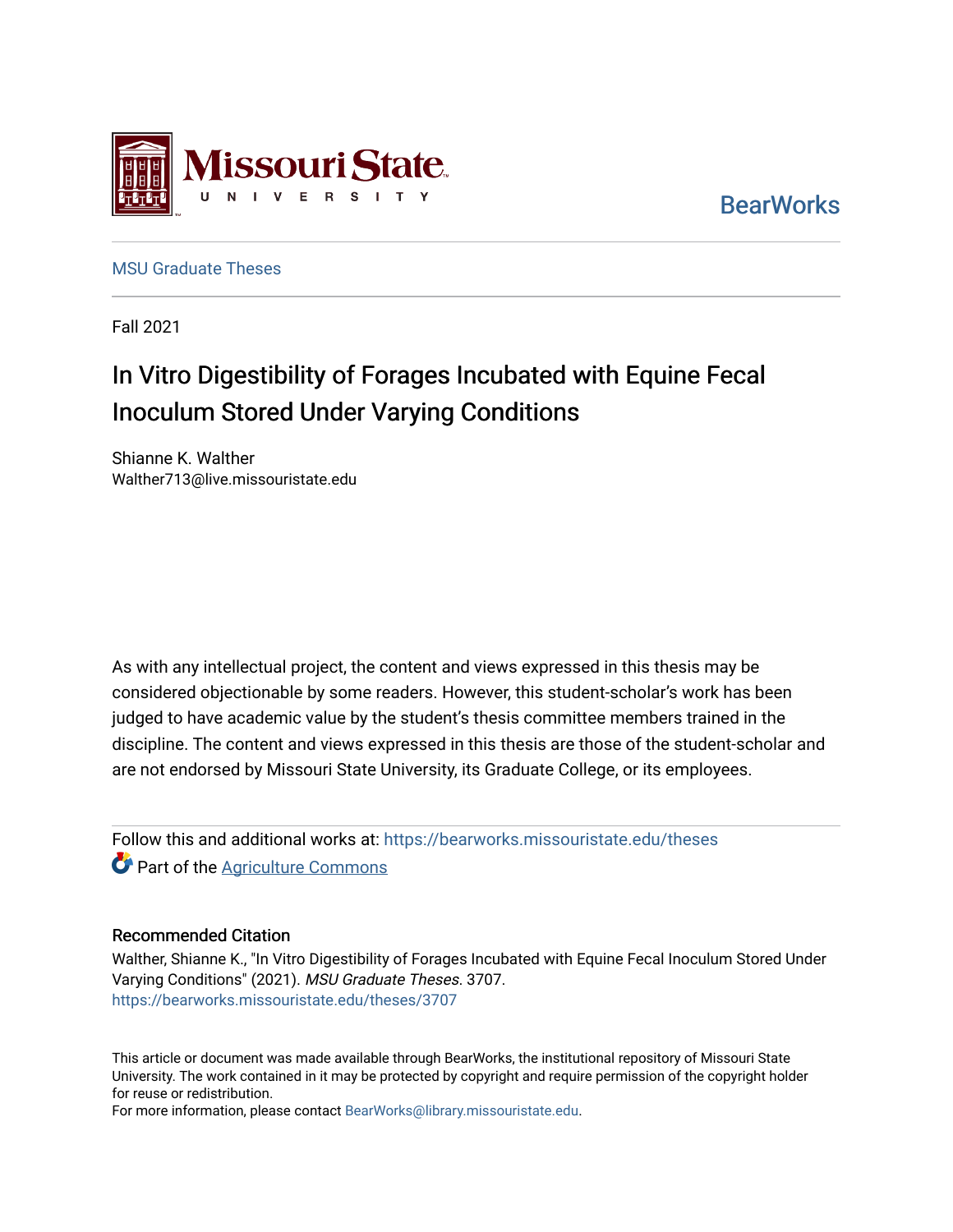# **IN VITRO DIGESTIBILITY OF FORAGES INCUBATED WITH EQUINE FECAL INOCULUM STORED UNDER VARYING CONDITIONS**

A Master's Thesis

Presented to

The Graduate College of

Missouri State University

In Partial Fulfillment

Of the Requirements for the Degree

Master of Science, Agriculture

By

Shianne Walther

December 2021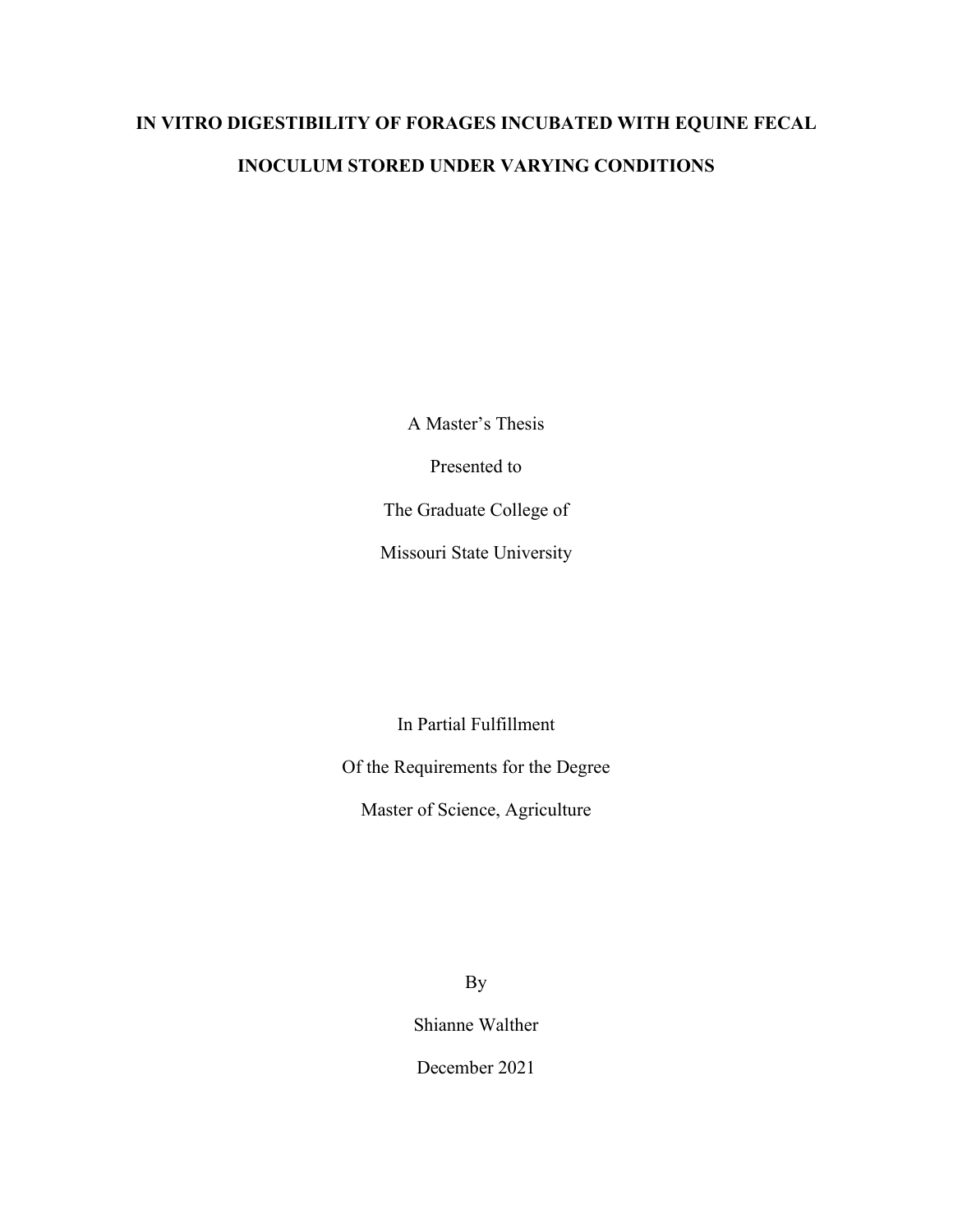Copyright 2021 by Shianne Walther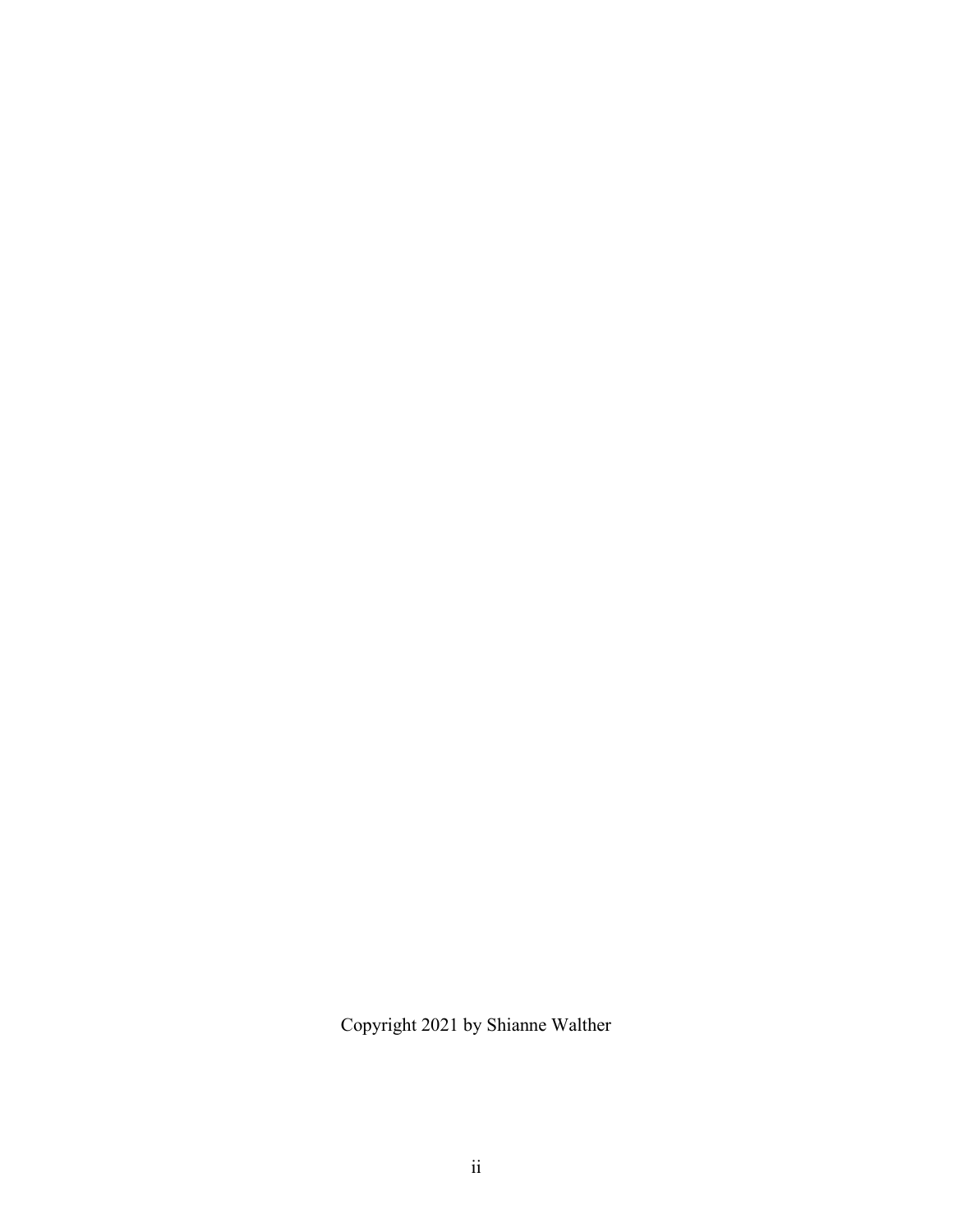# **IN VITRO DIGESTIBILITY OF FORAGES INCUBATED WITH EQUINE FECAL**

# **INOCULUM STORED UNDER VARYING CONDITIONS**

Agriculture

Missouri State University, December 2021

Master of Science

Shianne Walther

### **ABSTRACT**

This study evaluated the *in vitro* effect on digestibility of forages when incubated with microbial inoculum formed from equine feces stored under varying conditions. Fecal material was stored at four storage conditions of 12˚C for 6 hours, 12˚C for 12 hours, 23˚C for 6 hours and 23˚C for 12 hours under aerobic conditions. Stored fecal material was used to form microbial inoculum for use in an ANKOM Daisy II Incubator. Nine different forage samples were digested in the ANKOM Daisy II Incubator to evaluate interactions between storage condition of microbial inoculum and chemical composition of digested forage samples. Forage samples chosen covered a wide range of crude protein (CP), neutral detergent fiber (NDF), and acid detergent fiber (ADF) values to determine if forage quality had an effect. Dry matter digestibility (DMD) was determined after incubation. An ordinary least squares (OLS) regression was used to analyze variation among storage conditions, forage samples, and replicates. Significant differences were observed among forages and replicates (*P*<0.05). No differences (*P*>0.05) were observed among the interactions between storage conditions and forage samples. Results show fecal material stored at 12˚C or 23˚C for 6 or 12 hours provides no difference when used for the formation of microbial inoculum. Further research is needed to determine how the microbial population within a fecal sample change when exposed to aerobic conditions for varying amounts of temperature and time.

**KEYWORDS**: equine, *in vitro* digestion, microbial digestion, Daisy II incubator, fecal inoculum, forage digestion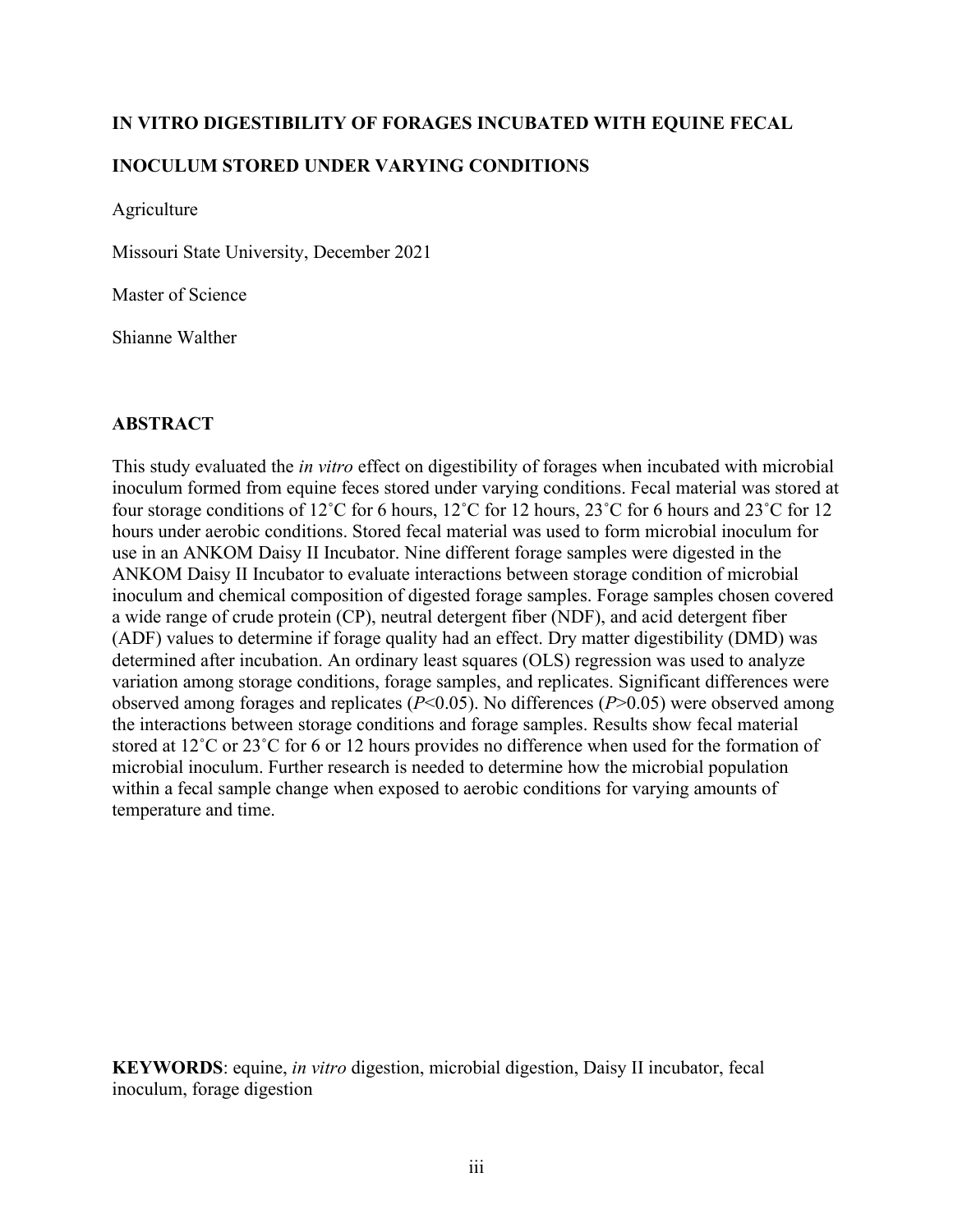# **IN VITRO DIGESTIBILITY OF FORAGES INCUBATED WITH EQUINE FECAL**

# **INOCULUM STORED UNDER VARYING CONDITIONS**

By

Shianne Walther

Master of Science, Agriculture

A Master's Thesis Submitted to the Graduate College Of Missouri State University In Partial Fulfillment of the Requirements For the Degree of Master of Science, Agriculture

December 2021

Approved:

Gary Webb, Ph. D., Thesis Committee Chair

Lacy Sukovaty, D.V.M, Committee Member

Adam McGee, Ph. D., Committee Member

Julie Masterson, Ph.D., Dean of the Graduate College

In the interest of academic freedom and the principle of free speech, approval of this thesis indicates the format is acceptable and meets the academic criteria for the discipline as determined by the faculty that constitute the thesis committee. The content and views expressed in this thesis are those of the student-scholar and are not endorsed by Missouri State University, its Graduate College, or its employees.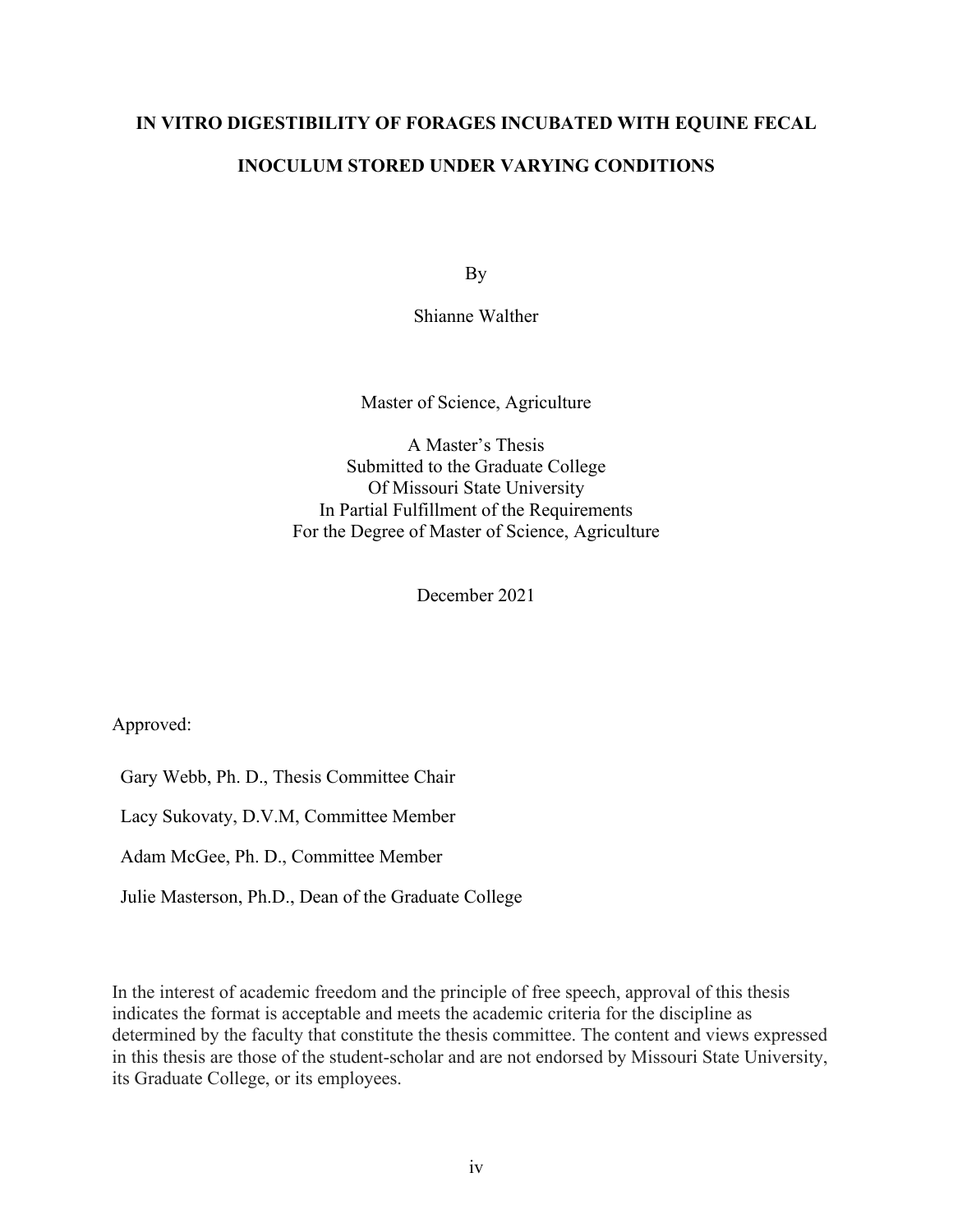#### **ACKNOWLEDGEMENTS**

The fact that I have made it to the point in which I get to write this acknowledgement page feels surreal. I would like to thank all of those who have pushed me to grow during my time as a graduate student at Missouri State University. First, I would like to thank my committee chair, Dr. Webb, and committee members Dr. Sukovaty, and Dr. McGee for all the opportunities, guidance, and patience they have provided over the years. Dr. Webb I appreciate your courage in accepting me as your graduate student.

A special thanks to Delaney O'Donnell and Taylor Godwin, without you two I would not be sitting here today. Your knowledge has always amazed me and is what sparked my interest in graduate research. Particularly helpful to me during this time were Brayden Gruben and Austyn Moreland. Thank you both for your encouragement even when it felt like things would never end. Brayden, all the late nights at Bond and The Potters House have finally paid off. Austyn, I'm ready for that ring now…

A special thanks to my mom for supporting me and blessing me with so many opportunities in life. The amount of love you have provided could never be put into words. I hope to become half the woman you are one day. I also wish to thank Carrie Crews and Natalie Mook for keeping me going throughout the day.

Last but certainly not least, I would like to thank coffee, the 100% natural replacement for sleep.

v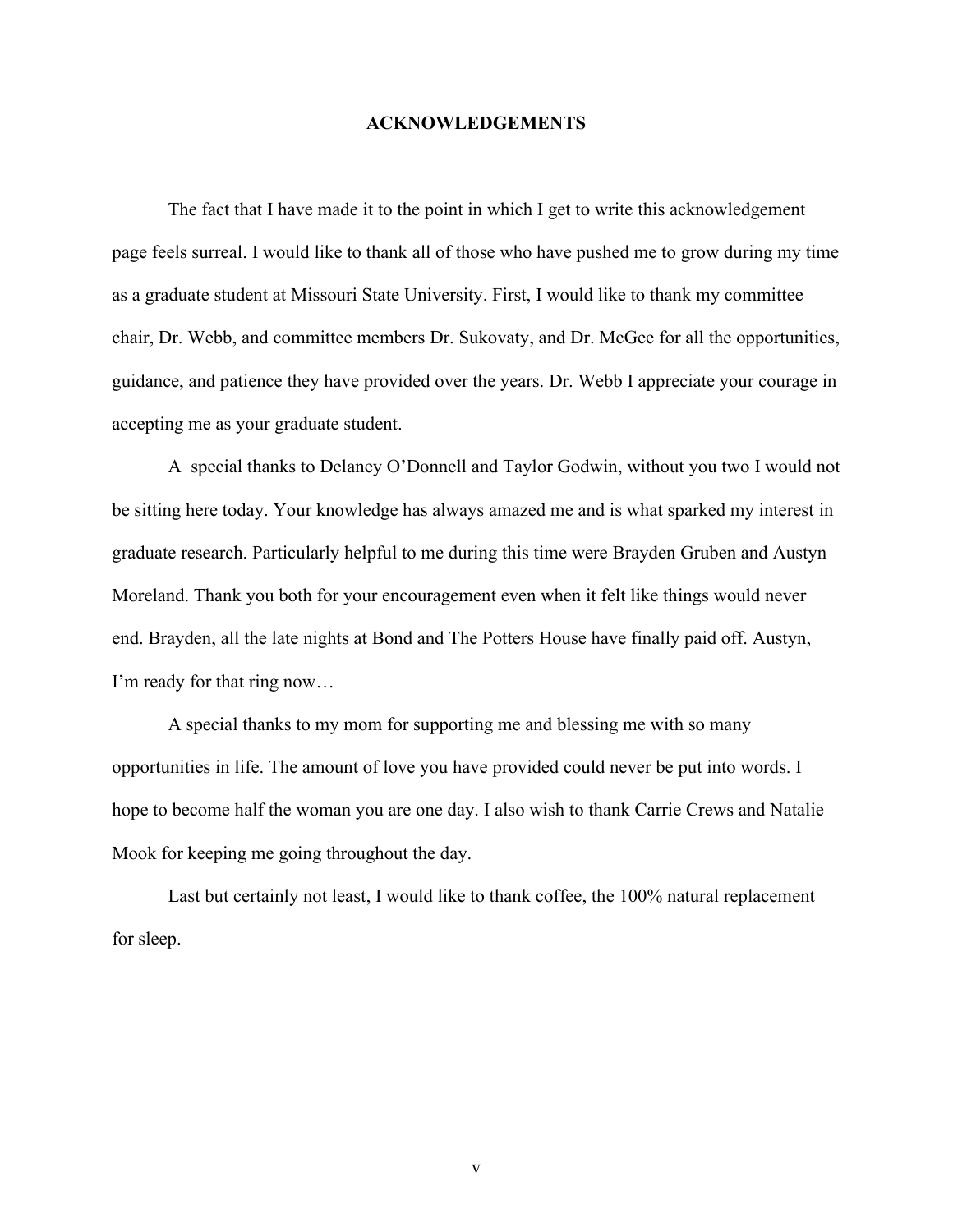# **TABLE OF CONTENTS**

| Introduction                            | Page 1  |
|-----------------------------------------|---------|
| Need for the Study                      | Page 1  |
| Objectives                              | Page 2  |
| Null Hypothesis                         | Page 2  |
| Literature Review                       | Page 3  |
| <b>Equine Digestion</b>                 | Page 3  |
| The Hindgut Microbiome                  | Page 8  |
| Effect of Diet on Microbial Population  | Page 12 |
| Methods of Estimating Digestibility     | Page 14 |
| Fecal Inoculum Storage                  | Page 20 |
| Methods and Materials                   | Page 23 |
| <b>Fecal Samples</b>                    | Page 24 |
| <b>Forage Samples</b>                   | Page 24 |
| In Vitro Digestibility                  | Page 25 |
| Sample Analysis                         | Page 26 |
| <b>Statistical Analysis</b>             | Page 27 |
| Results                                 | Page 29 |
| Discussion                              | Page 37 |
| Conclusion                              | Page 42 |
| Literature Cited                        | Page 43 |
| Appendix: Missouri State IACUC Approval | Page 49 |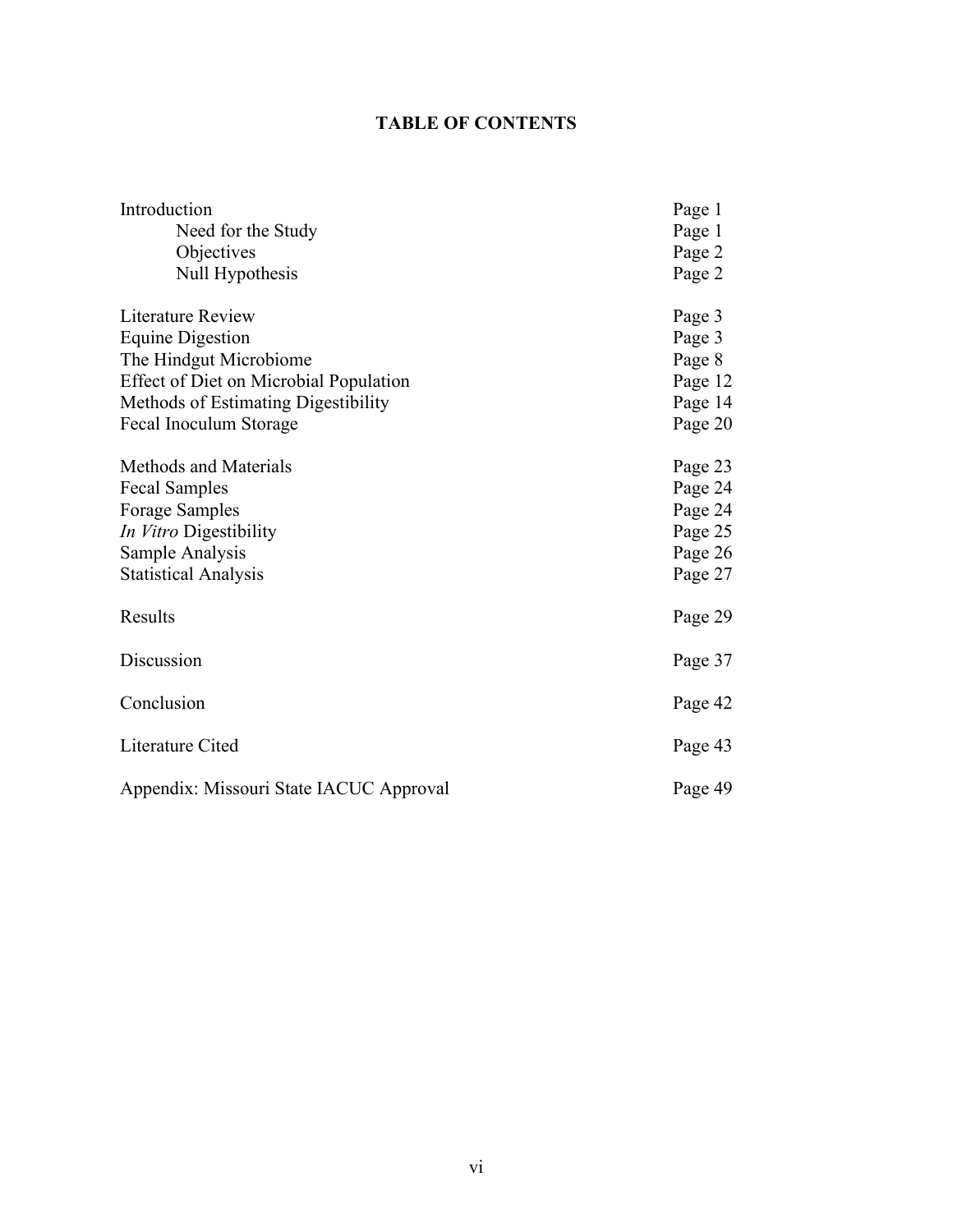# **LIST OF TABLES**

| Table 1. Chemical composition (%) of concentrate (Easy Keeper Edge,<br>MFA) and fescue hay                                                                             | Page 23 |
|------------------------------------------------------------------------------------------------------------------------------------------------------------------------|---------|
| Table 2. Forage chemical composition and nutrient analysis of dry<br>matter, neutral detergent fiber, acid detergent fiber and crude protein<br>(DM basis).            | Page 28 |
| Table 3. Average percent dry matter digestibility when fecal samples<br>were stored for 6-hours at 32°C under aerobic conditions.                                      | Page 31 |
| Table 4. Average percent dry matter digestibility when fecal samples<br>were stored for 6-hours at 12°C under aerobic conditions.                                      | Page 32 |
| Table 5. Average percent dry matter digestibility when fecal samples<br>were stored for 12-hours at 32°C under aerobic conditions.                                     | Page 33 |
| Table 6. Average percent dry matter digestibility when fecal samples<br>were stored for 12-hours at 12 <sup>°</sup> C under aerobic conditions                         | Page 34 |
| Table 7. Ordinary least squares (OLS) regression analysis of dry matter<br>digestibility percentages based on storage condition, forage, and<br>replicate interactions | Page 35 |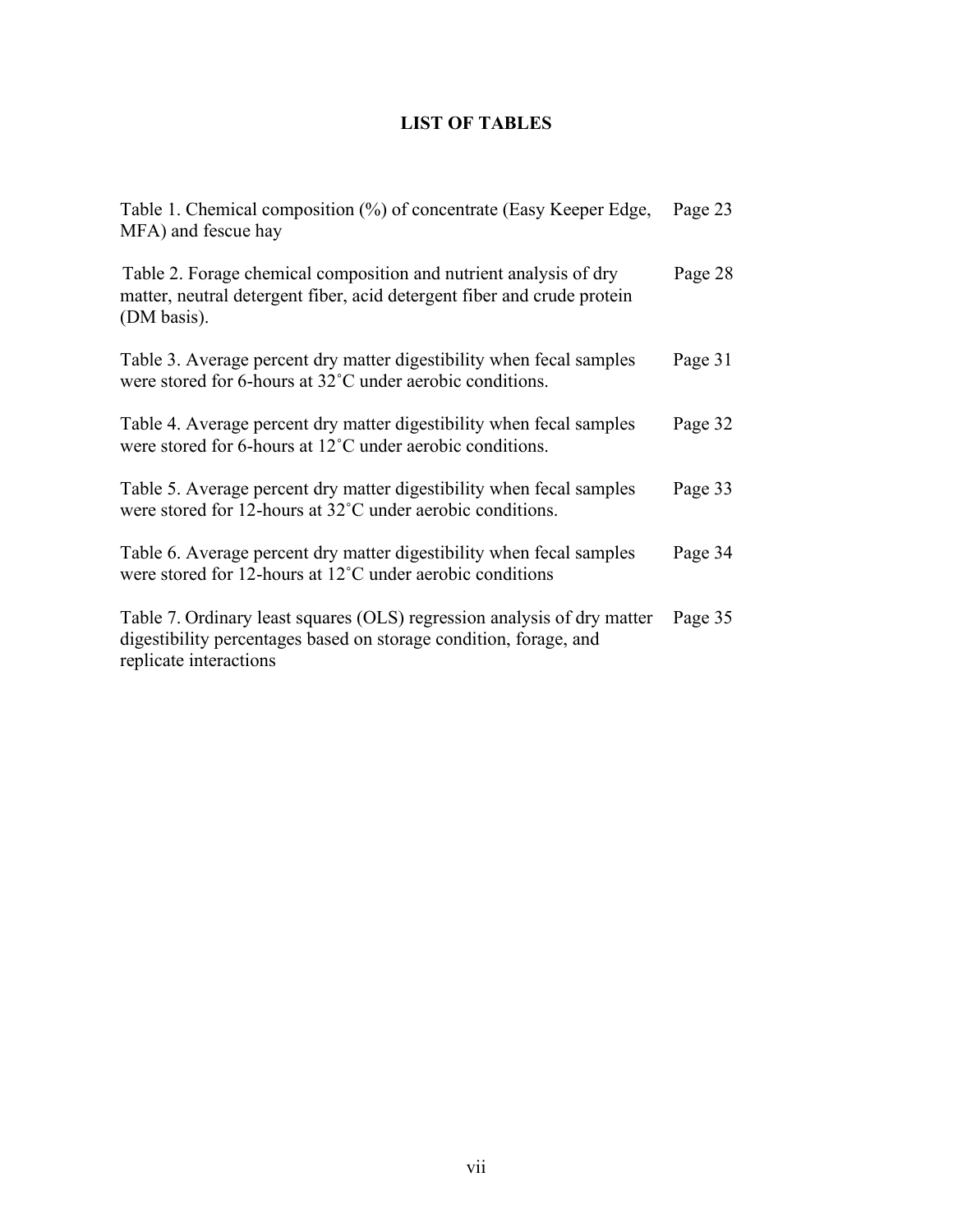# **LIST OF FIGURES**

Figure 1. Equine dry matter digestibility of hay by microbial inoculum storage temperature, grouped by forage sample Page 36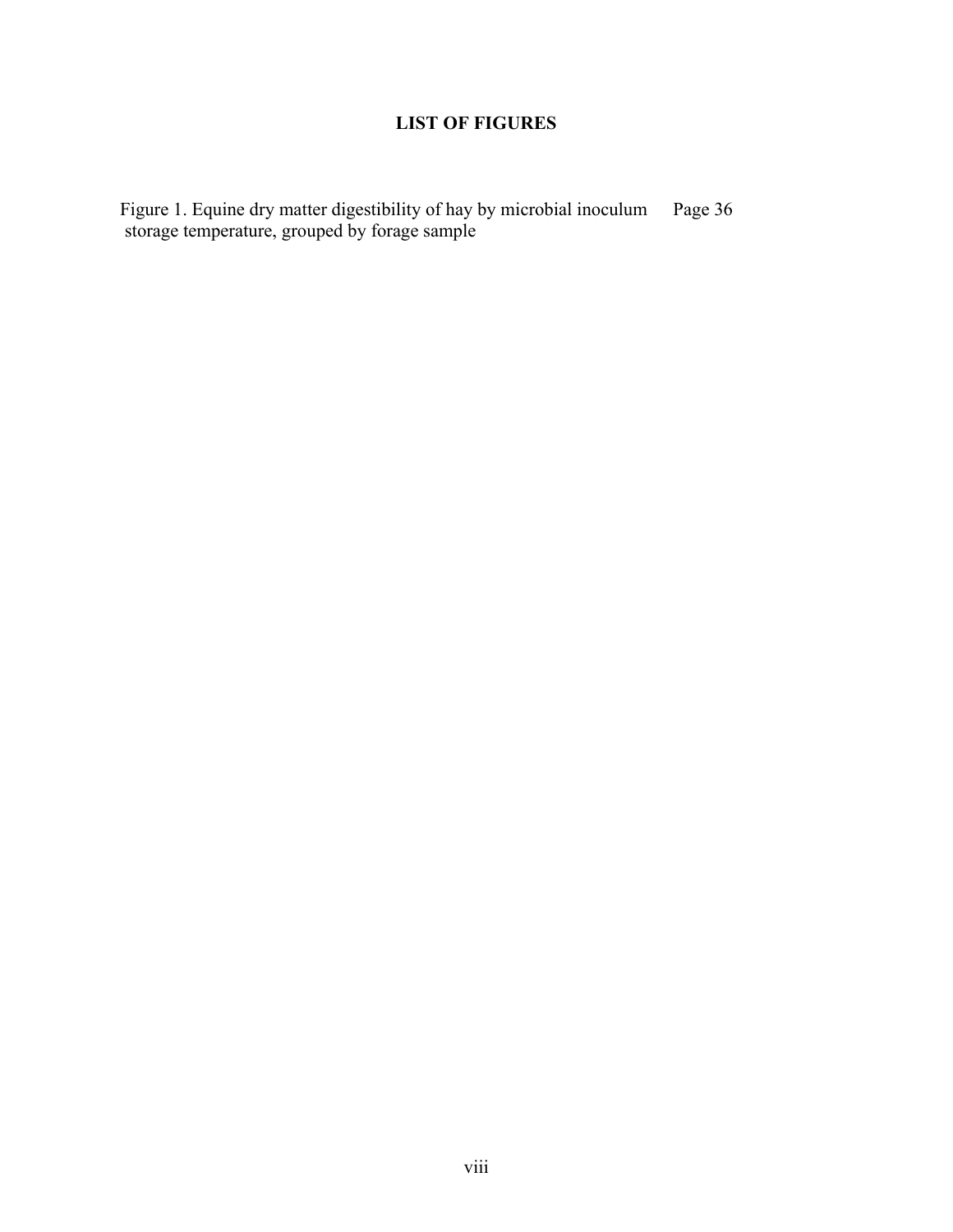#### **INTRODUCTION**

#### **Need for the Study**

The intestinal tract of the horse is home to a vast, diverse, and poorly understood microbial population (Blikslager et. al., 2017). Gut microbes support the host by providing nutrition, metabolism, and a wide range of other functions supporting overall health of the horse. Hindgut microbiotas are composed primarily of a core group of bacteria that adapt in response to dietary changes. While a change in forage type has no significant long-term change in hindgut population, an abrupt change from an all-forage diet to a diet high in starch or fat has been shown to decrease the core bacteria population (Julliand and Grimmn, 2017). By gaining knowledge of the evolution of microbes in the hindgut researchers are better able to formulate healthy diets to decrease gastrointestinal disturbances.

The types of digestibility studies conducted include *in vivo* and *in vitro* trials. *In vivo* studies require either total collection of all fecal material excreted over the research period, a fistulated subject, or for the subject to be euthanized and dissected. While these studies give researchers a more accurate look at the hindgut microbial population cannulation is a permanent procedure that is expensive and must be maintained for the rest of the horse's life. Euthanasia allows researchers to collect contents from various portions of the equine hindgut not normally accessible for collection. Euthanizing horses for research requires special permission of the owner, can be costly and equines are not able to be studied under different types of diets. *In vitro* digestibility trials are less invasive and therefore more ethical and cost effective when compared to *in vivo* studies. Most importantly, they provide a faster, more accessible way of evaluating digestibility and allow for multiple forage samples to be tested at one time.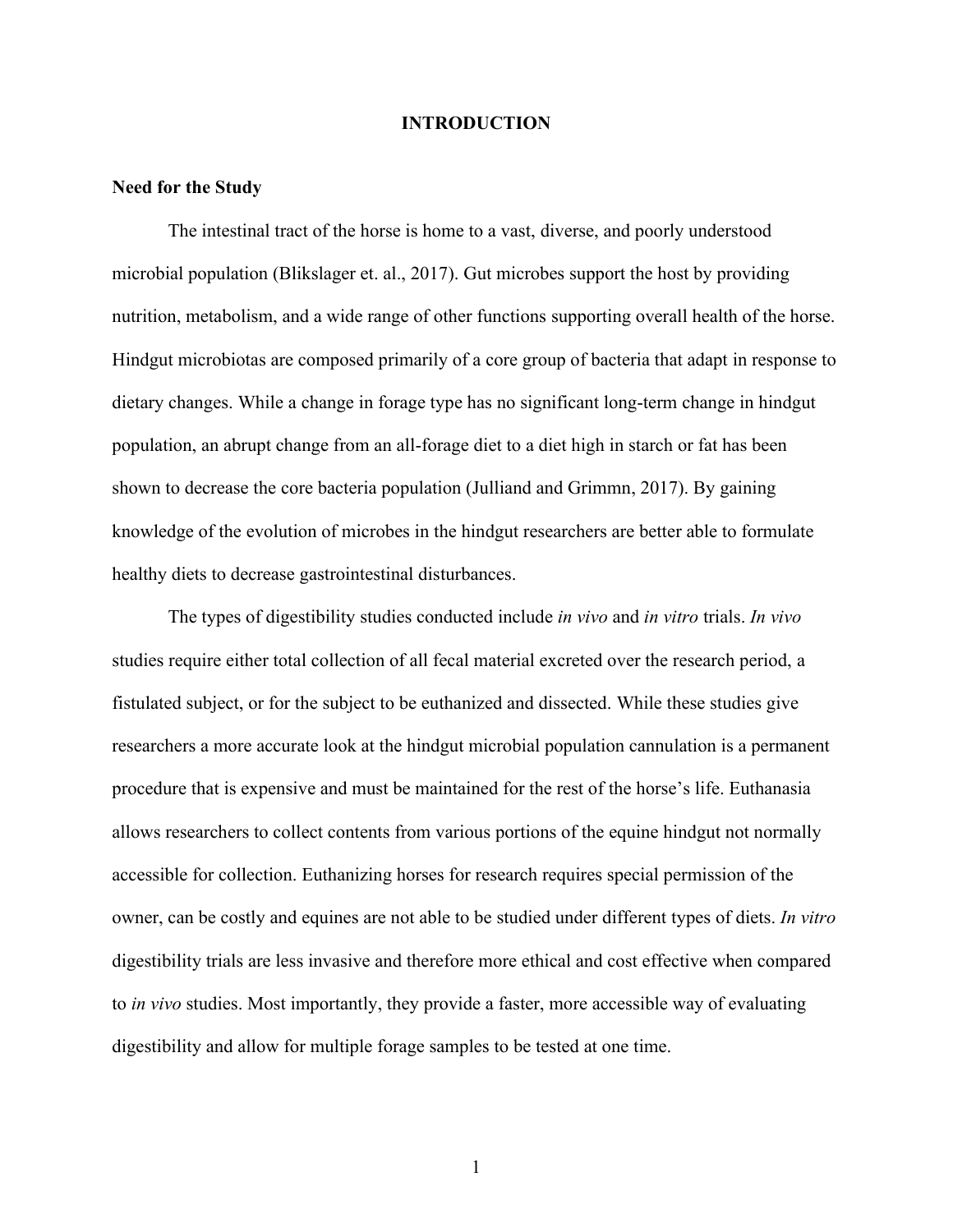Previous studies have proven equine fecal material is an acceptable form of microbial inoculum for digestive studies (Lowman et. al., 1999). A lack of research exists on how time and storage temperature changes inoculum viability. A study by O' Donnell suggested if fecal material was chilled or frozen it was no longer viable (O'Donnell et. al., 2020). Further research on preserving fecal material at less severe temperatures and for a longer period of time may help researchers to better preserve fecal inoculum in order to gather samples further distances from laboratory facilities.

#### **Objectives**

The objective of this study was to determine the effects of storage condition on the viability of microbial inoculum on dry matter digestibility (DMD) when the feces were stored under aerobic conditions at 12<sup>°</sup>C and 23<sup>°</sup>C for 6 and 12 hours. In addition, it is also imperative to assess any interactions between storage conditions of microbial inoculum and various forage chemical compositions of DMD, acid detergent fiber (ADF), and neutral detergent fiber (NDF).

#### **Null Hypothesis**

The null hypothesis of the present study is that equine fecal material stored at temperatures of 12˚C and 23˚C and times of 6 hours and 12 hours used for microbial inoculum does not have an effect on estimates of DMD.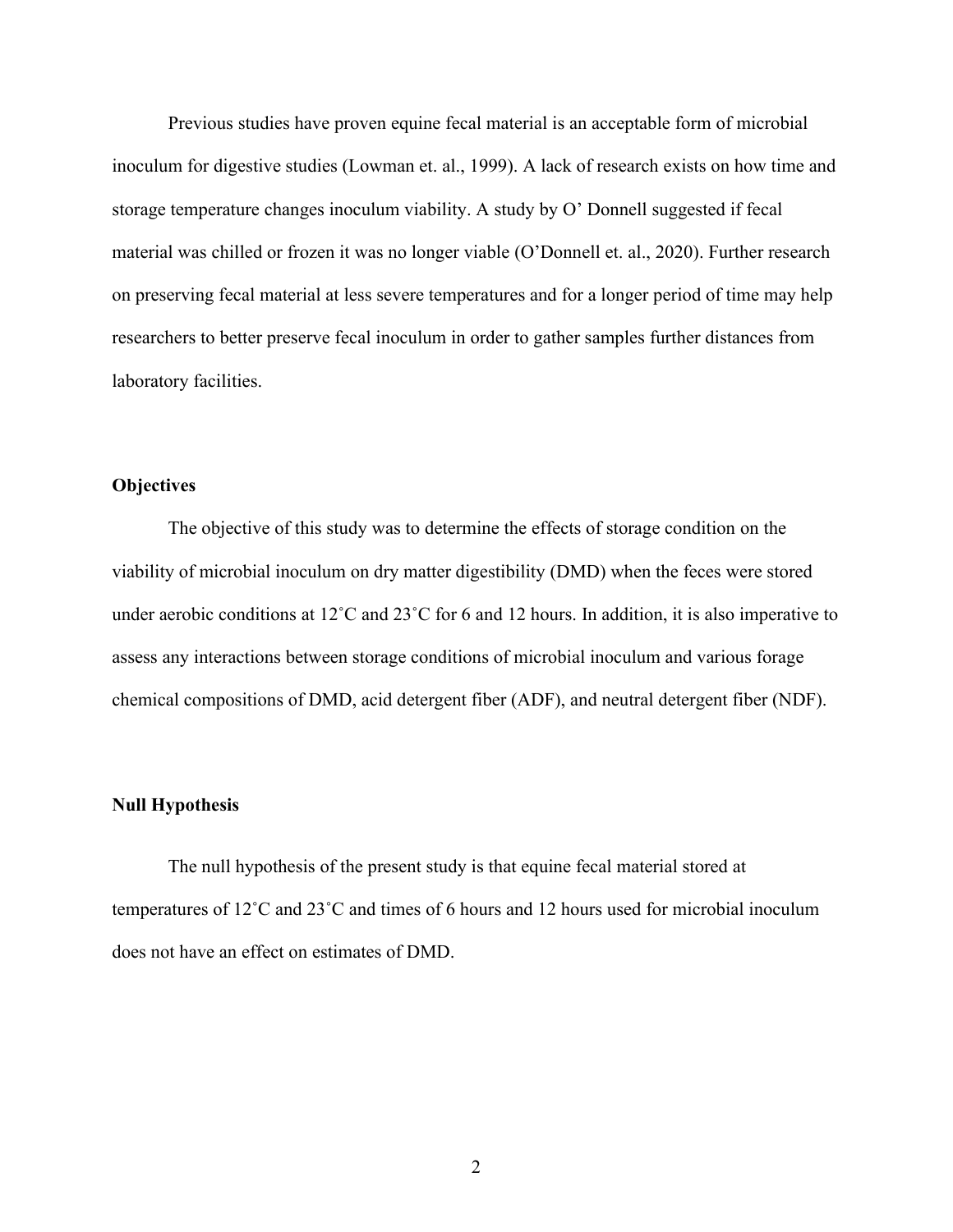#### **LITERATURE REVIEW**

#### **Equine Digestion**

The equine gastrointestinal tract is divided into two sections by function and common purpose into the foregut, encompassing the mouth, esophagus, stomach, and small intestine and the hindgut, containing the cecum, colon, and rectum. Equines are monogastric herbivores referred to as hindgut fermenters. The hindgut makes up 53% of the equine digestive tract and is devoted to microbial fermentation and forage digestion (Jones, 2019). Digesta pass relatively quickly (5 hours on average) through the stomach and small intestine where contents undergo enzymatic digestion. After passing through the foregut, digesta spend an extended amount of time (35 hours on average) in the hindgut to undergo an intense microbial fermentation process (Van Weyenberg et. al., 2006).

When allowed to graze free choice horses select for succulent forages high in water, soluble proteins, lipids, sugars, and structural carbohydrates. Today, horses are often stalled and restricted to a diet high in dried forages and supplemented with high energy feedstuffs, in the form of high-starch cereal grains or high-fat feeds, like oils (Frape, 2008). A significant change in diet also leads to a change in the hindgut microbial population (Daly et. al., 2012).

Starting with the beginning of the digestive system the five main parts of the mouth include the lips, teeth, salivary glands, tongue, and jaws. Prehensile lips allow for selective consumption of forages sorting less desirable forages aside in order to obtain more palatable forages. The teeth, tongue, and mandible are responsible for mastication by biting, grinding, and mixing feedstuffs with mucosa produced by the salivary glands within the mouth. An intensive mastication process allows food to be chewed thoroughly decreasing forage particles to less than 1.6 mm in length before swallowing (Frape, 2008). Physical presence of feed stimulates the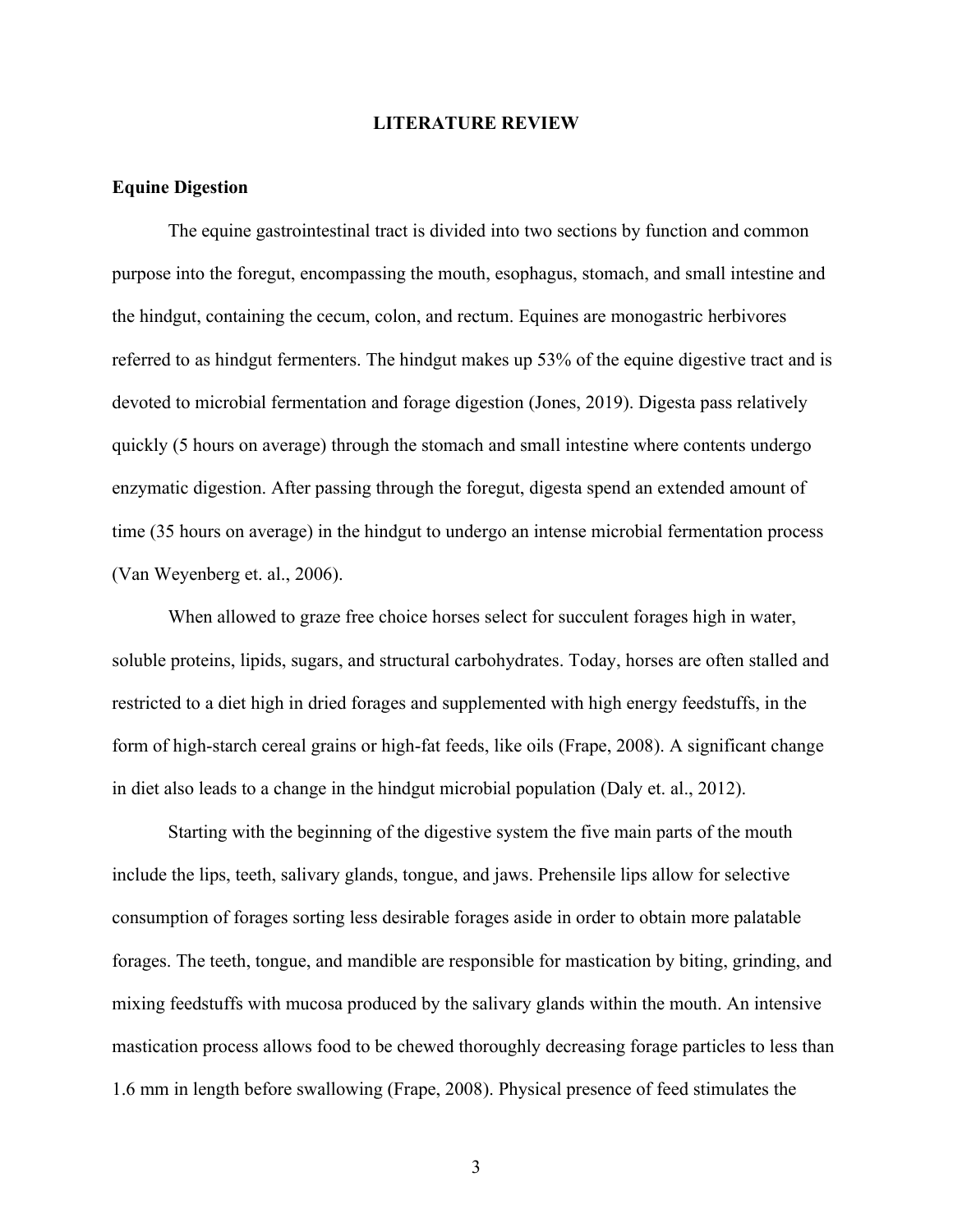secretion of saliva by the paired parotid, submandibular, and sublingual glands (Al-Sobayil et. al., 2008). Saliva itself contains two major types of protein secretion: a serous secretion containing a-amylase, an enzyme for digesting starches, and a mucus secretion containing mucin for lubrication purposes (Guyton, 1991). Unlike ruminants, saliva in horses has no notable enzymatic function. Salivary glands secrete 10-12 L of saliva per day to lubricate the passage of digesta and buffer the proximal region of the stomach. Once the horse swallows, peristaltic waves push the bolus from the mouth to the esophagus to be deposited in the stomach.

The junction between the esophagus and stomach is guarded by a strong muscular opening known as the cardiac sphincter. This muscular opening allows feed to be ingested but restricts regurgitation even under painful abdominal stress. The stomach is approximately 10% of the gastrointestinal (GI) tract holding 8-18 L of material. Horses have a simple stomach divided into non-glandular and glandular regions. The non-glandular region makes up the proximal region of the stomach and is lined with stratified squamous epithelium cells, much like the esophagus, that are sensitive to stomach acid. Non-glandular and glandular regions overlap creating a folded border called the margo plicatus. Microscopically, it is identified as an abrupt transition within the lamina epithelialis from non-keratinized stratified squamous epithelium to a simple columnar epithelium.

The glandular region of the stomach is further divided into three sectors: proper gastric, cardiac, and pyloric. Glandular regions are made of a collection of secretory cells that include parietal, chief, mucous neck, and enteroendocrine cells. Parietal cells secrete hydrochloric acid (HCL) and intrinsic factor. Secretion of HCL is continuous resulting in a highly acidic environment between 1.8 to 3.5 pH (Guyton, 1991). Chief cells secrete the proenzyme pepsinogen, which is converted to the active enzyme, pepsin, when mixed with HCL. In this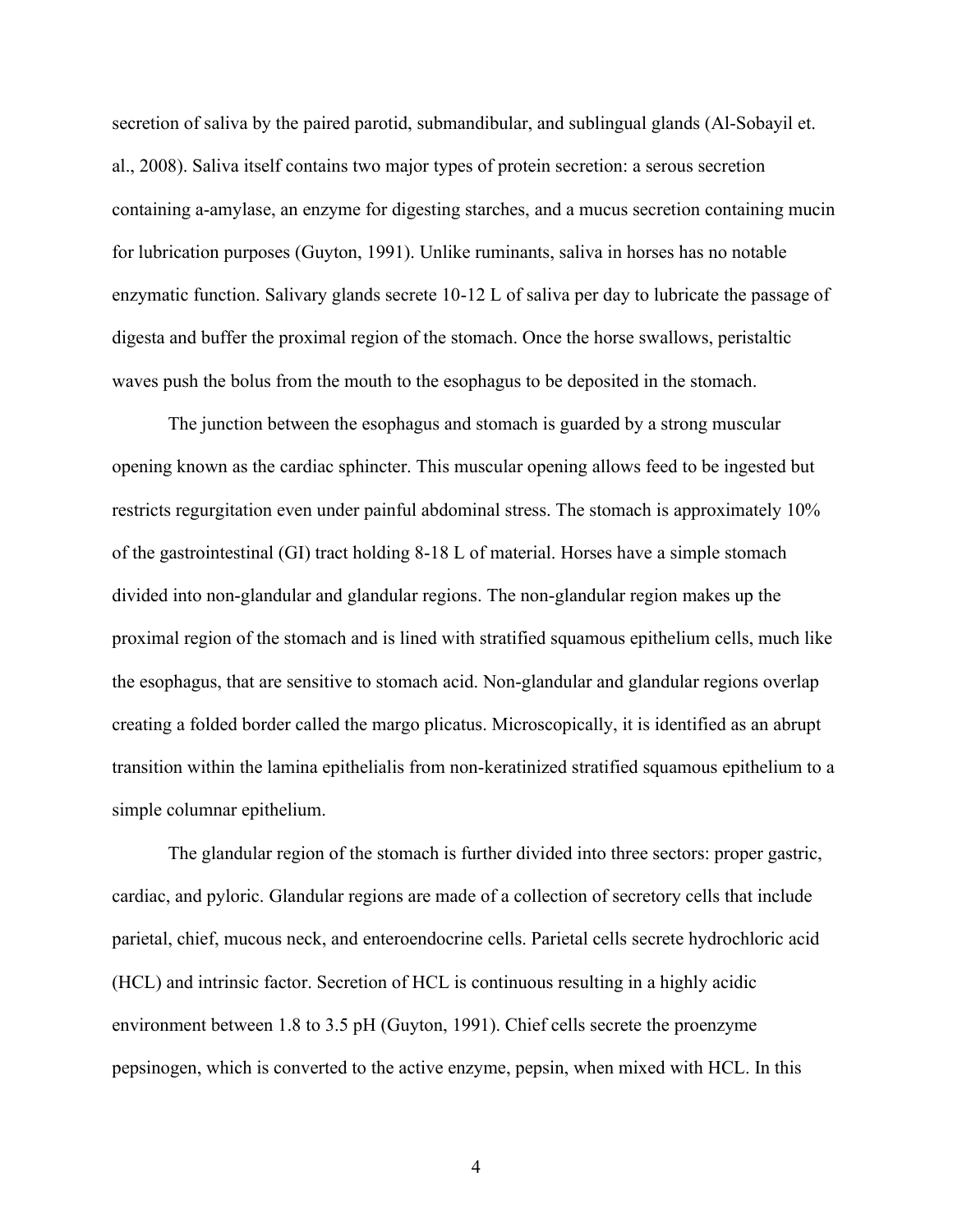process the pepsinogen molecule is split to form the pepsin molecule. Mucous neck cells secrete a thin acidic mucus that allows easy slippage along the gastrointestinal tract while also preventing chemical damage to the epithelium (Guyton, 1991). Enteroendocrine cells secrete various hormones including gastrin, ghrelin, histamine, serotonin, and somatostatin.

Chyme moves from the stomach to the small intestine via the pyloric sphincter. The small intestine makes up approximately 30% of the equine digestive tract, is 21–25 m in length, and can hold 57 L of material. The small intestine is further divided into three segments: the duodenum, jejunum, and ileum. Chemical digestion primarily takes place in the small intestine. Most of digestion and absorption occur in the duodenum and jejunum, protecting the ileum from a high nutrient load. The absorptive surface of the intestinal mucosa contains many folds called valvulae conniventes which increase the surface area of the absorptive mucosa by threefold (Guyton, 1991). Villi line the entire surface of the small intestine and project approximately one millimeter from the surface of the mucosa. These villi increase the absorptive surface by tenfold. Microvilli are fingerlike projections located on the villi, referred to as the brush border that contain digestive enzymes and increase the surface area of the small intestine by another 20-fold. Crypts of Lieberkühn are pits located at the base of villi that secrete an extracellular fluid that maintains chyme in a fluid state (Blikslager et. al., 2017).

The presence of nutrients such as proteins, lipids, and carbohydrates in the duodenum stimulate endocrine cells to release cholecystokinin (CCK). This in turn stimulates the pancreas to secrete digestive enzymes. The secretion of CCK also stimulates the release of bicarbonate from the pancreas to neutralize acidity coming from chyme in the stomach. Protein digestion in the small intestine begins with chymotrypsin and trypsinogen being released from the pancreas. Trypsinogen is converted to its active form, trypsin, in the presence of enterokinase secreted by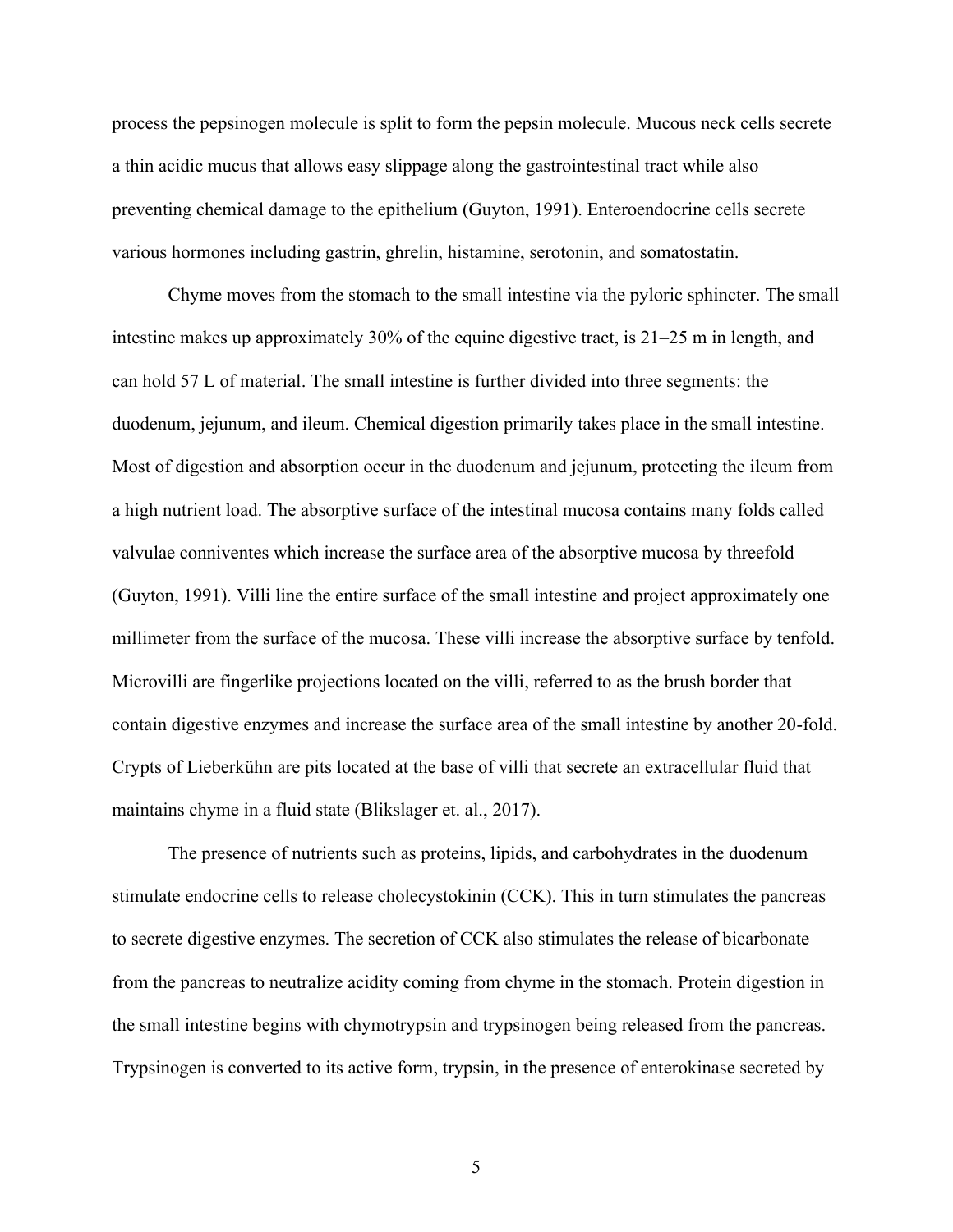brush border enzymes. Trypsin activates other enzymes known as proteases to further digest proteins. Together, these enzymes break proteins down to tripeptides, dipeptides, and individual amino acids (Callahan et. al., 2020). Within the enterocyte, peptidases are hydrolyzed into constituent amino acids which move passively into the blood system. Fats are emulsified by bile salts from the liver, making them more accessible to digestive enzymes by increasing the surface area for them to act. Triglycerides are broken down by pancreatic lipase into fatty acids, monoglycerides, and some free glycerol. Bile salts then cluster around the products of fat digestion to form micelles, which aid in absorption. Once in the intestinal cell, short and medium chain fatty acids and glycerol can be directly absorbed into the bloodstream (Callahan et. al., 2020). Carbohydrate digestion and absorption in the small intestine begins by digestible dietary carbohydrates being hydrolyzed by pancreatic a-amylase and brush border membrane disaccharides, sucrase, maltase, and lactase. The monosaccharides produced by brush border hydrolysis such as D-glucose, D-fructose, and D-galactose are then absorbed across the enterocyte brush border membrane by specific transporters (Dyer et. al., 2002).

The ileocecal junction marks where the foregut ends and the hindgut begins. The hindgut consists of the cecum, colon, rectum. The hindgut is an anerobic environment where microorganisms ferment hydrolysable nutrients that escape digestion and absorption in the proximal gastrointestinal tract as well as indigestible complex molecules. In total, the hindgut of the horse can hold 23.8 L (Julliand and Grimm, 2016).

The cecum is a comma shaped organ that is approximately 1 meter long and can hold 16–68 liter worth of material (Ross and Hanson, 1992). This large range in cecum size is due to the age and weight of the animal. The cecum functions similarly to the rumen in ruminants. When compared to cattle, horses are much less efficient at utilizing nutrients produced by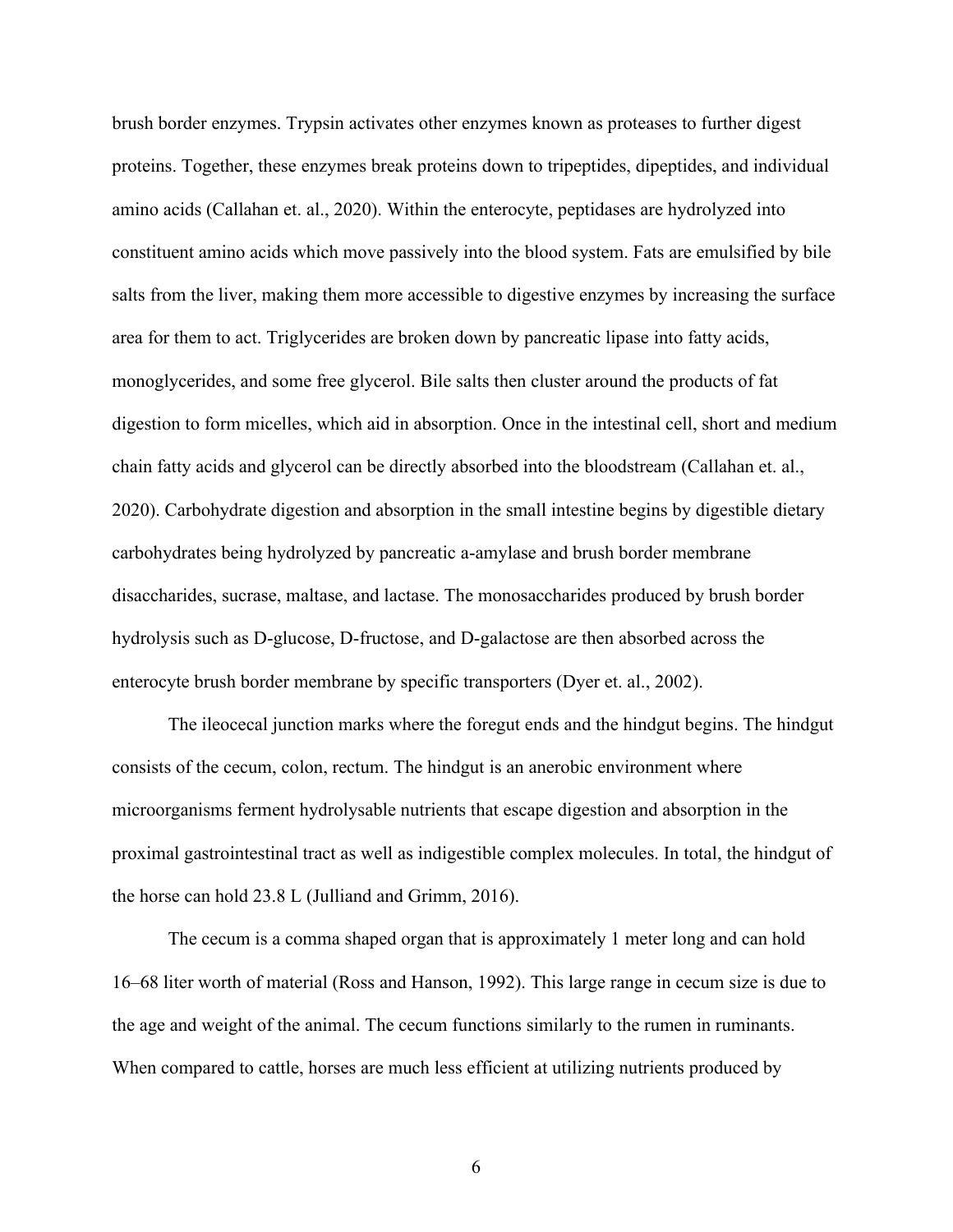microbes due to gastrointestinal anatomy. In ruminants, the rumen precedes the small intestine allowing for a greater absorption of nutrients. In equines the cecum succeeds the small intestine therefore the large intestine is responsible for the absorption of all nutrients produced by microbial fermentation.

The cecum is comprised the base, body, and apex. The cecal base curves ventrally into the cecal body. The cecal body has four haustral folds, or longitudinal bands that create deep sacculation's and ends in a cul-de-sac apex. The base of the cecum is divided into cranial and caudal portions by a transverse fold starting at the floor of the cecal base and rising just below the ileocecal orifice (Ross and Hanson, 1992). Coordinated cecal contractions consist of haustra alternately contracting and expanding. Various motility patterns allow for adequate mixing of the intestinal contents with mucosa and microbes while also providing adequate time for microbial attachment and fermentation to take place. The cecal artery, originating from the ileocolic artery, supplies blood to the cecum. Cecal arteries and veins are affixed by a loose mesenteric attachment along cecal bands.

Ingesta and gas move through the cecocolic orifice into the colon. The colon is further divided into the large colon, transverse colon, and small colon. The large colon is 4 m in length and can hold approximately 80 L of ingesta (Blikslager et. al., 2017). The large colon is comprised of the right ventral colon (RVC) , the left ventral colon (LVC), the left dorsal colon (LDC), and the right dorsal colon (RDC). The pelvic flexure is located between LVC and LDC. This abrupt change in direction delays emptying of the ventral colon. The large colon forms a long U-shaped loop that is attached to the dorsal body wall at the RDC and RVC. The RVC and LVC are sacculated by four bands. The presence of bands fades at the pelvic flexure leaving the LDC and RDC moderately sacculated. Ventral and dorsal segments are attached to the body by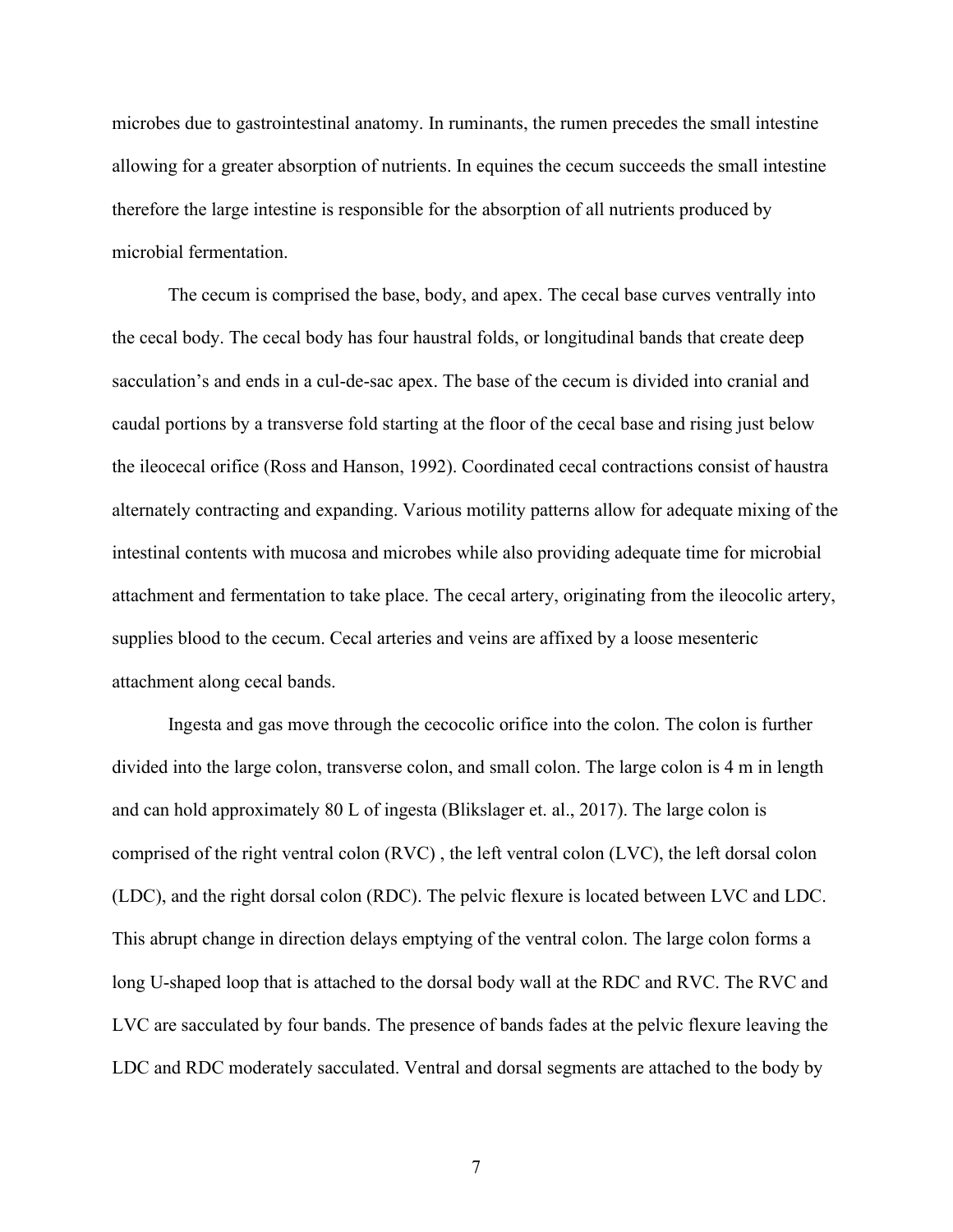intercolonic mesentery however, this U-shaped loop is still relatively mobile and prone to anatomic displacements and physical obstructions where the lumen narrows.

The transverse colon joins the RDC and the small colon (SC). The SC is approximately 4 m long, 6–8 cm in diameter (Ross and Hanson, 1992) and holds approximately 18–19 L of ingesta (Lewis, 1995). Wide, coarse sacculations are created by muscular mesenteric and antimesenteric bands. The SC is where fecal balls are formed. The caudal mesenteric artery is the main blood supply for the SC branching into the left colic artery, and the cranial rectal artery. The digestive system ends with the rectum followed by the anus where feces are excreted.

#### **The Hindgut Microbiome**

Without the hindgut microorganisms there would be no horse! The community of microbiota that colonize the GI tract consist of microbial organisms, including protozoa, bacteria, fungi, bacteriophages, and archaea (Bustamante et. al., 2021). Cell wall carbohydrates, which include cellulose, hemicellulose, and pectin, represent 35-60% of the typical equine diet (Julliand and Grimm, 2016). These cell wall components escape digestion by the hydrolytic enzymes of the foregut and can only be broken down by microbial enzymes of the hindgut due to the structure of the cell wall. The hindgut of the horse is an ideal environment for microorganisms promoting growth and fermentative activity. Approximately 10-40% of starch digestion also occurs in the hindgut of the horse. This is due to the structure of a starch granule and the limited capacity of amylase or fructanase in the small intestine (Julliand and Grimm, 2016). Each compartment of the hindgut encompasses its own ecosystem unique in biological and environmental components. Microbial communities within the microbiome are characterized by microbial diversity, structure, metabolic activities, and resulting end products. Hindgut plant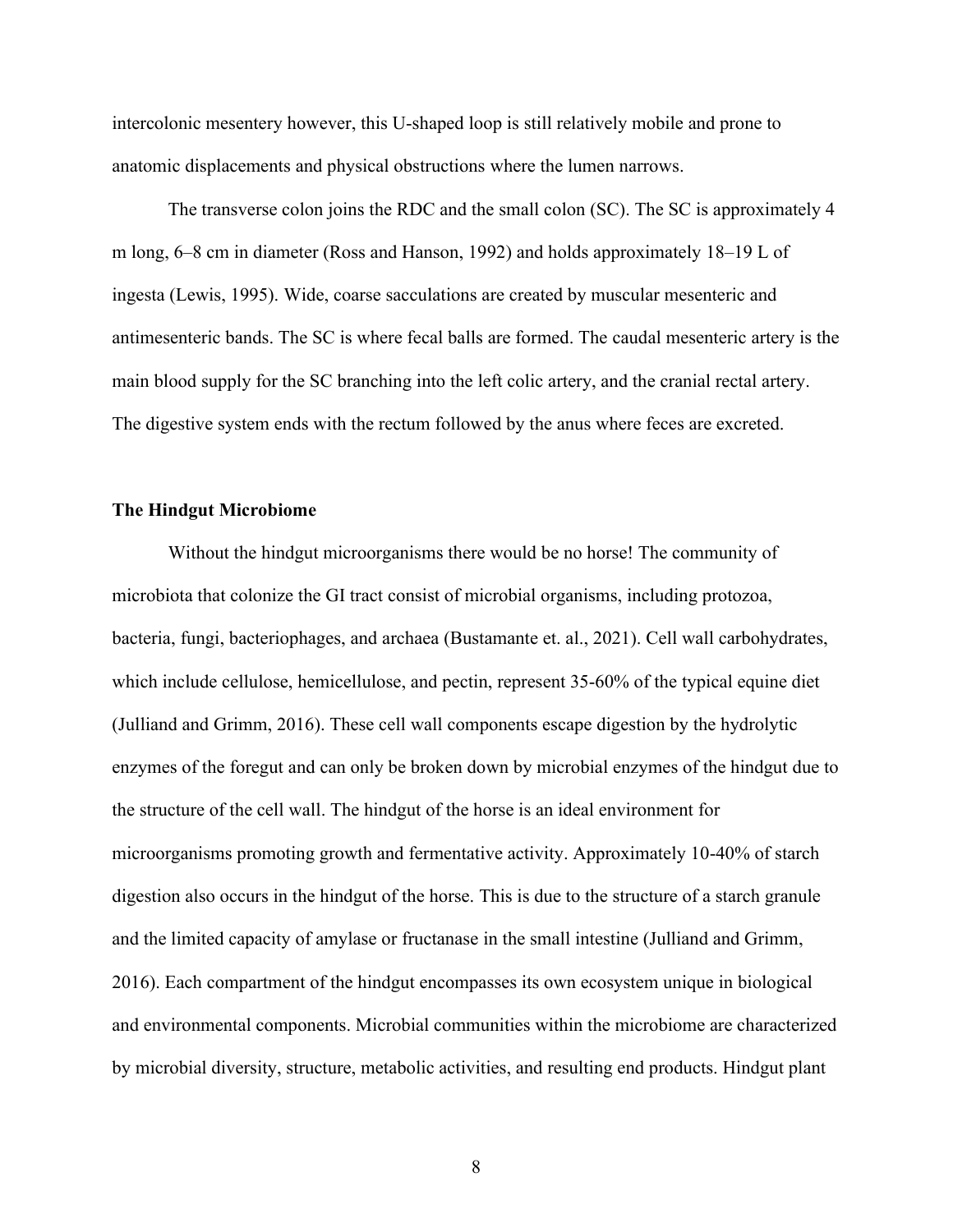carbohydrate degradation begins with the hydrolysis of complex polysaccharides and concludes with the fermentation of simple sugars. Microbial utilization is crucial as it converts indigestible plant materials into VFA's that can be absorbed and used as energy. (Julliand and Grimm, 2016). Despite the importance of the microbes supplying energy, limited information is known about the overall composition of the microbiome.

Protozoa were the first microbe to be discovered in the hindgut of the horse due to their large size. Protozoa are free-living unicellular eukaryotes that carry out complex metabolic activities. Concentration varies from  $10^3 - 10^6$  cells/mL of cecal or colonic content with concentrations being lower in the cecum than in the colon (Kern et. al., 1973,1974; Goodson et. al., 1988; Moore and Dehority, 1993). Four classes of protozoa have been identified including *rhizopoda*, *mastigophora*, *cilata*, and *suctorial*. Ciliates are the most predominant with roughly 30 genera encompassing approximately 50 species throughout the hindgut of the horse (Grimm et. al., 2016). Protozoa play a very minor role in fiber breakdown. While cells belonging to the genus *Cycloposthimum* provide some contribution to plant fiber breakdown. (Moore and Dehority, 1993), removed protozoa from the hindgut of the pony and only saw a slight decrease in overall DMD with no effect on cellulose digestion (Julliand and Grimm, 2016).

Bacteria are single celled microorganisms belonging to the prokaryotic group of cells, meaning they do not have a true nucleus*. Bacterium Intestinals Equi* or bacteria were first studied in 1894 by Dylar and Keith. A major limitation for research at the time was the lack of anerobic conditions available. Today, it is understood 38 (Kern et. al., 1973) to 80% (Kern et. al., 1974) of bacteria that live in the hindgut are sensitive to oxygen. Total anerobic bacteria varies from  $10^7$ – $10^{11}$  cells/L of cecal or colonic content (Sadet-Bourgeateau et. al., 2014). The bacterial community represents the majority of hindgut microbiota (Julliand and Grimm, 2016).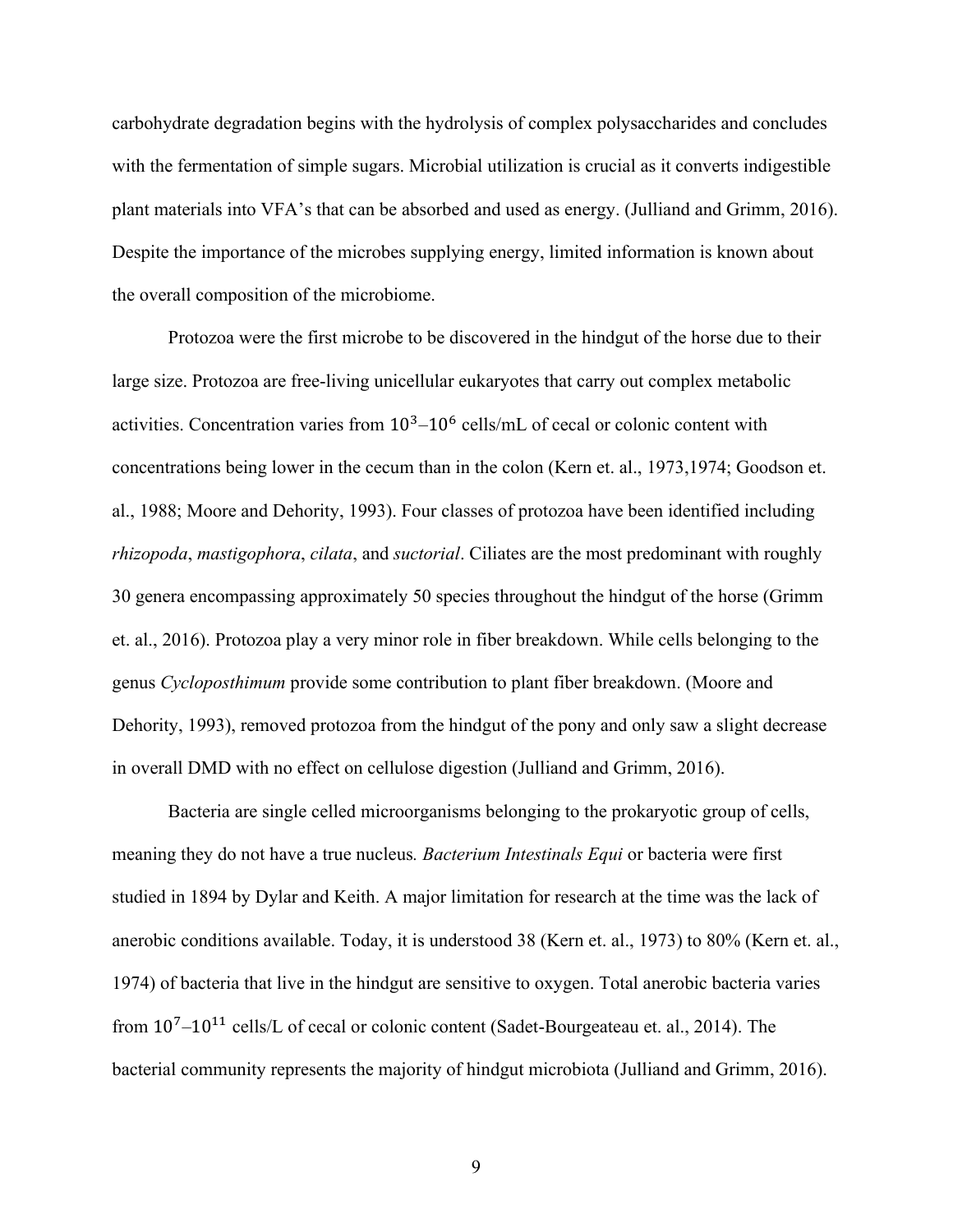More than 20 different types of phyla are present in the equine hindgut however the dominant five are: *firmicutes, bacteroidetes, proteobacteria, actinobacteria*, and *verrucomicrobia*. Depending on biology and methodology proportions of *bacteroidetes* and *verrucomicrobia* vary. Regardless of the method, *firmicutes* are the most abundant phyla of bacteria in horses (Blikslager et. al., 2017). The bacterial community in the proximal and distal parts of the hindgut differ with the change in population occurring at the pelvic flexure (Hastie et. al., 2008; Dougal et. al., 2012; Sadet-Bourgeateau et. al., 2014). Bacteria play a large role in the breakdown of plant fiber. Hindgut bacteria can be grouped by function, which include but are not limited to starch-utilizing bacteria, lactate-utilizing bacteria, cellulolytic, and hemicellulolytic. Cellulolytic bacteria make up 1–9% of the total bacteria in the cecum (Kern et. al., 1974; Julliand, 1996). Some bacteria colonize the liquid medium while others adhere to plant fragments.

Anerobic fungi are multicellular eukaryotic organisms that are heterotrophic and play an important role in nutrient cycling. Fungi convert feed to protein with fiber degrading enzymes and invasive growth (Hess et. al., 2020). Fungi were first discovered in 1910, but were mistaken for protozoa. Fungal zoospores were not reported in the equine hindgut until 1981 (Juliand and Grimm, 2016). Anaerobic fungi are unique to the fungal kingdom in that they possess hydrogenosomes instead of mitochondria. Hydrogenosomes metabolize glucose into cellular energy without the presence of oxygen. Researchers predict there are at least 34 fungal genera and over 250 species in existence (Edwards, 2019). Fungi reproduce asexually cycling between flagellated zoospores and sporangia (Heath et. al., 1983). There are approximately 3.2-4.7  $\times$  10<sup>4</sup> zoospores/ml of cecal contents (Orpin, 1981). Fungi were quantified using the 5.8S rRNA gene and showed there is no significant difference between gut regions or animals (Dougal et. al., 2012) Three fungal species have been reported : *Piromyces equi*, *Piromyces citronii*, and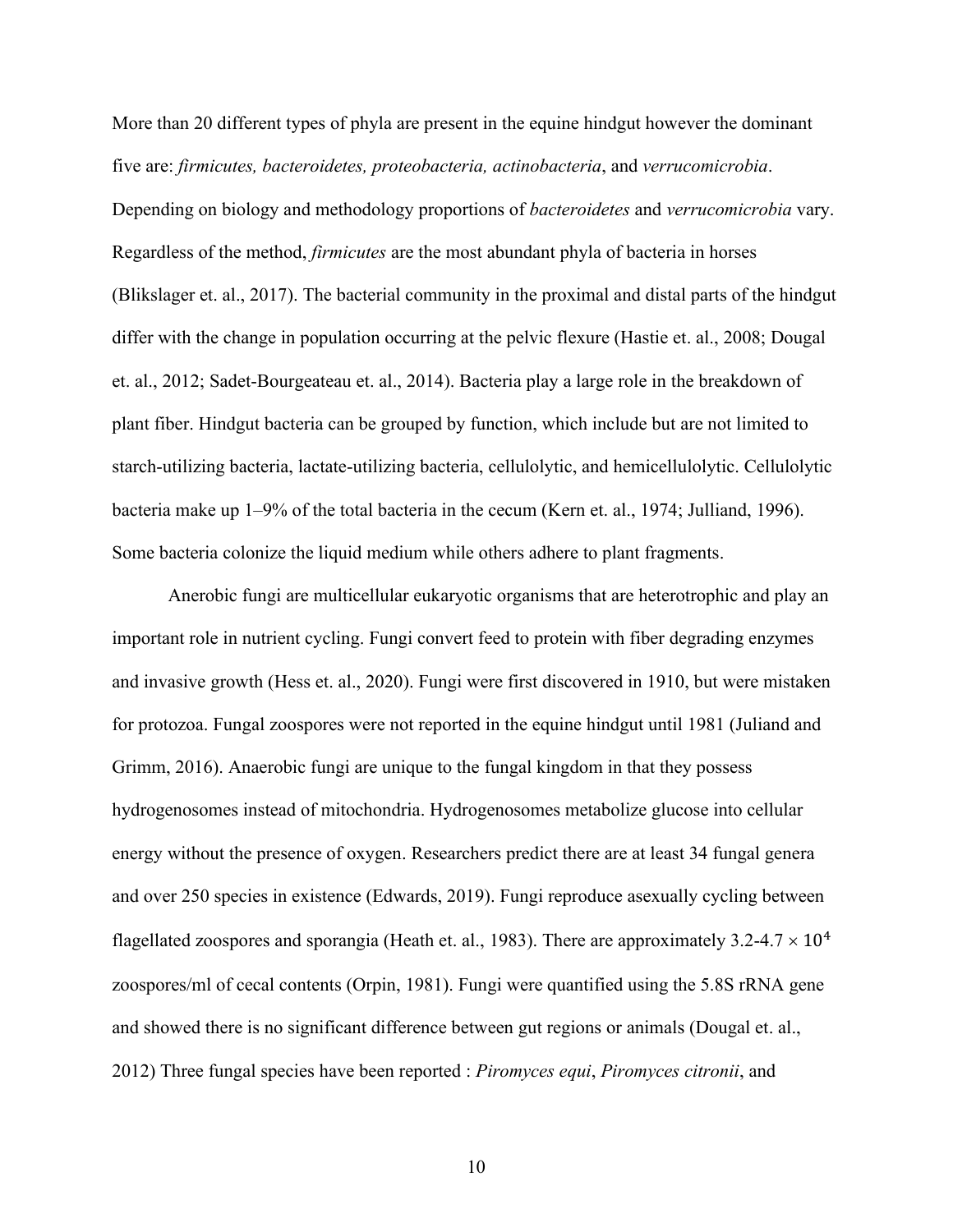*caecomyces eqi*. Anerobic fungi play a big role in DMD and increase digestion by 7-9% (Gordon and Phillips, 1993). Further research of fungi is needed to quantify their contribution to fiber digestion.

Bacteriophages are viruses that infect and replicate within bacteria and archaea. The term is derived from "bacteria" and the Greek word phagein meaning "to devour". They were first discovered using electron microscopy in the cecum and colon (Alexander et. al., 1970). No difference has been seen in concentration between the various regions of the hindgut. Some of the dominant bacteriophages include *siphoviridae, myoviridae, podoviridae,* and a *vertebrae Orthopoxvirus sp.* (Cann et. al., 2005). Fecal phage particles measure to be approximately  $10^{10}$ –  $10^{11}$  cells/g of fecal material. Bacteriophages are free or in association with bacteria. This indicates they may play a role in regulating bacteria species distribution in the hindgut. The exact role of bacteriophages is still unknown today (Juliand and Grimm, 2016).

Archaea were discovered in the equine cecum in 1996. They are a group of microorganisms similar but different in structure than bacteria. Researchers have measured there are 10<sup>4</sup>-10<sup>6</sup> cells/g of the prokaryotic methanogen community in wet weight of equine cecal contents (Morvan et. al., 1996). Methanogen's archaea are found to have greater concentration in the right dorsal colon than in the cecum. When isolated from the horse's hindgut these methanogens use  $H_2$  and  $CO_2$  to produce methane. In the ruminant animal, methanogenic bacteria boost the carbohydrate degrading activity of cellulolytic bacteria (Julliand and Grimm, 2016). No study has focused specifically on the methanogenic archaea in the hindgut of the horse.

The deterioration of complex polysaccharides begins with the attachment of microorganisms to plant cell walls. Microorganisms primarily responsible for plant cell wall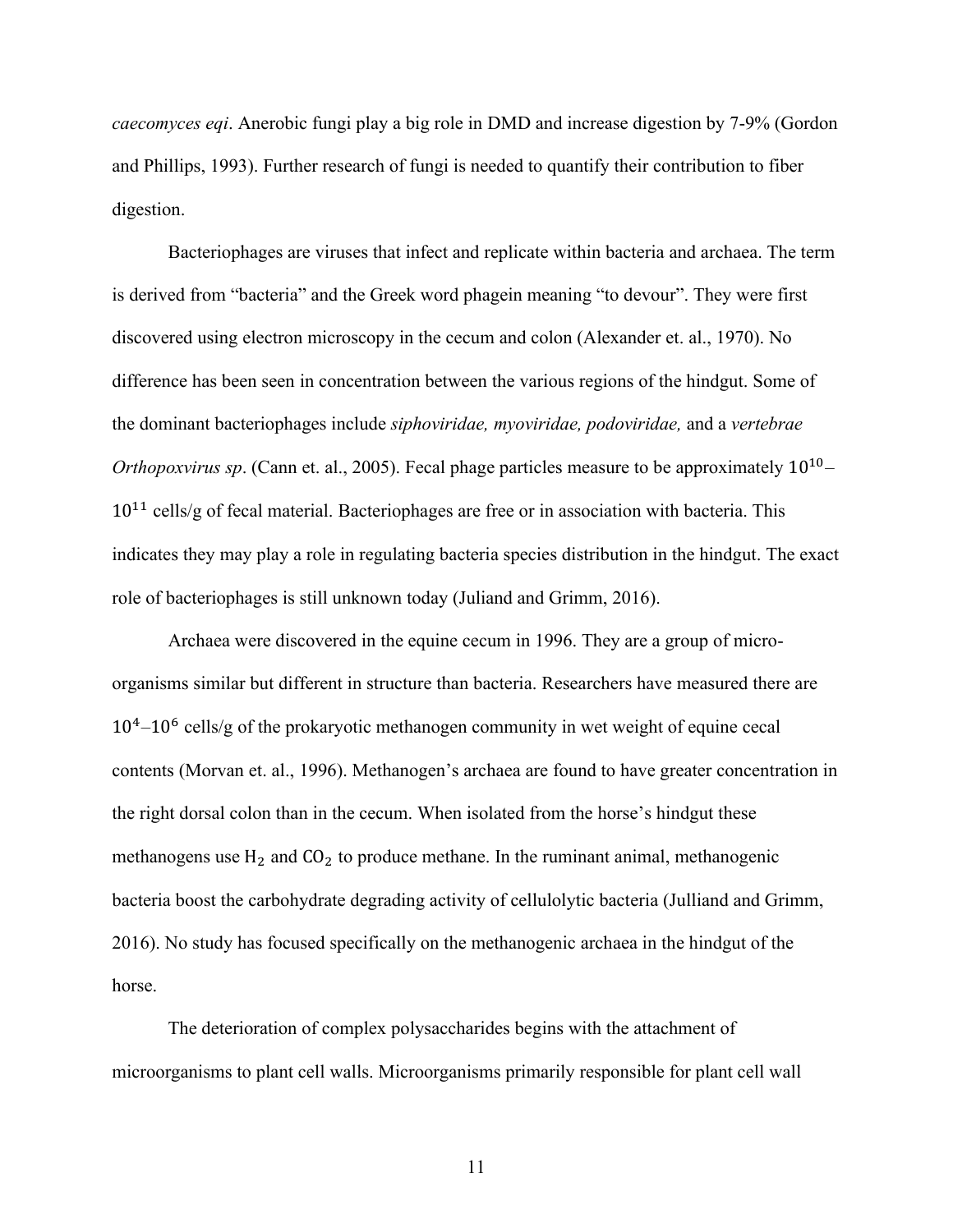degradation are the fungal species of *piromyces genus* and bacterial species of the *ruminococcus* and *fibrobacter genera* (Jouany et. al.,2009). Microorganisms responsible for amylolytic degradation are the bacterial species *streptococcus* and *lactobacillus* genera with isolated strains being *streptococcus bovis, S. equinus, lactobacillus salivarius, and L. mucosae* (Kern et. al., 1973). Adhesion of these microorganisms concentrates bacterial enzymes to substrates for the hydrolyzation of polysaccharides.

The main products of carbohydrate digestion include short chain volatile fatty acids, mainly including acetic, propionic, and butyric acids (Blikslager et. al., 2017). These VFA's are easily absorbed by mucosa. Increased activity of fibrolytic microorganisms induce high levels of acetic and moderate levels of butyric acids. Increased activity of amylolytic microorganisms induces an increase in propionic acids. Therefore, fibrolytic activity from plant cell wall fermentation can be evaluated in the ratio [(acetate + butyrate)/propionate]. Small amounts of lactic acid are also produced but are poorly absorbed and therefore do not serve as a major nutrient. If large amounts of lactic acid are produced it will lead to intraluminal osmolality (Argenzio et. al., 1975). Composition of VFA's is ultimately determined by the nature of the plant carbohydrates and microbiota type.

#### **Effect of Diet on Microbial Population**

The equine diet has a significant impact on the microbiome of the hindgut. Feed components that go undigested by the foregut pass to the hindgut and deliver growth-promoting or growth-inhibiting factors that guide the equilibrium of the microbial community. Nondigestible plant cell walls provide a medium for the growth of fibrolytic microorganisms which in turn provide energy via the end products of their metabolism (Julliand and Grimm, 2016).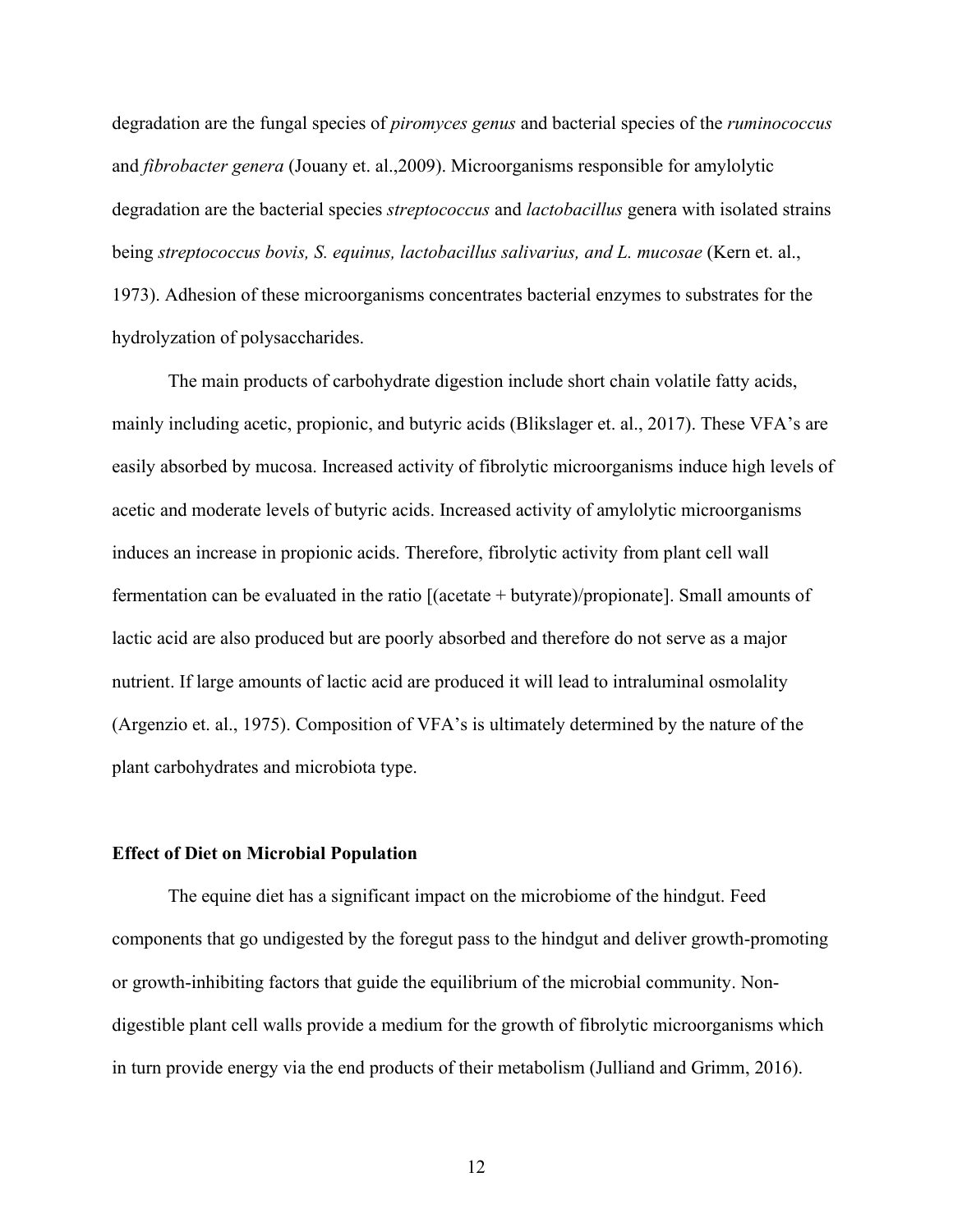Forage based diets tend to have a very diverse community of microbes making the digestive system less susceptible to imbalance and more resilient to change. In a concentrate-based diet bacterial richness and diversity are lowered and starch has the ability to cause a decrease in resilience and a greater chance of dysbiosis (Julliand and Grimm, 2017). Studies have shown that dysbiosis in the hindgut can lead to serious equine health issues such as colic and laminitis (Cohen et. al., 1995; Reeves et. al., 1996; Tinker et. al., 1997; Hudson et. al., 2001). This imbalance is often caused by an abrupt change in diet hindgut microflora are not equipped to handle.

An abrupt increase of soluble carbohydrates in the diet leads to an increase in rate of micro-organism multiplication. This increase in micro-organisms results in an increase in concentration as well as a modification of metabolism for some micro-organisms. This then leads to an increase in total VFA's and lactate. Because of this change the digestive ecosystem's buffering system becomes saturated, thus dropping pH. This decrease modifies characteristics of the microbial ecosystem by decreasing cellulolytic bacteria and increasing acidophyle flora. The decrease in cellulolytic bacteria thus decreases acetate while the increase in acidophyle flora increases lactate and propionate. This modification of the fermentative profile decreases pH even more thus repeating the cycle. (De Fombelle et. al., 2001).

An abrupt change from one forage type to another, with similar botanical and chemical composition, had no significant impact on cellulolytic, xylanolytic, or pectinolytic bacteria (Julliand and Grimm, 2017). An abrupt change from a high forage ration to a high concentrate ration has shown to significantly impact microbiota. Research done by Goodson studied an abrupt change from a 100% alfalfa diet to a diet composted of 86.7% ground corn and 13.33% soybean meal resulted in a significant increase of amylolytic bacteria within 24 hours (Goodson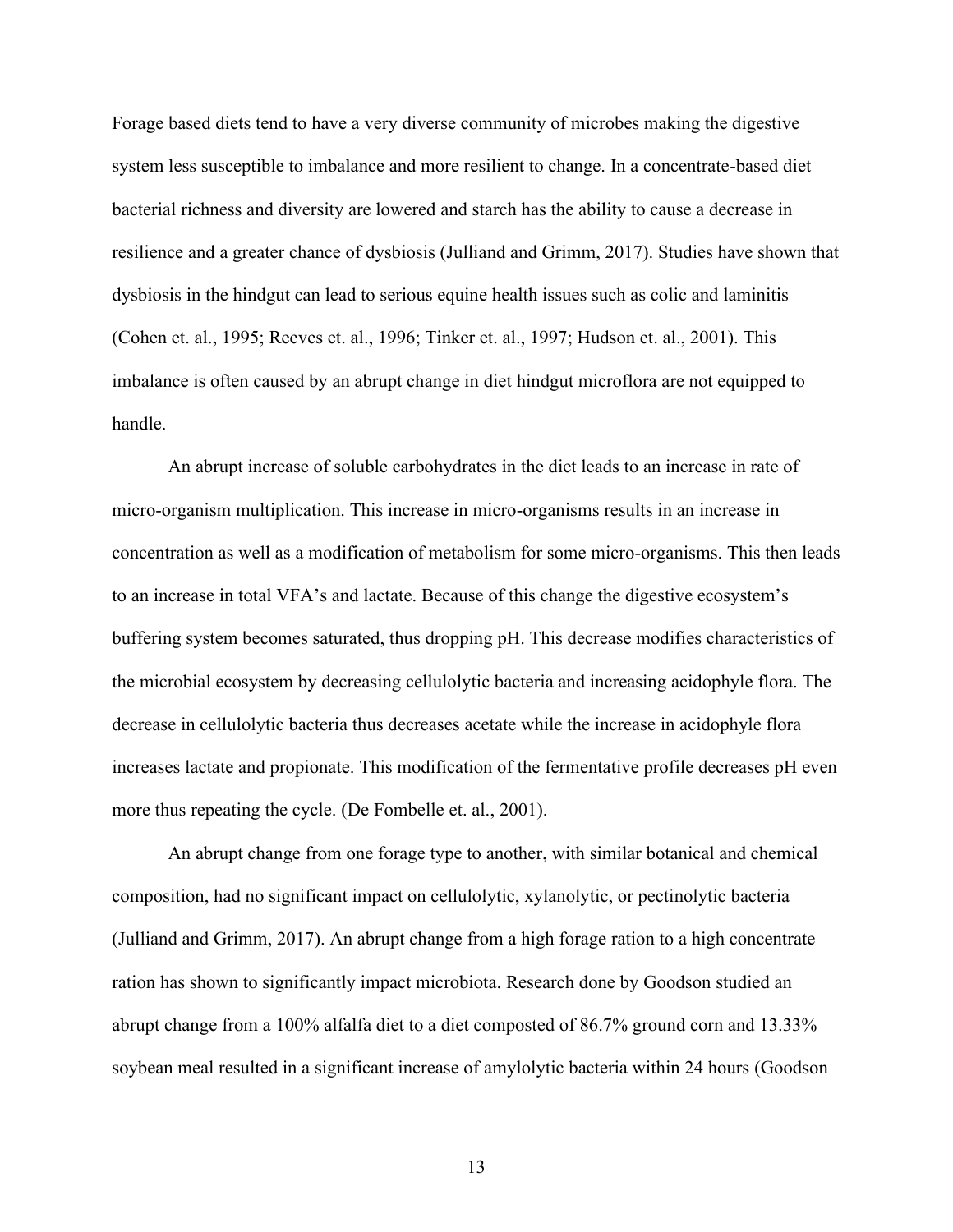et. al., 1988). A study by De Fombelle added barley to a fiber-based diet and reported an increase in *lactobacilli* and *streptococci* concentrations as well as an increase in lactate concentration within the first 5 hours (De Fombelle et. al., 2001). Twenty-nine hours after the diet change, no significant change in cellulolytic bacterial concentrations were reported. However, within the first few days, percentages of *xylanolytic* and *pectinolytic* bacteria were reported to decrease significantly. The increase of amylolytic activity and decrease of fibrolytic activity were consistent with the decrease of the ratio  $[(\text{acetate} + \text{butyrate})/ \text{propionate}]$  measured in the proximal hindgut. De Fombelle reported a greater variation in microorganisms in the right ventral colon than the cecum (De Fombelle et. al., 2001). This can be due to the fact that it is the first segment affected by overfeeding barley. This may also explain why the right ventral colon is a major site affected during colic. Forty-eight hours after an abrupt increase in concentrates, Goodson reported a large increase of anaerobic bacteria, a decrease in protozoan numbers, and a decrease in amylolytic numbers (Goodson et. al., 1988). After seven days, the hindgut microbial population leveled out and did not show differences between the diets (De Fombelle et. al., 2001).

#### **Methods of Estimating Digestibility**

The digestion of nutrients by the horse can be determined using either *in vivo* or *in vitro* methods. *In vivo* referring to a process performed or taking place in a living organism and *in vitro* referring to a process performed or taking place in a test tube, culture dish, or elsewhere outside a living organism. Popular *in vivo* methods include the total collection of feces, studying a canulated animal, and marker methods. With all digestibility studies, animals should be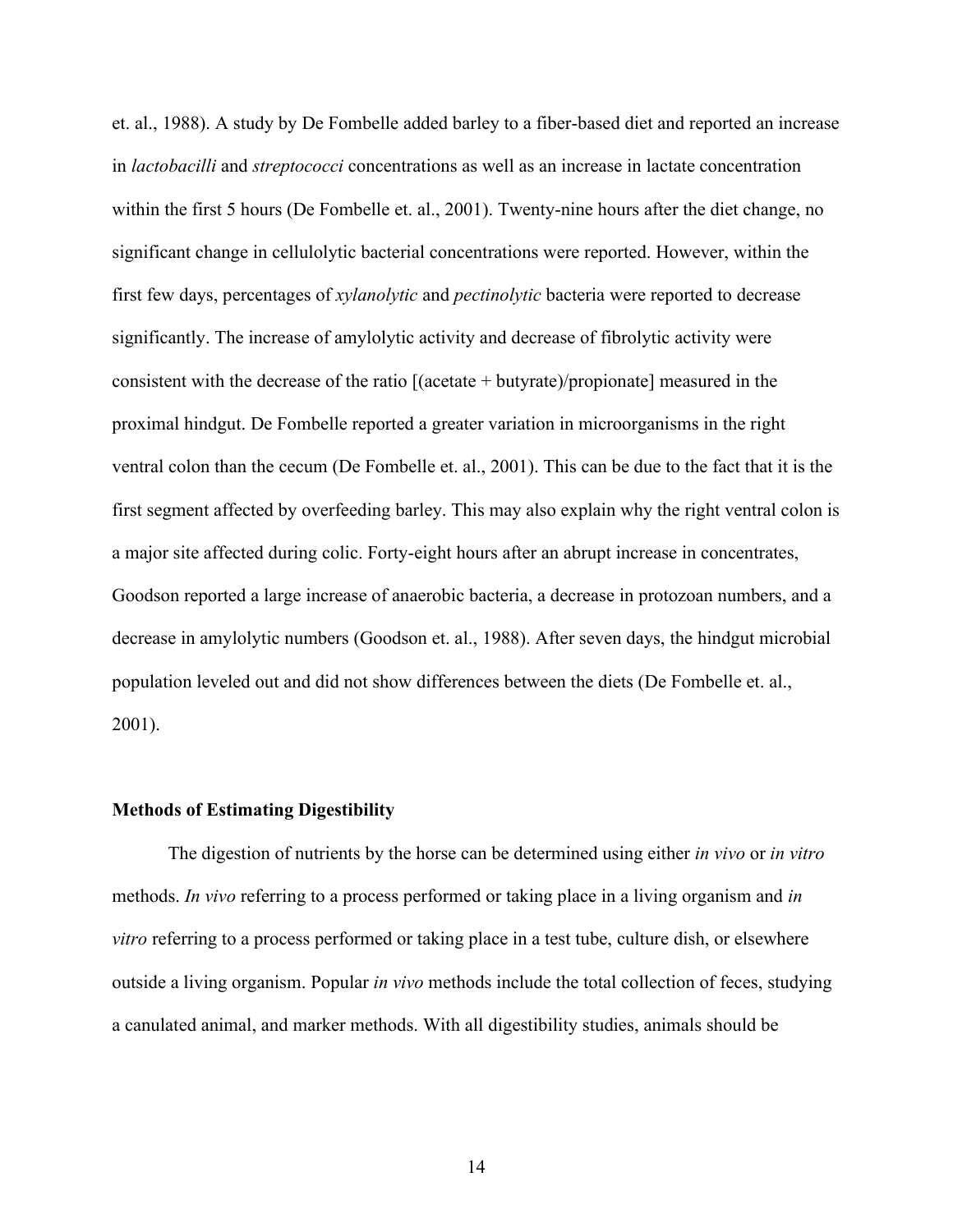allowed 7–21 days to adjust to the feed being offered before collecting samples for analysis (Zewdie, 2019).

The total collection method is considered to be the most accurate form of studying equine digestibility. Horses are individually placed in either a digestibility stall or a regular stall equipped with a fecal collection device. The goal for researchers is to completely recover all feces. The experimentation diet is fed to each animal in known quantities while refusals and fecal output are kept and recorded. Typically, a representative sample of 10% daily output from the feces is retained, dried and ground for chemical analysis (Zewdie, 2019). Studies estimating nitrogen balance will also collect and measure urine output. While the total collection method is the most accurate it also comes with difficulties. This method can bring about discomfort for the animals used as they are forced to stay in a relatively small space alone. This collection method cannot be used with nervous or working horses (Bergero et. al., 2005). Total fecal collection is also incredibly labor intensive. A study by Takagi collected feces bags every four hours during the day and once at night for a period of ten days per forage sample with a total of six samples (Takagi et. al., 2002). When considering using several animals with several fecal samples a significant amount of labor hours are required which come at a cost.

An easier alternative to the total collection method is the marker technique. This method merely analyzes a sample of feces rather than collecting the total feces. This method uses an indigestible reference substance added to the animal's diet. These indicators can be a natural constituent of the feed or added to the feed. Natural constituents of feed include acid-insoluble ash and indigestible ADF. Substances commonly added to feed include ferric oxide, lignin, silica, chromogen (Zewdie, 2019). The marker substance used must be completely nonabsorbable and cannot affect the gastrointestinal tract or microbial population. The marker used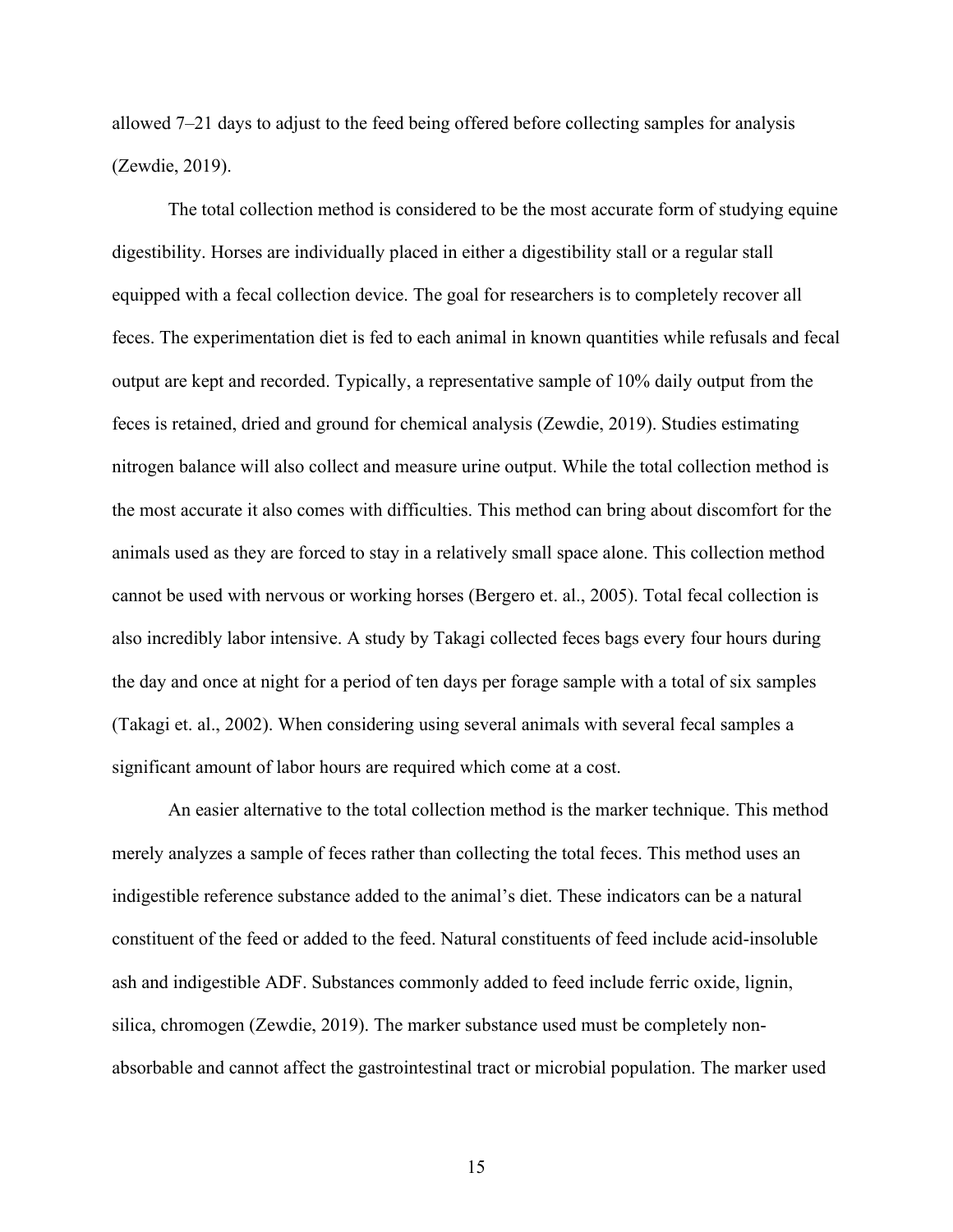must be similar to the feed material and does not interfere with the digestive analyses. Digestion is calculated by the change in ratio of each nutrient with reference to the indigestible substance in the feed and feces (Zewdie, 2019). The formula for calculating the digestion coefficient of a nutrient is as follows:

\n Disgestion Coefficient = \n 
$$
\frac{100 - 100 \times \% \text{ Indicator in feed} \times \text{Nutrient in Feces}}{\% \text{ Indicator in Feces} \times \% \text{Nutrient in Feed}}\n \n
$$
\n

(Zewdie 2019). As horses digest their feed it is assumed the reference substance and the nutrient of the feed pass through the digestive tract at a uniform rate. Rate of excretion can vary with feed intake. The ratio of indicator and nutrients is consistent through a 24-hour period. A small amount of feces collected at any point in the day should be sufficient. However, collecting samples more than once a day will lead to a more accurate digestibility calculation. This method of sampling minimizes time, labor, and expense when compared to the total collection method. The main problem with this method of estimating digestibility is incomplete recovery of the indicator thus compromising the accuracy of the digestibility calculation.

*In vitro* digestion methods were first developed as an alternative to costly, labor intensive, time consuming, and ethically difficult *in vivo* methods for predicting digestibility (Tassone et. al., 2020). The first method for determining digestibility was the Tilley and Terry technique (TT) using a two-stage rumen fluid-pepsin process for cattle. Researchers have found while this technique worked well for fresh grasses, it did not favor silages or straw (Klopfenstein et. al., 1972). Goering and Van Soest modified the TT by replacing the acid-pepsin step with a neutral detergent step (Goering and Van Soest, 1970). This modification proved to be faster and more accurate, basing digestibility on the basis of undigested cell-wall constituents. Researchers found a clear linear relationship between the disappearance of NDF and the production of gas (Pell and Schofield, 1993). There was a need for a piece of apparatus capable providing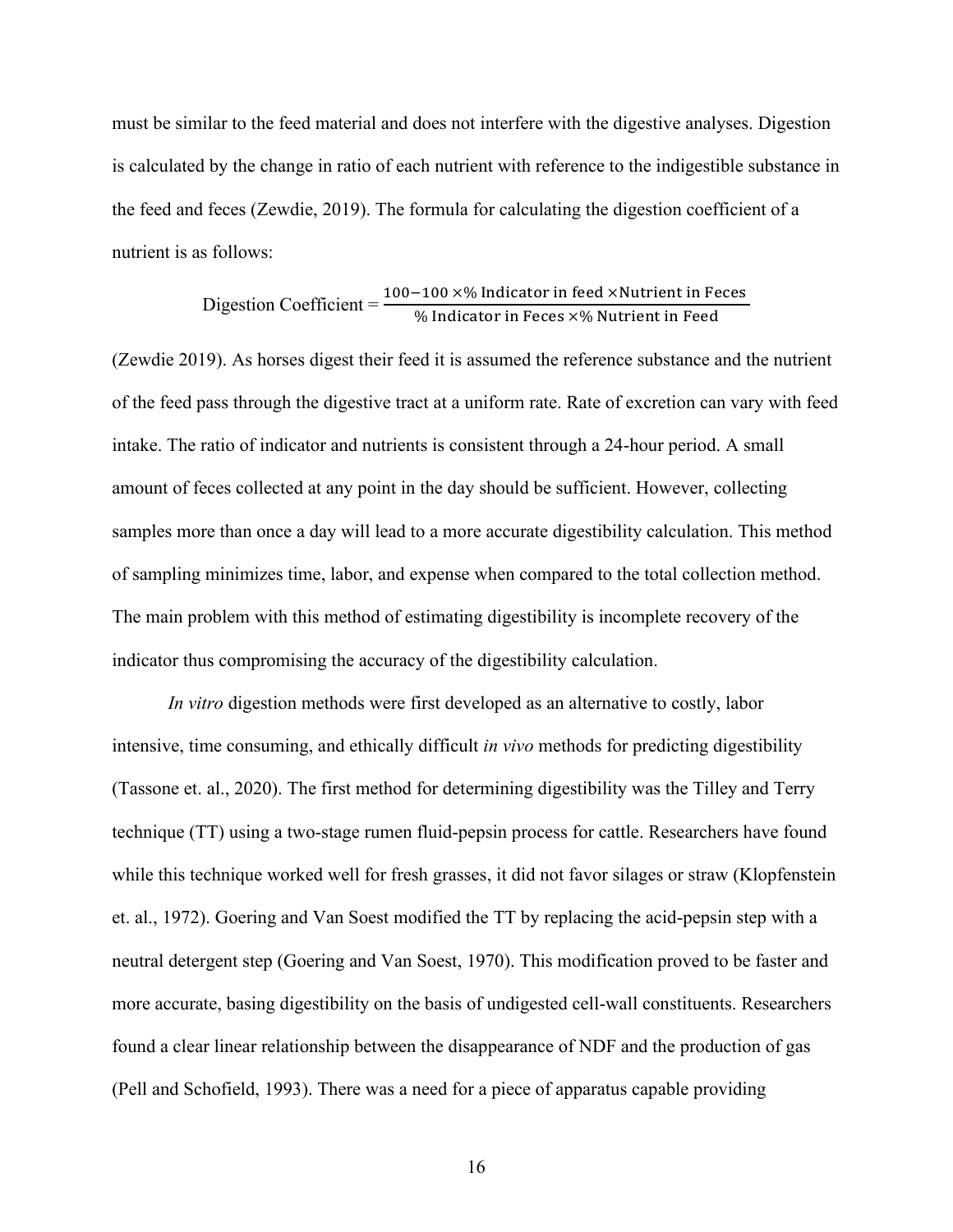traditional *in vitro* digestibility analysis while eliminating some analytical errors pertaining to sample handling and manual filtration steps. This led to the development of the ANKOM Daisy II Incubator (ANKOM Technology, Macedon, NY, USA).

What initially started as a fragile wooden cabinet evolved into the more resistant metal cabinet used today. The ANKOM Daisy II Incubator is based off of *in vivo* simulation of digestion. The ANKOM Daisy II Incubator can hold up to 92 samples in a temperaturecontrolled chamber containing four glass jars. Samples are weighed into F57 filter bags (ANKOM Technology) and placed into the jars with inoculum and buffer solution. Each jar rotates inside the incubator and contain a perforated agitator baffle that separates samples while still allowing free movement of digestion medium. This perforated agitator baffle completely immerses bags at every spin of the jar. This prevents bags from floating to the top of the jar and accumulating gasses inside them. Bags are weighed before and after a set incubation period and the disappeared material is considered digestible dry matter. Recovery and filtration of the bags have been noted as sources of variability.

The F57 bag is made up of a polyethylene fiber with a three-dimensional filtration matrix that allows for the best substrate interaction with minimal particle loss (Tassone et. al., 2020). Grind size of the forage interacts with the pore size of the bag affecting the extent of feed disappearance. Procedures by the ANKOM Company suggest griding the forage sample to a size of 0.25g–0.5g for use in the filter bag with a 25 $\mu$  pore size. This comes out to be a 10mg/cm<sup>2</sup> ratio of sample size to bag surface area (Vanzant et. al., 1998).

The inoculum used in the ANKOM Daisy II Incubator dictates how nutrients are digested and are also responsible for the greatest source of uncontrolled variation (Tassone et. al., 2020). The inoculum creates a similar environment as the digestive tract however, differences in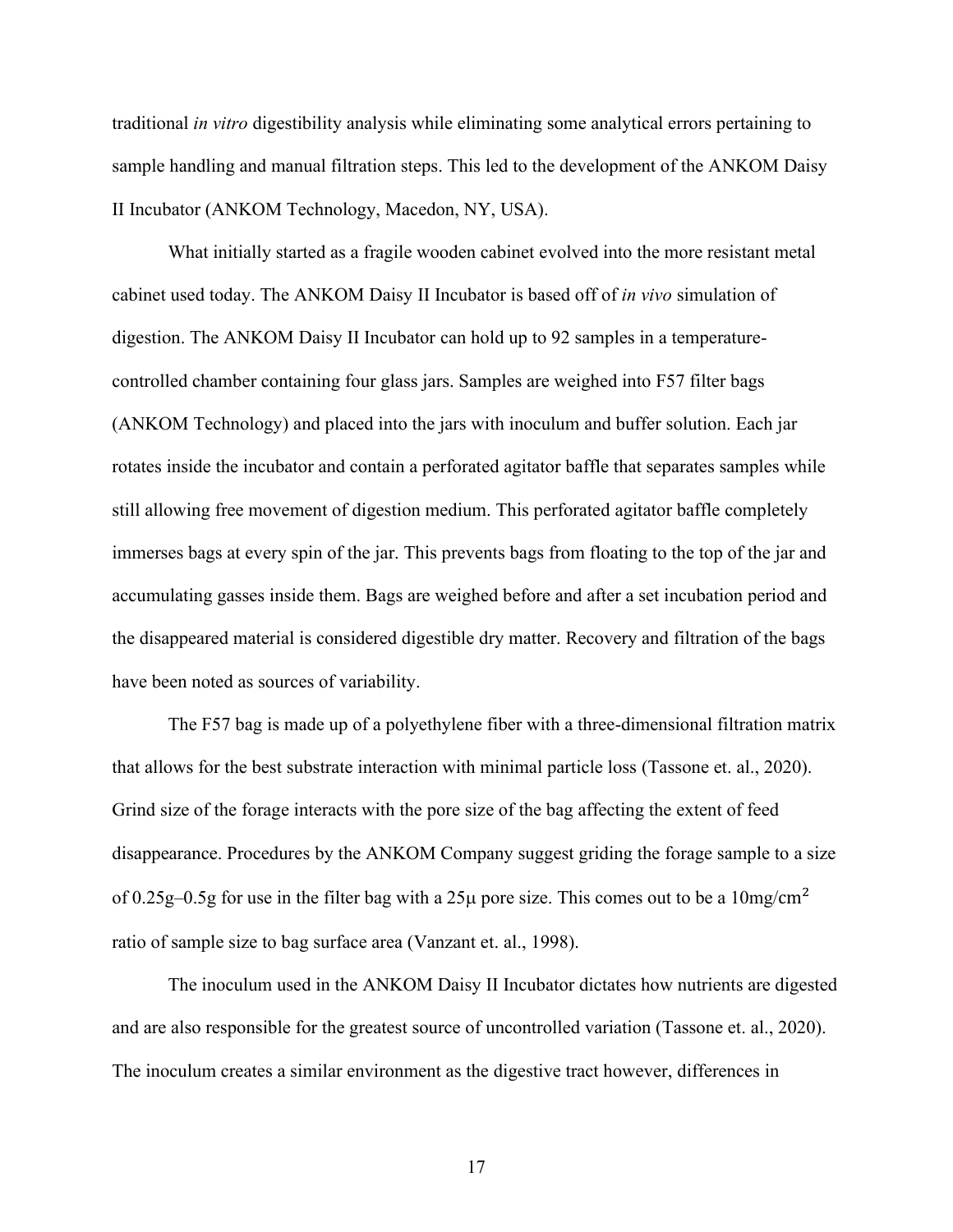inoculum are noted between individuals. Rumen fluid was the first and most frequently used source of inoculum. The difficulties with collecting fresh rumen fluid are the cost, availability, and animal welfare issues associated with collecting it. Fresh rumen fluid requires access to a cannulated research animal, someone skilled with an esophageal tube, or collecting rumen fluid from freshly slaughtered cattle. Cannulation is a costly procedure and is often criticized on ethical grounds (Tassone et. al., 2020). After an animal is cannulated an abundance of maintenance is required. Maintenance includes long term care for the animal as well as a clean environment to avoid infections. Another way to collect rumen fluid, avoiding canulation, is to obtain samples via the esophagus. The downfall with this method is samples are not representative of the entire rumen and are often contaminated with saliva. The final option is to obtain rumen fluid at slaughter (Beyihayo et. al., 2015).

Due to the difficulty of collecting fresh rumen fluid, researchers started exploring the use of fresh feces as a viable form of inoculum. Limitations with the use of fecal material are present due to the anatomy of the bovine digestive system. Being cattle are foregut fermenters; the majority of fibrous plant material is broken down in the rumen. With the main site of digestion preceding the small intestine this allows for nutrients to be absorbed prior to defecation. Microbes escaping the rumen are often degraded in the abomasum and small intestine as protein sources. Only a small number of microbes survive the acidity of the abomasum and are present in the feces. Other limitations include lower enzymatic activity of fecal inoculate when compared to rumen fluid as well as variability of fecal inoculum preparation (Hughes et. al., 2012). However, studies have shown bovine fecal material can be a viable form of inoculum. A study by Laudadio found a significant relationship between the digestibility of forages using rumen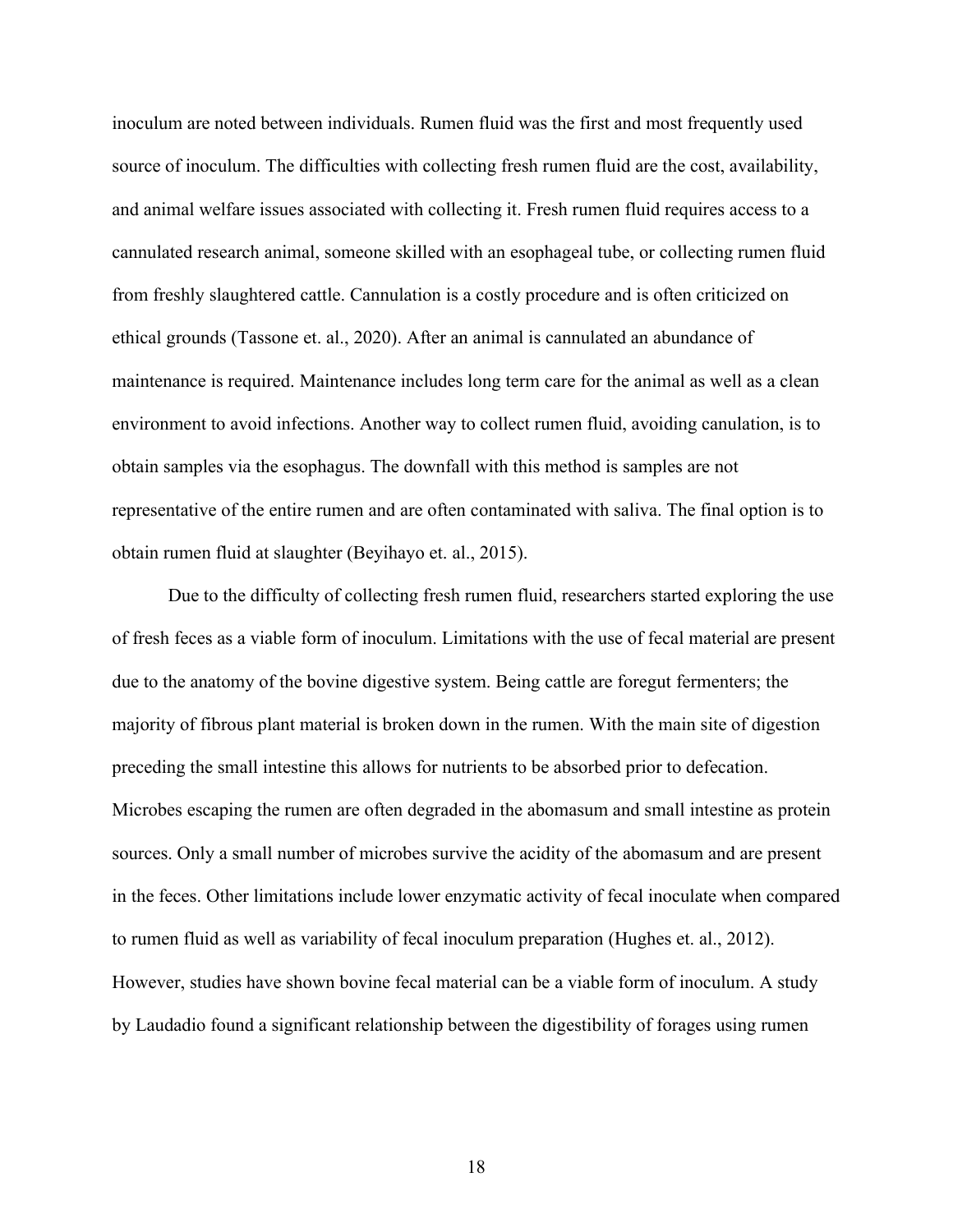liquor and fecal liquor when comparing dry matter, organic matter, crude protein (CP), NDF, and ADF (Laudadio et. al., 2009).

Feces are frequently used as inoculum for *in vitro* incubation trials on monogastric animals. Access to cecally cannulated horses are often not readily available therefore researchers look to fresh fecal samples when studying the equine hindgut. Because horses are hindgut fermenters, microbial digestion is the last stage of digestion before defecation. Fecal microbial populations have a greater potential to be represented in the equine digestive system compared to the ruminant digestive system because the cecum succeeds the small intestine. Several studies have compared microbial diversity, structure, and activity in the hindgut and feces of the horse concluding the microbial communities found in the proximal region of the hindgut were clearly different from those found in the distal region (Da Veiga et. al., 2005; Hastie et. al., 2008; Dougal et. al., 2012 and 2013; Costa et. al., 2015; Grimm et. al., 2017). Researchers have reported volatile fatty acid and lactate concentrations were lower in the feces than the hindgut (Grimm et. al., 2017). Therefore, fecal material is representative of the microbial composition of distal hindgut but not the proximal region. Grimm reported cellulolytic, amylolytic and lactateusing bacteria were significantly correlated between the cecal and fecal samples (Grimm et. al., 2017). The core microbiome in the in the proximal large intestine (cecum, RVC, and RDC) include (in order of largest to smallest abundance) *Bacteroidales*, *Lachnospiraceae*, *Prevotellaceae*, *Erysipelotrichaceae*, *Ruminococcaceae*, and *Fibrobacteraceae*. The core microbiome in the distal large intestine (RDC, SC and feces) are dominated (in order of largest to smallest abundance) by *Precotellaceae*, *Fibrobacteraceae*, *Lachnospiraceae*, *Bacterodetes* and *Clostridiaceae*. The LDC is dominated by *Lachnospiraceae*, *Clostridiaceae 1*,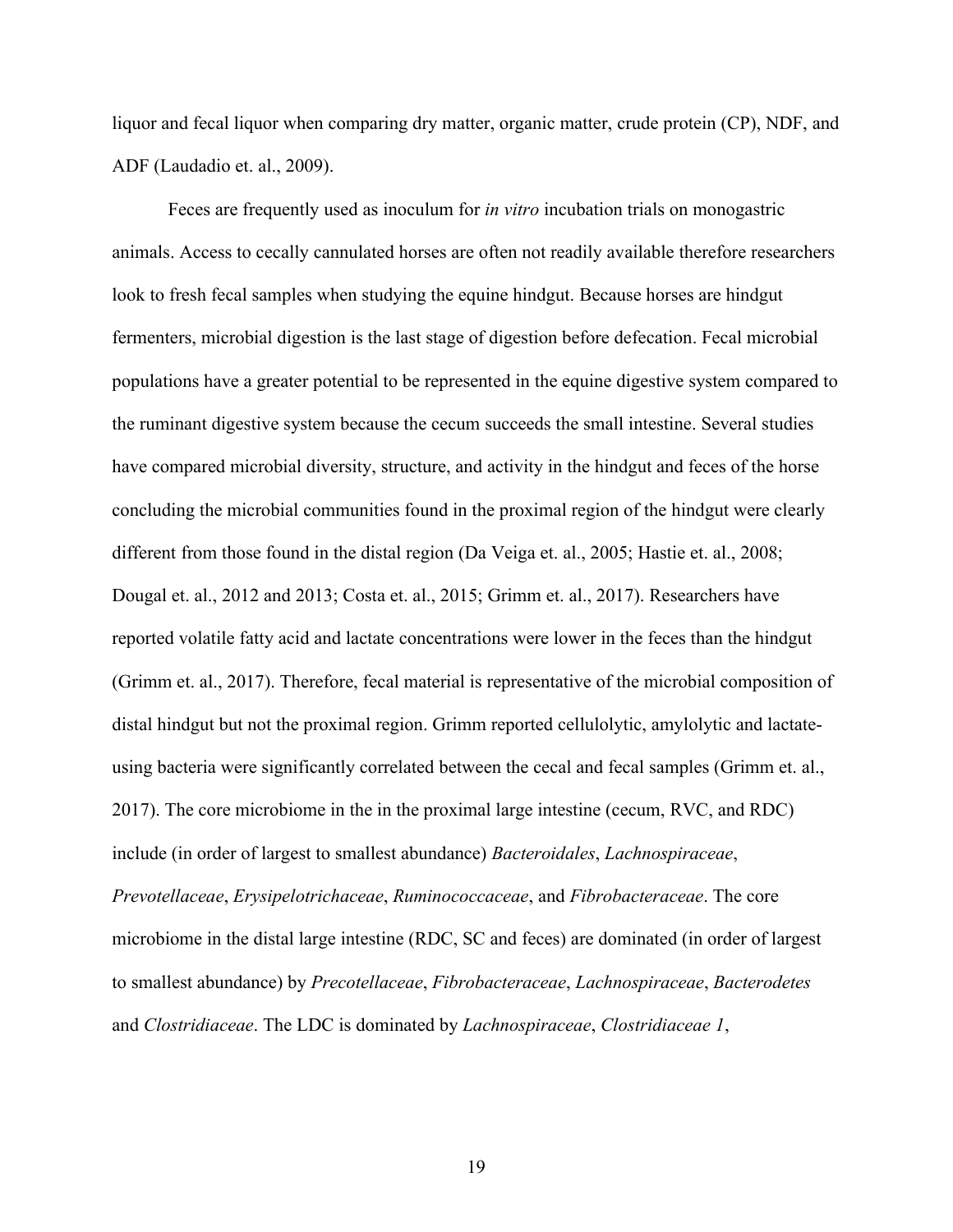*Bacteroidales*, and *Erysipelotrichaceae* (Dougal et. al., 2013). Differences as well as overlap are apparent among the core microbiome in the hindgut of the horse.

Feces are identified as an inexpensive and readily available source of microorganisms easily collected from several animals within a short amount of time (Earing et. al.,2010). Lowman was the first to prove equine feces are a viable source of microbial inoculum and that fecal microflora can remain viable for several hours after excretion or collection (Lowman et. al., 1999). Lattimer indicated equine feces are an acceptable inoculum source for *in vitro*  experiments using the ANKOM Daisy II Incubator (Lattimer et. al., 2007). A study by Earing compared *in vivo* methods to *in vitro* methods in horses (Earing et. al., 2010). *In vitro* incubation lengths of 30, 48, and 72 hours were used. Results indicated all *in vitro* DMD estimates for the alfalfa diet were less than the *in vivo* estimate. For the alfalfa oat, timothy, and timothy oat diets the 30- and 48-hour *in vitro* DMD estimates were less than *in vivo* estimates. However, the 72 hour incubation estimates for the previous three diets were not different than the *in vivo* estimates. Lack of change in the previous three diets was noticed between 48 and 72 hours indicating most DM digestion was complete by 48 hours. This suggests the alfalfa diet required a longer incubation period to reach DMD similar to *in vivo* results. Earing reported that although *in vitro* DMD estimates were consistently less than the *in vivo* estimates at 30 and 48 hours, the diets still ranked in the same order (Earing et. al., 2010). Researchers concluded the 72-hour incubation period resulted in the highest similarity between the *in vivo* method and *in vitro* method.

#### **Fecal Inoculum Storage**

*In vitro* digestibility trials are typically performed using fresh microbial inoculum. The ability to store feces would be immensely beneficial for researchers with limited access to fresh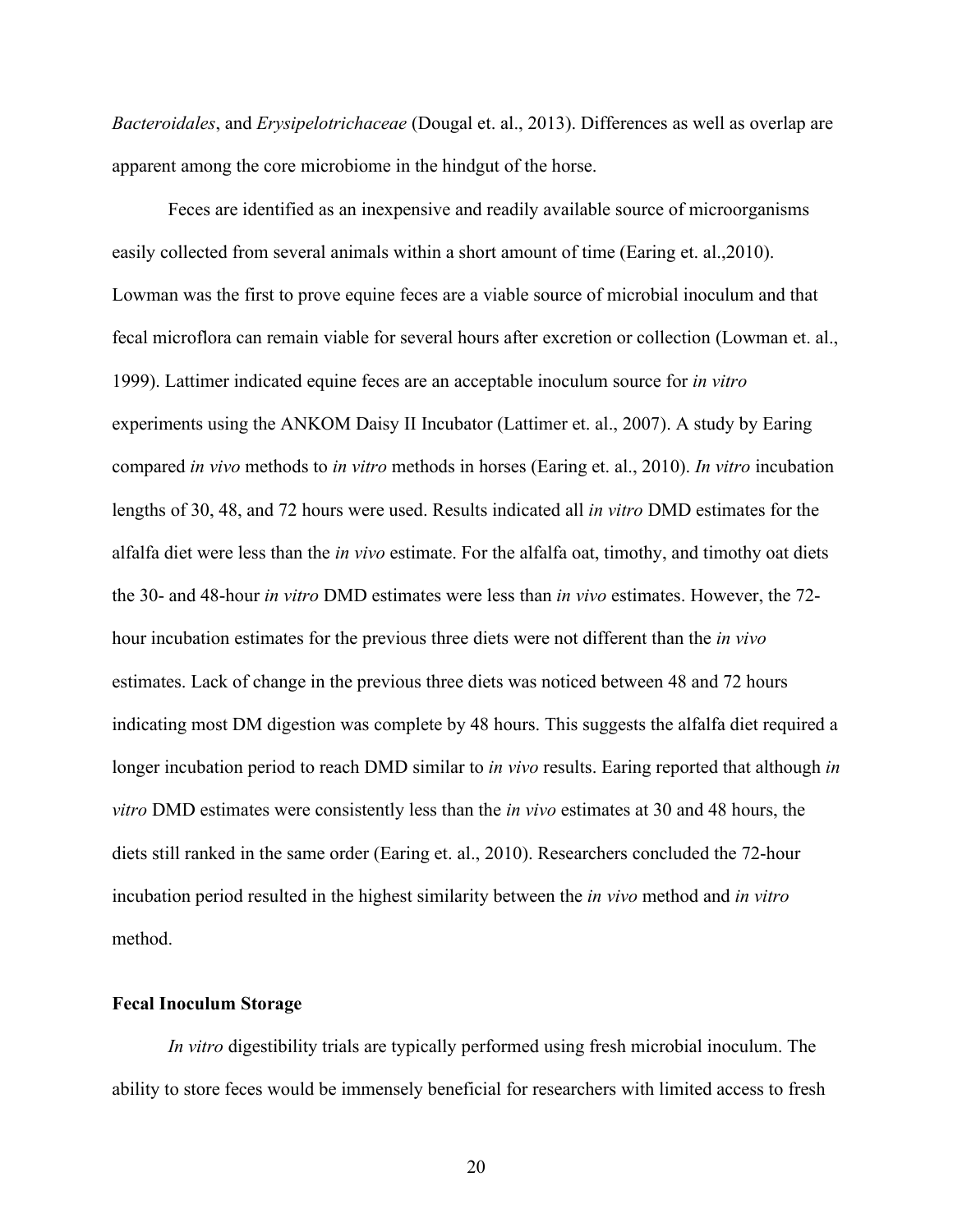feces or laboratory assistance. The storage of equine feces allows samples to be collected further distances from the research facility or to be processed at a later date. However, limited information is known about how storage temperature and storage time affect microbes within the sample.

Relevant studies on how storage temperature affect microbiota in veterinary species is limited. Equine fecal microbiota also varies significantly per horse and location (surface versus center) of fecal samples (Stewart et. al., 2018; Beckers et. al., 2017). A study by Stewart compared fecal microbiota collected directly from the rectum versus the stall floor, the center versus the surface of the fecal ball, and the duration of environment exposure (Stewart et. al., 2018). Individual bacterial taxa were significantly different with both sample location and collection time, but remained fairly stable up to 6 hours for center fecal samples (Stewart et. al., 2018). Beckers collected samples at 0, 2, 4, 6, and 12 hours after defecation and then froze them at -20˚C after collection. Microbial DNA was extracted using the MoBio PowerSoil DNA Isolation kit (Beckers et. al., 2017). Researchers found a significant decrease in diversity at the 12-hour time point. A study by Bustamante also concluded samples exposed to aerobic conditions for more than 12 hours showed a significant decrease in microbial composition (Bustamante et. al., 2021). One study froze fecal inoculum at -20˚C for 24, 48, and 72 hours and reported an effect on extent and rate of *in vitro* substrate fermentation with reported differences being dependent upon the nature of the substrate used (Murray et. al., 2012). Samples collected 24 hours after defecation are acceptable for use however, researchers must expect bacterial populations to deviate.

O'Donnell researched how storage conditions including 39˚C for 15 minutes, 22˚C for 6 hours, 3˚C for 6 hours and -18˚C for 24 hours altered the viability of microbial inoculum used for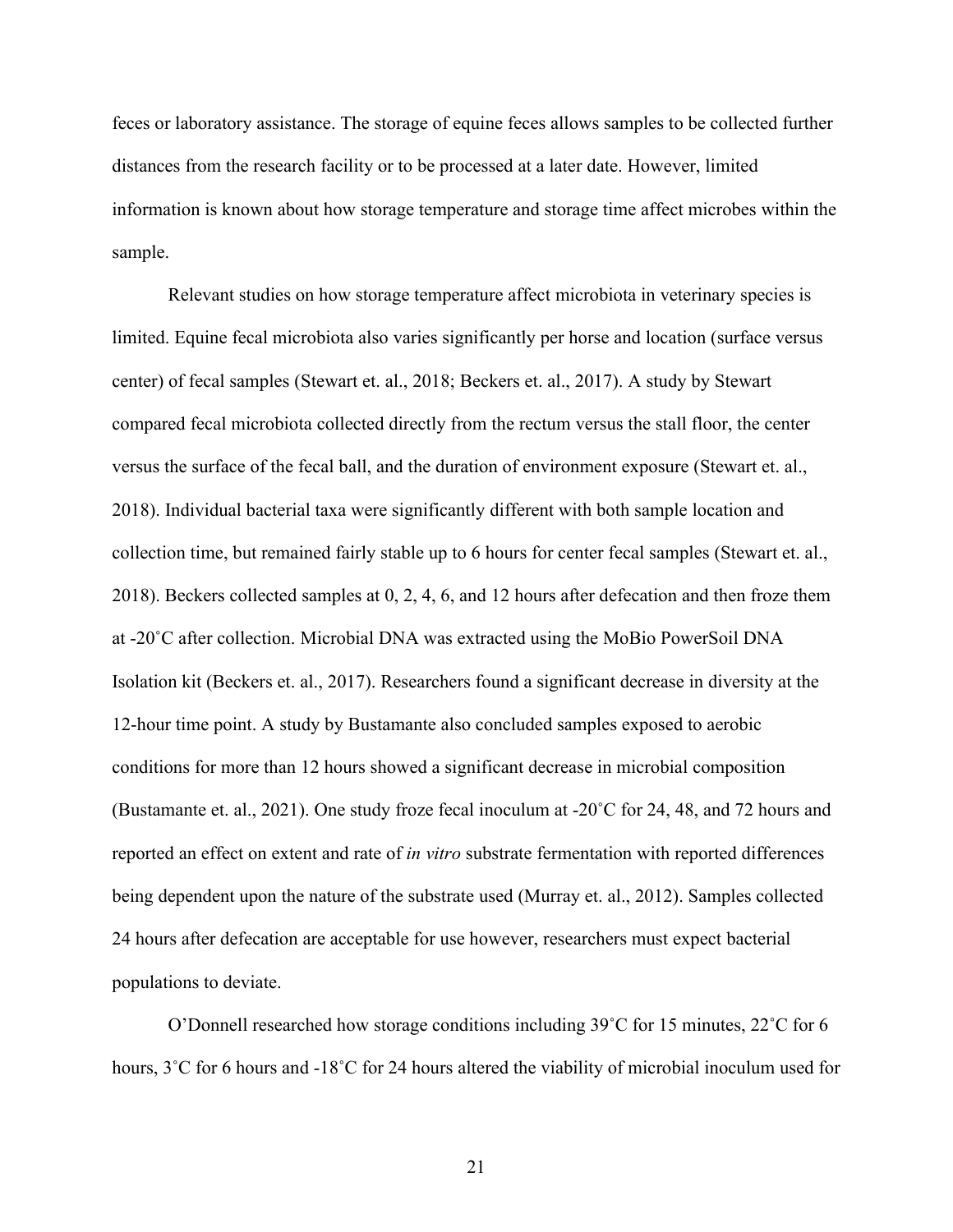*in vitro* equine digestibility trials (O'Donnell et. al., 2021). The study concluded fecal material held at 39°C immediately used and fecal material held at 22°C for 6 hours yielded similar DMD, NDF, and ADF results. Concluding short term storage of fecal material for microbial inoculum is possible (O'Donnell et. al., 2021). Fecal samples stored at 3˚C for 6 hours and -18˚C for 24 hours adversely reduced digestibility values. Signifying that cold storage of fecal material is not a viable option for forming microbial inoculum for digestibility studies.

Fecal storage was used in a study by Kopper for microbiota transplant use in veterinary patients (Kopper et. al., 2021). Researchers stored manure at -20˚C for up to 4 weeks to be passed through a simulated proximal gastrointestinal tract. Results indicated storage at -20˚C for greater than 1 week significantly decreased viability of the microbial population. Most significantly impacting gram-negative enteric bacteria (Kooper et. al., 2020).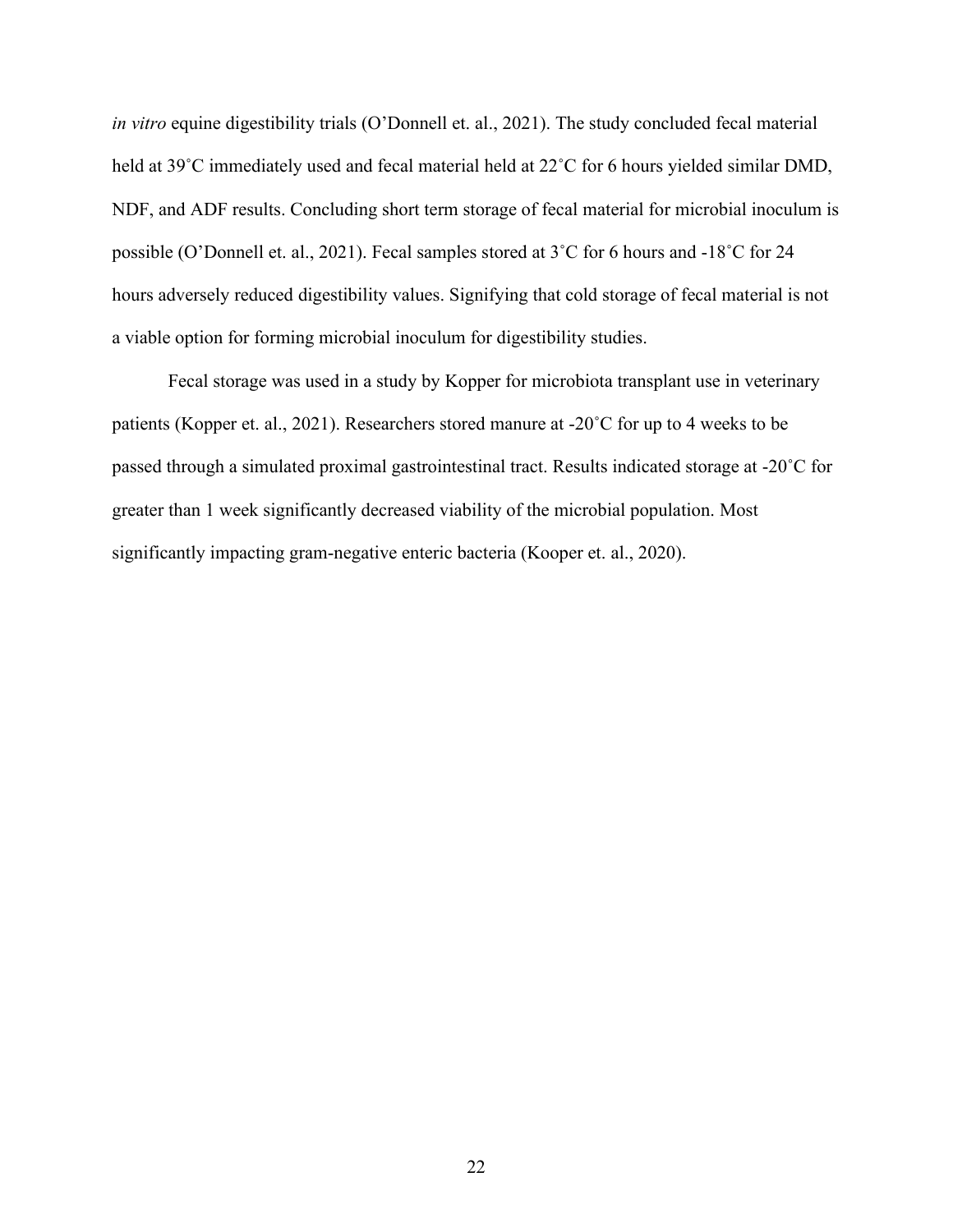#### **METHODS AND MATERIALS**

Three mature quarter horse geldings were selected from the herd of horses at Missouri State University Darr College of Agriculture. Horses ranged in weight from 450–550 kilograms and in age from  $15 \pm 6$  years of age. All animals maintained a body condition score of five during the entirety of the study. All procedures involving the care, management, and use of horses for the study were approved by the Institutional Animal Care and Use Committee of Missouri State University (see Appendix). All animals were housed in covered 3.6x7.3 meter pens with limestone footing. Animals were fed the same ration twice a day at 0800 and 1700h. Rations consisted of 3.63 kg of concentrate (Easy Keeper Edge, MFA Inc., Columbia, MO) and 10.88 kg of a mixed grass fescue hay with ad libitum access to clean water. Nutritional values for concentrate and fescue hay are noted in Table 1. The three geldings used for this study had been maintained on this ration of concentrate and mixed grass fescue hay prior to the study. Equines were given ten days to adjust to any change caused by receiving a precisely weighed diet.

| Nutrient    |        |       |         |         |  |
|-------------|--------|-------|---------|---------|--|
|             | $\%DM$ | %ADF  | $\%NDF$ | $\%$ CP |  |
| Concentrate | 90.67  | 22.99 | 40.03   | 15.44   |  |
| Fescue Hay  | 92.29  | 39.48 | 59.32   | 9.28    |  |

Table 1. Chemical composition (%) of concentrate (Easy Keeper Edge, MFA) and fescue hay

DM, matter; ADF, acid detergent fiber; NDF neutral detergent fiber; CP, crude protein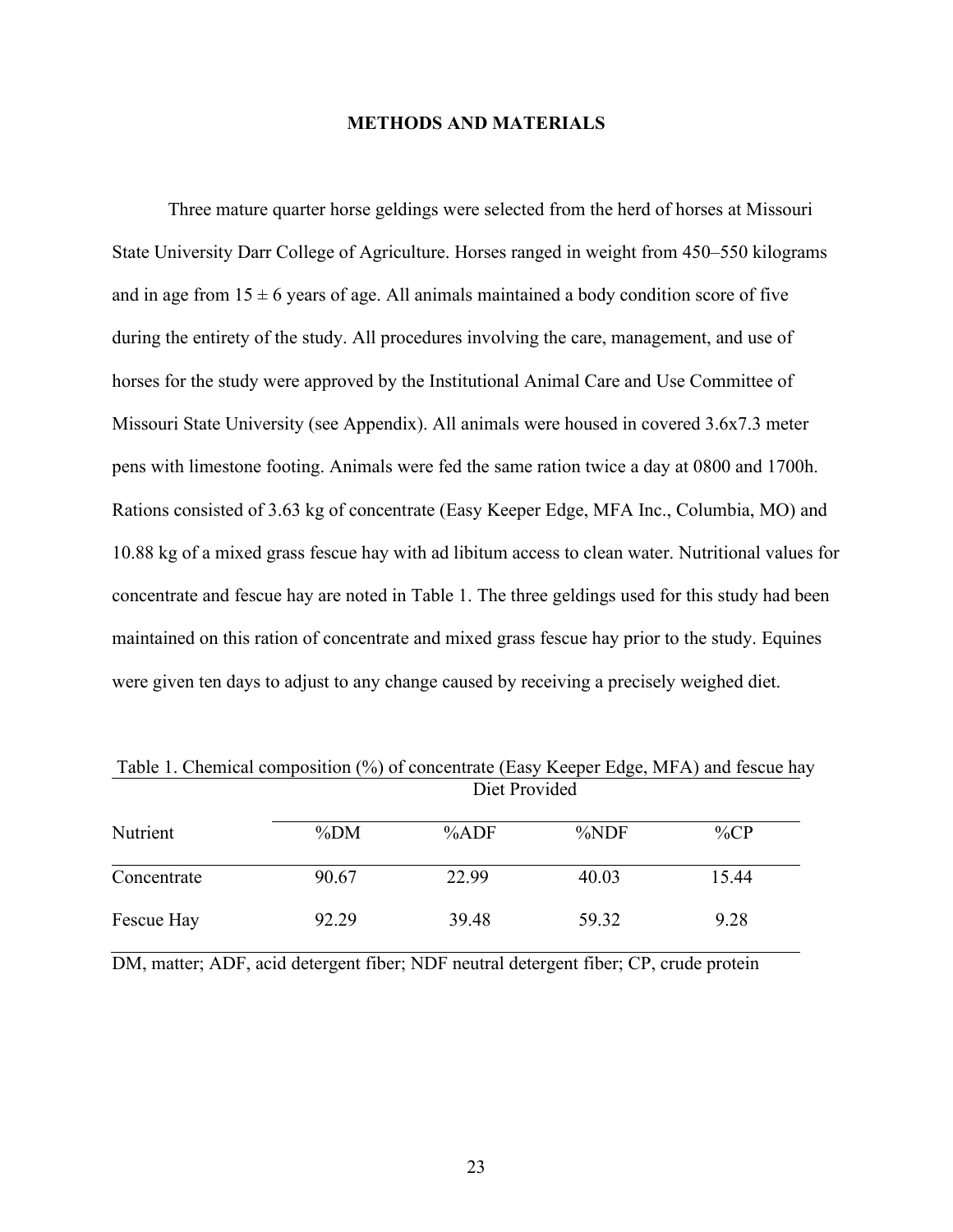#### **Fecal Samples**

Fecal samples were obtained from the same three geldings on three separate days over a two-week period prior to feeding at 0800 per rectum using lubrication and disposable rectal sleeves. Fecal samples were sealed in individual airtight bags. Although bags were not maintained under fully anerobic conditions, care was taken to expel as much air as possible before sealing. Sealed samples were then placed in a cooler filled with warm water at 39˚ C to maintain a consistent temperature. Samples remained in the cooler for  $5 \pm 2$  minutes while being transported to the laboratory. Once at the laboratory 15 g of each fecal sample was pooled to make a single 45 g sample. A total of four aliquots were formulated, stored in an open Ziplock® baggie exposed to aerobic conditions, and placed in their respective storage conditions.

Four storage conditions were evaluated in this study. Two pooled samples (A and B) were placed on the counter of the climate-controlled laboratory in a  $23 \pm 1^{\circ}$ C environment. The other two pooled samples (C and D) were placed in a refrigerator set at  $12 \pm 1^{\circ}$ C. Samples A and C were processed 6 hours after being collected while samples B and D were processed 12 hours after being collected. For this study the control was selected as sample A held at 23˚C for 6 hours. This treatment was chosen based on research from O'Donnell (O'Donnell et. al., 2021).

#### **Forage Samples**

Prior to the first sampling period, nine forage samples were collected. Representative samples were taken from a variety of forages including mixed grass hay, and alfalfa hay ranging in age from one to three years. Samples were collected by coring individual bales and randomly selecting from a bag of alfalfa cubes. Forage samples were dried in a  $50 \pm 2^{\circ}$ C oven for 48 hours then ground using a Cyclone Sample Mill equipped with a 1.0 mm screen. Forage samples were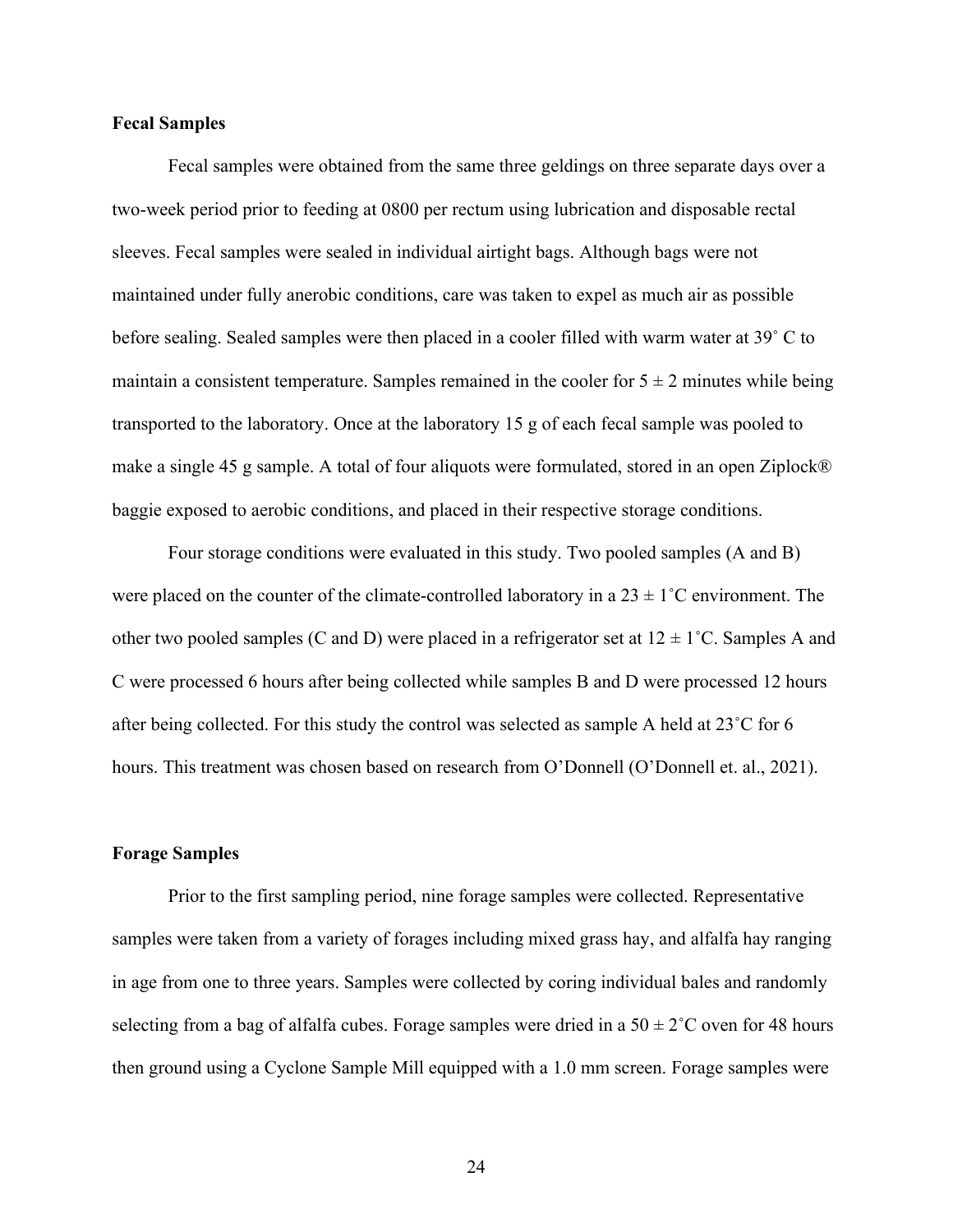sent to a professional laboratory (Custom Laboratory, Monett, MO) for wet chemistry analysis of dry matter, NDF, ADF, and CP presented in Table 2.

Samples were stored in sealed plastic bags inside a desiccator containing drietrite until further use. F57 filter bags were prepared for use in the ANKOM Daisy II Incubator. Filter bags were soaked in acetone for five minutes and laid out on a wire rack to dry for an additional five minutes. Bags were labeled according to forage sample, jar specification, and treatment. After being labeled, the weight of each empty F57 filter bag was recorded. Samples were weighed with a sartorius milligram balance with an accuracy of  $\pm 0.0001$ . The scale was zeroed and approximately .50 g of forage sample was added. Forage bags, now full of sample, were sealed with a 120V Impulse Heat Sealer (American International Electric, South El Monte, California). Each jar contained duplicates of every sample as well as a blank bag without a forage sample. This blank bag allows adjustment for loose forage particles that have attached themselves to the bag while in the digestion jars. Each digestion jar contained a total of 19 filter bags.

#### **In Vitro Digestibility**

For the study two separate buffer solutions were created and combined for use in the ANKOM Daisy II Incubator. Buffer solution A was created by combining KH  $_2$ PO  $_4$  10 g/liter; MGSO <sub>4</sub> \* 7 H <sub>2</sub> O 0.5 g/liter; NaCl 0.5 g/liter; NaCl <sub>2</sub> \* 2H <sub>2</sub> O 0.1 g/liter; Urea (reagent grade) 0.5 g/liter. Buffer solution B was created by combining Na <sub>2</sub>CO <sub>3</sub> 15.0 g/liter with Na <sub>2</sub> \* 9 H<sub>2</sub>O 1.0 g/liter. The final buffer solution was made by combining 1330 ml of solution A with 266 ml of solution B (1:5 ratio) to obtain a final pH of 6.8. After combining, mixed buffer solution was heated to 39˚C using a Lab Companion stirring hot plate (Lab Companion, Billerica, Massachusetts) and 1600 ml of the A/B mixture was added to each digestion jar. Jars were then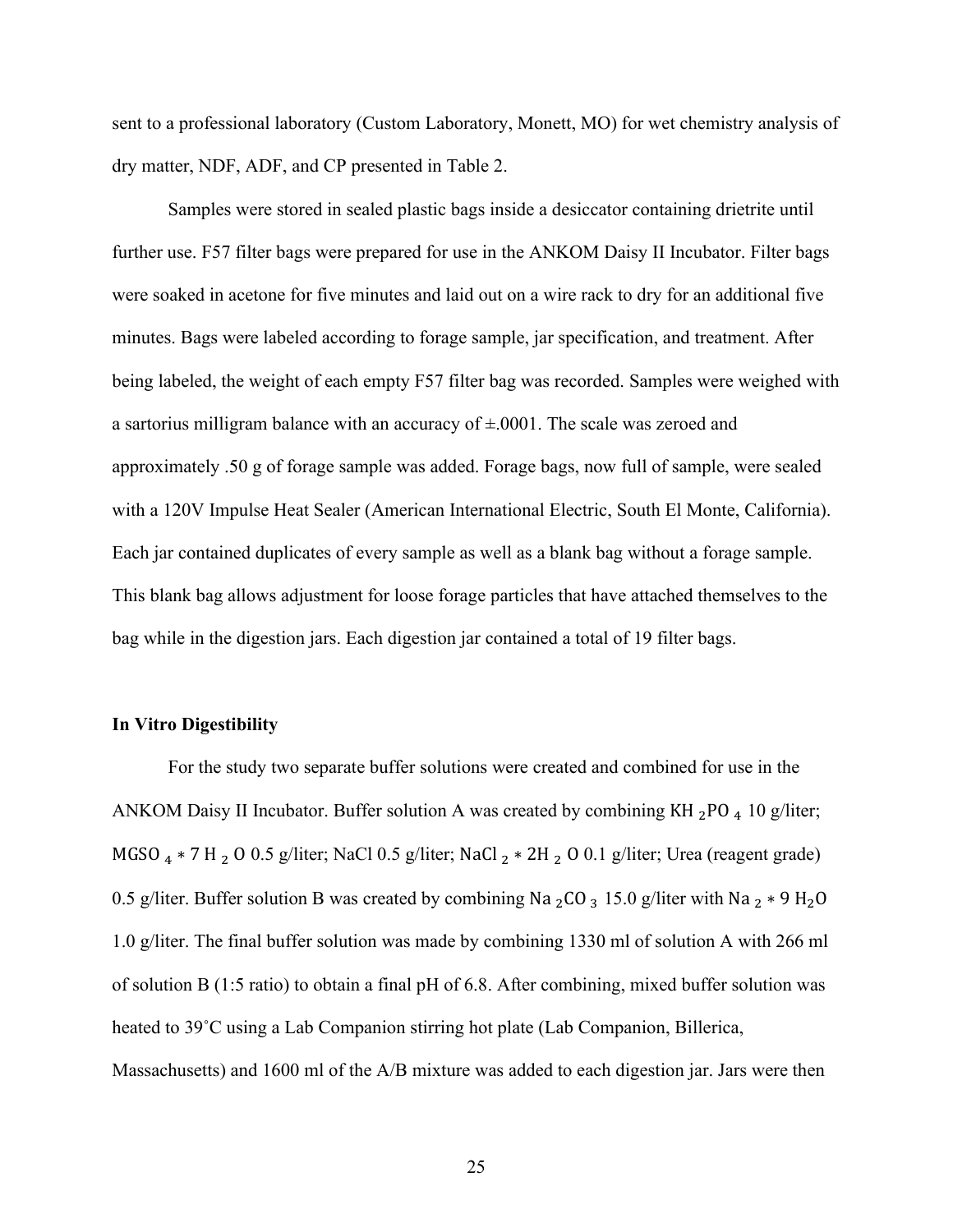placed in the ANKOM Daisy II Incubator and allowed to equilibrate for a minimum of thirty minutes.

Inoculum for the digestion jars was formed by placing the 45 g fecal sample in a blender with 400ml of distilled water at 39<sup>°</sup>C. Carbon dioxide gas was dispensed over the top of the sample for 15 seconds before closing the lid and blending with a standard kitchen blender for 15 seconds. The inoculum was then strained through four layers of cheese cloth. Contents were squeezed by hand to extract as much inoculum as possible. Inoculum solution and prepared F57 filter bags were then added to each jar. Jars were purged with  $CO<sub>2</sub>$  gas for 30 seconds before securing the lid.

#### **Sample Analysis**

Samples were allowed to incubate in the ANKOM Daisy II Incubator for 48 hours at a maintained temperature of  $39.5^{\circ}C \pm 0.05$ . Samples B and D were added to the ANKOM Daisy II Incubator 6 hours after samples A and C. Addition and removal of jars was done quickly and temperature change was negligible. At the completion of incubation, fluid was drained, and sample bags were rinsed with cold tap water until water ran clear. Filter bags were placed in a drying oven at 50 °C  $\pm$  1 and left for a minimum of 24 hours. Dried samples were weighed to obtain the final bag weight after *in vitro* treatment. Percentage *in vitro* true digestibility was determined as  $[(100-(\text{final bag weight after treatment}-(\text{initial bag weight x correction Factor})))$  ÷ (initial sample weight x dry matter)] x  $100 = \%$  IVTD  $_{DM}$ .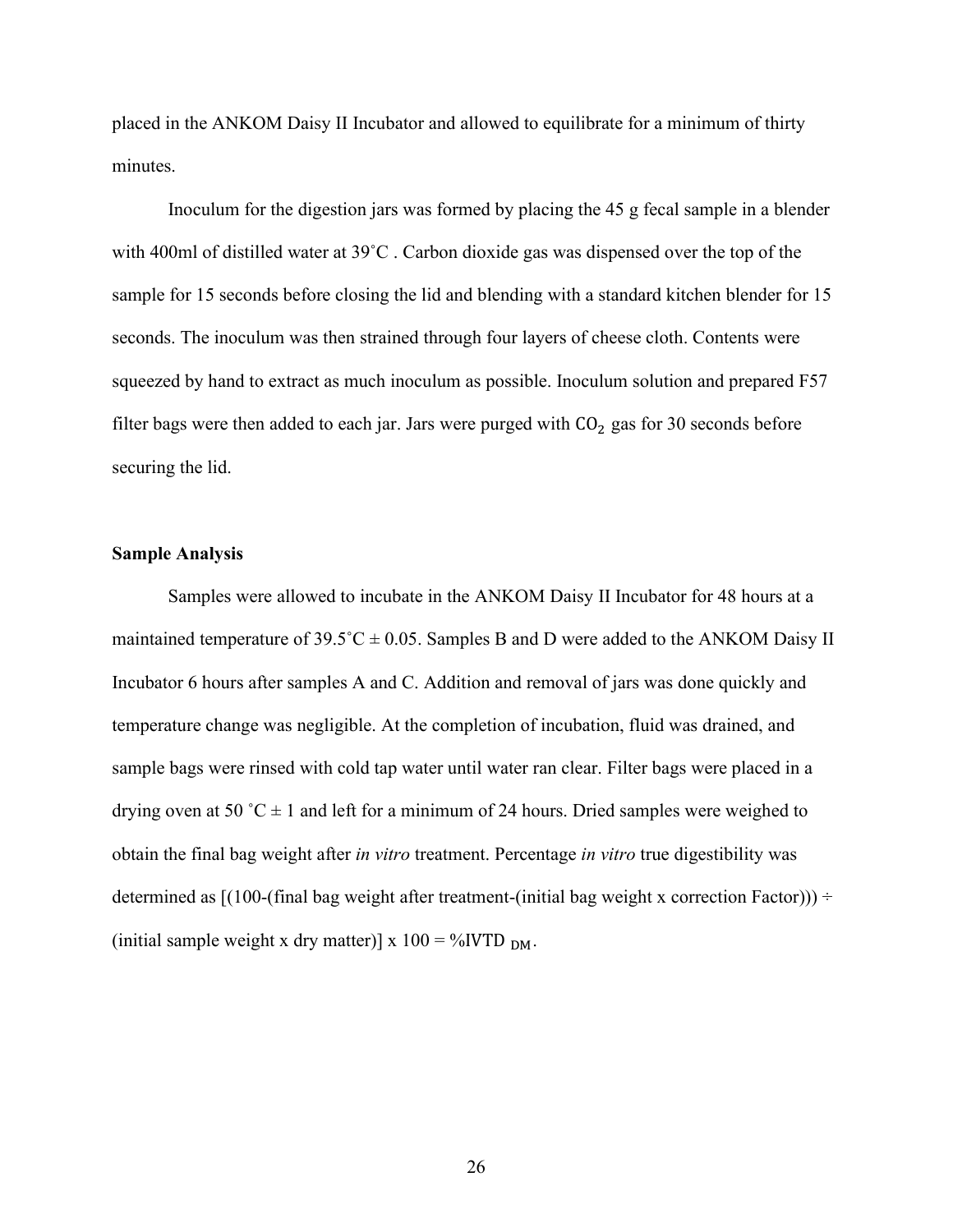#### **Statistical Analysis**

Data from the  $2\times2$  factorial design with nine forages and three replicates conducted over a two-week period were analyzed by ordinary least squares (OLS) regression. These forages had varying levels of NDF, ADF, and CP. Storage conditions affects were estimated as the difference between the storage condition of 12˚C for 6 hours and the remaining experimental storage conditions. Alfalfa cubes were chosen as the baseline forage. Dummy variables were included in the model to account for differences between forage type.

Seven models were used in the OLS regression. Models 1 through 3 only compare treatment time by treatment temperature, Model 4 takes into account forage affects while model 5 takes into account replicate affects. Model 6 does not include forage by replicate interactions while model 7 does.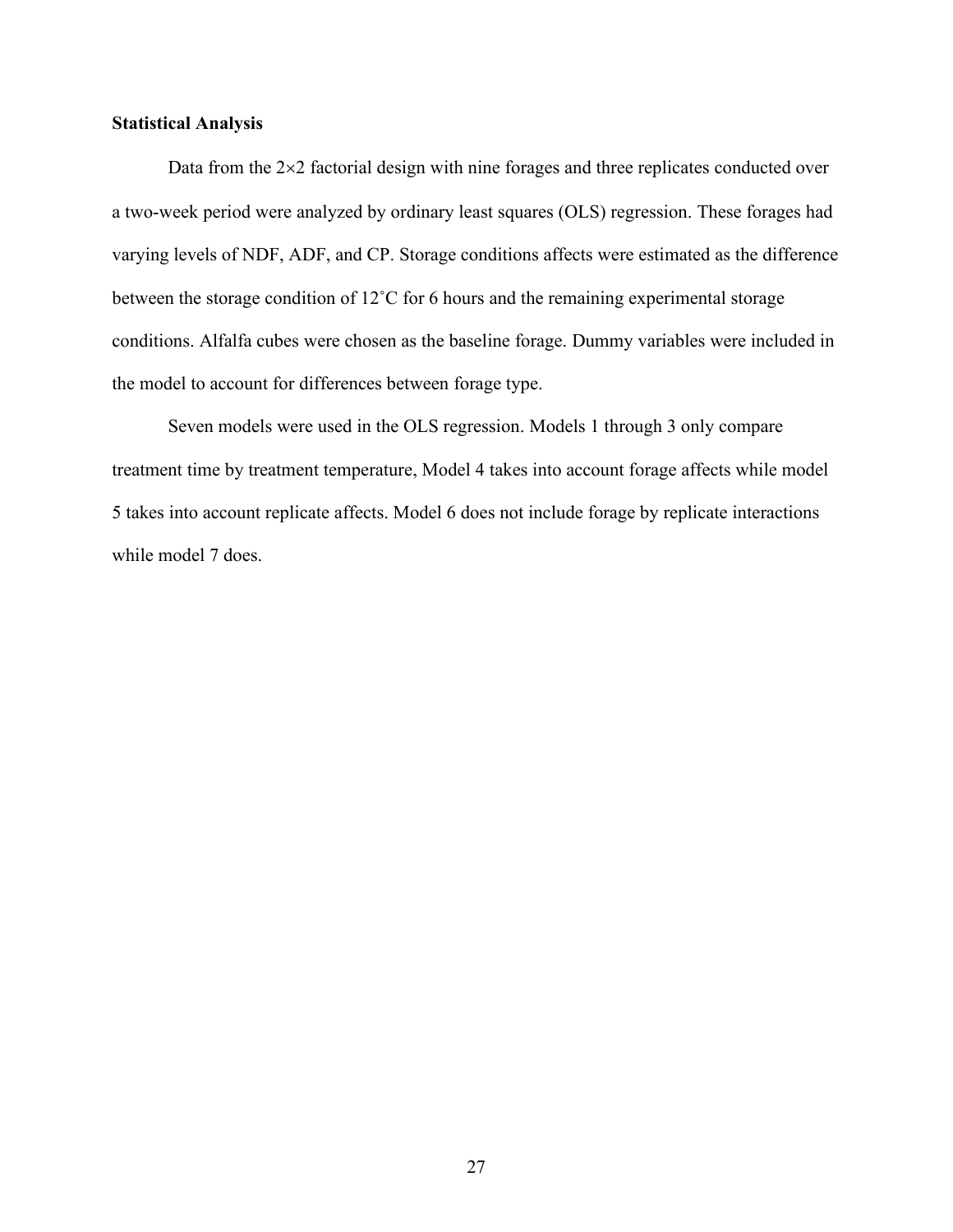|                   | Chemical Composition of Forage |       |       |         |  |
|-------------------|--------------------------------|-------|-------|---------|--|
| Forage Sample     | $\%DM$                         | %NDF  | %ADF  | $\%$ CP |  |
| Alfalfa Cubes     | 92.55                          | 48.01 | 37.64 | 15.67   |  |
| Alfalfa Hay 1     | 92.33                          | 47.02 | 34.85 | 19.05   |  |
| Alfalfa Hay 2     | 91.82                          | 40.65 | 32.56 | 16.92   |  |
| Mixed Grass Hay 1 | 92.92                          | 56.03 | 39.66 | 9.67    |  |
| Mixed Grass Hay 2 | 92.82                          | 67.50 | 45.41 | 9.33    |  |
| Mixed Grass Hay 3 | 92.29                          | 59.32 | 39.48 | 9.28    |  |
| Mixed Grass Hay 4 | 92.85                          | 61.08 | 41.80 | 7.34    |  |
| Mixed Grass Hay 5 | 92.87                          | 59.99 | 39.92 | 7.28    |  |
| Mixed Grass Hay 6 | 92.91                          | 70.56 | 49.8  | 7.12    |  |

Table 2. Forage chemical composition and nutrient analysis of dry matter, neutral detergent fiber, acid detergent fiber and crude protein (DM basis).

Chemical composition of forage parameters measured using a  $50 \pm 2^{\circ}$ C oven for dry matter (DM), wet chemistry for neutral detergent fiber (NDF) and acid detergent fiber (ADF), and NIR spectrometry for crude protein (CP).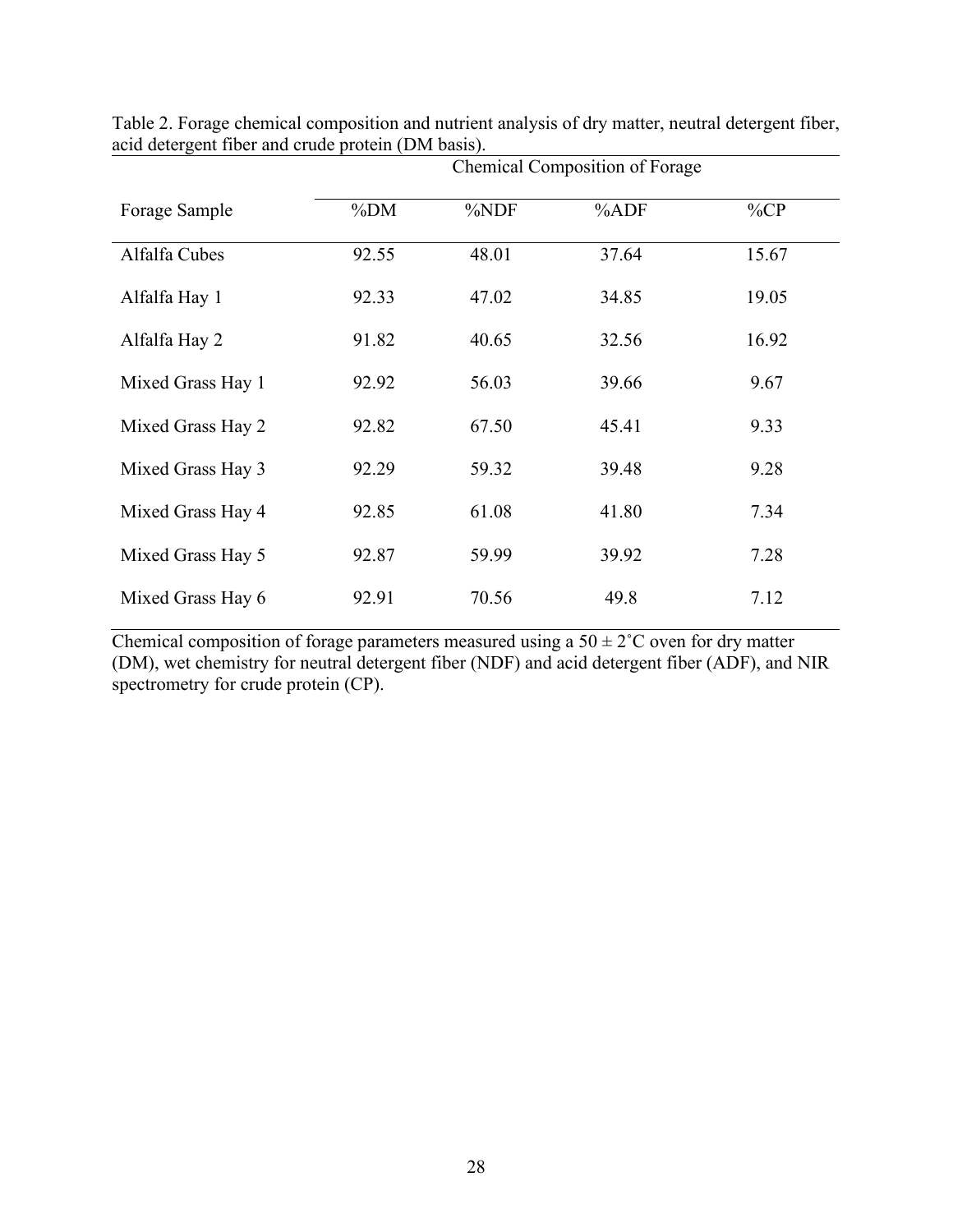#### **RESULTS**

Dry matter digestibility for each time, temperature, and forage type are displayed by trial in tables four through seven. Averages are displayed for each trial and mean of collective trials for each forage in their respective time and temperature. Table 3 reflects the DMD for all nine forages at 23˚C for 6 hours. Table 4 reflects the DMD for all nine forages at 12˚C for 6 hours. Table 5 reflects the DMD for all nine forages at 23˚C for 12 hours. Table 6 reflects the DMD for all nine forages at 12˚C for 12 hours. All forages are ordered based on CP values reported in Table 2.

The mean values from tables four through seven are combined in Figure 1. Digestibility of forages differs based on forage type, but no differences were seen due to treatment affect. Standard error bars were included in Figure 1. To improve the quality of the figure. Forages with lower NDF and ADF (AC, AH1, AH2) had higher DMD than those with higher NDF and ADF (MGH 2, MGH 4, MGH 6). Finally, OLS analysis indicated there were no treatment affects within forage (Table 3).

Table 2 displays the DM, ADF, NDF, and CP for each forage used in the study. Forages were ordered based on CP values. The OLS regression in Table 7 compared environmental conditions and DMD of forages to a baseline temperature of 12˚C, time of 6 hours and forage: alfalfa cubes. Model 1 compared 12 hours at 12˚C hours without forage affect to the baseline temperature of 6 hours and 12˚C and found no significant difference (*P*>0.05). Model 2 compared 6 hours at 23˚C without forage affect to baseline temperature and time resulting in no significant difference (*P*>0.05). Model 3 compared 12 hours at 23˚C without forage affect to the baseline temperature and found no forage by temperature or forage by time interaction. Model 4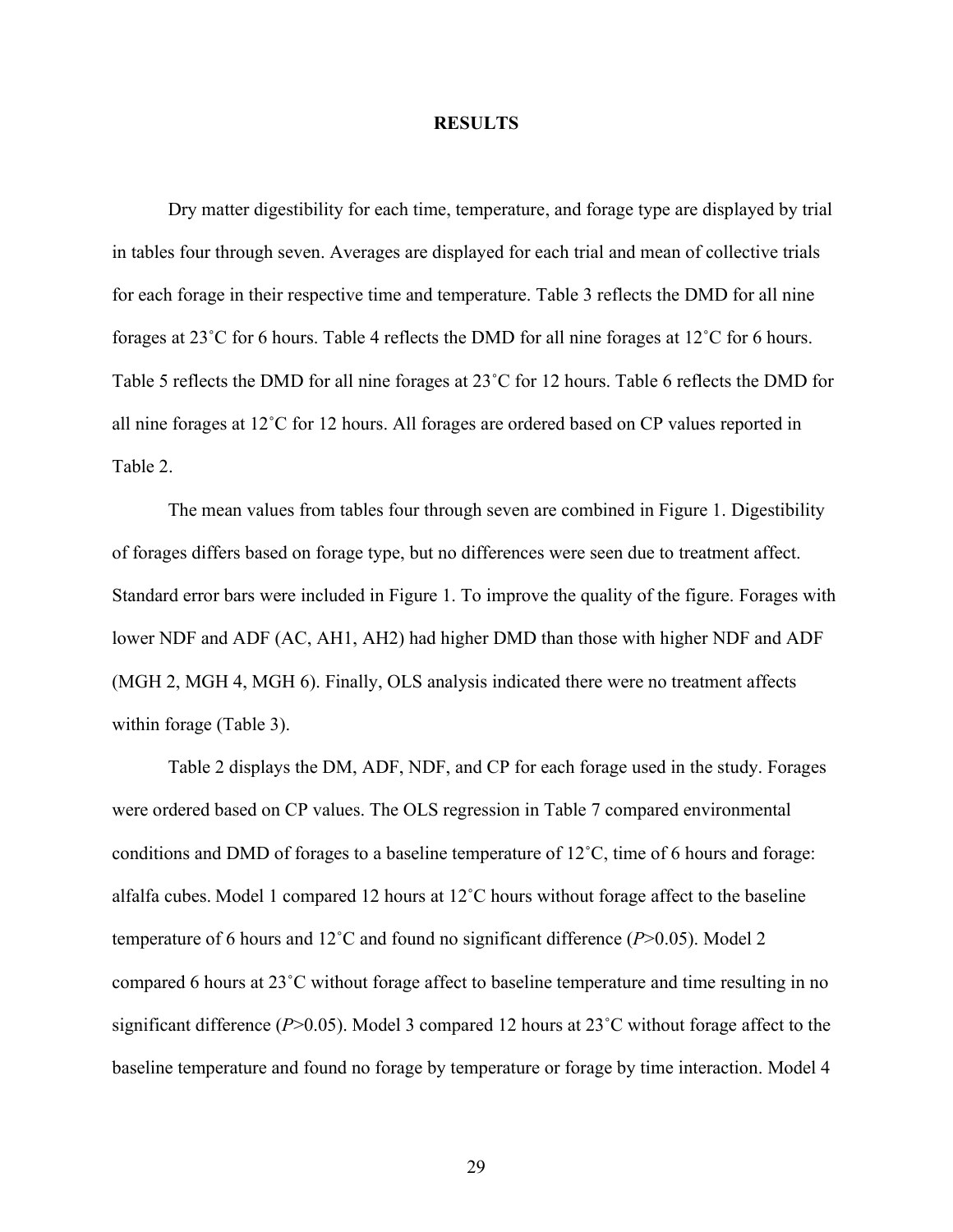compared all storage conditions to the baseline time and temperature as well as compared forage affect to the baseline forage alfalfa cubes. This model reported no significant difference (*P*<0.05) in storage conditions. Here there was a significant forage affect for AH 1, AH 2, MGH 2, MGH 4, MGH 5, MGH 6 (*P*<0.05). Model 5 compared all environmental conditions to baseline conditions and compared variation between replicates. A significant difference (*P*<0.05) among all replicates was recorded. Model 6 compared all environmental conditions, forage affect, and replicates to the baseline temperature, time, and forage. A significant difference  $(P<0.05)$  was reported between AH 1, AH 2, MGH 2, MGH 4, MGH 5, and MGH 6, as well as a significant difference (*P*<0.05) between replicates. Model 7 compared all storage conditions, forage affect, and variation between replicates as well as interactions. A significant difference (*P*<0.05) was reported between AH 2, MGH 2, MGH 3, MGH 4, MGH 5, MGH 6 as well as between replicates two and three. Regardless of replicate effect, forage effect, or interactions, the difference between storage condition is not significant (*P*>0.05).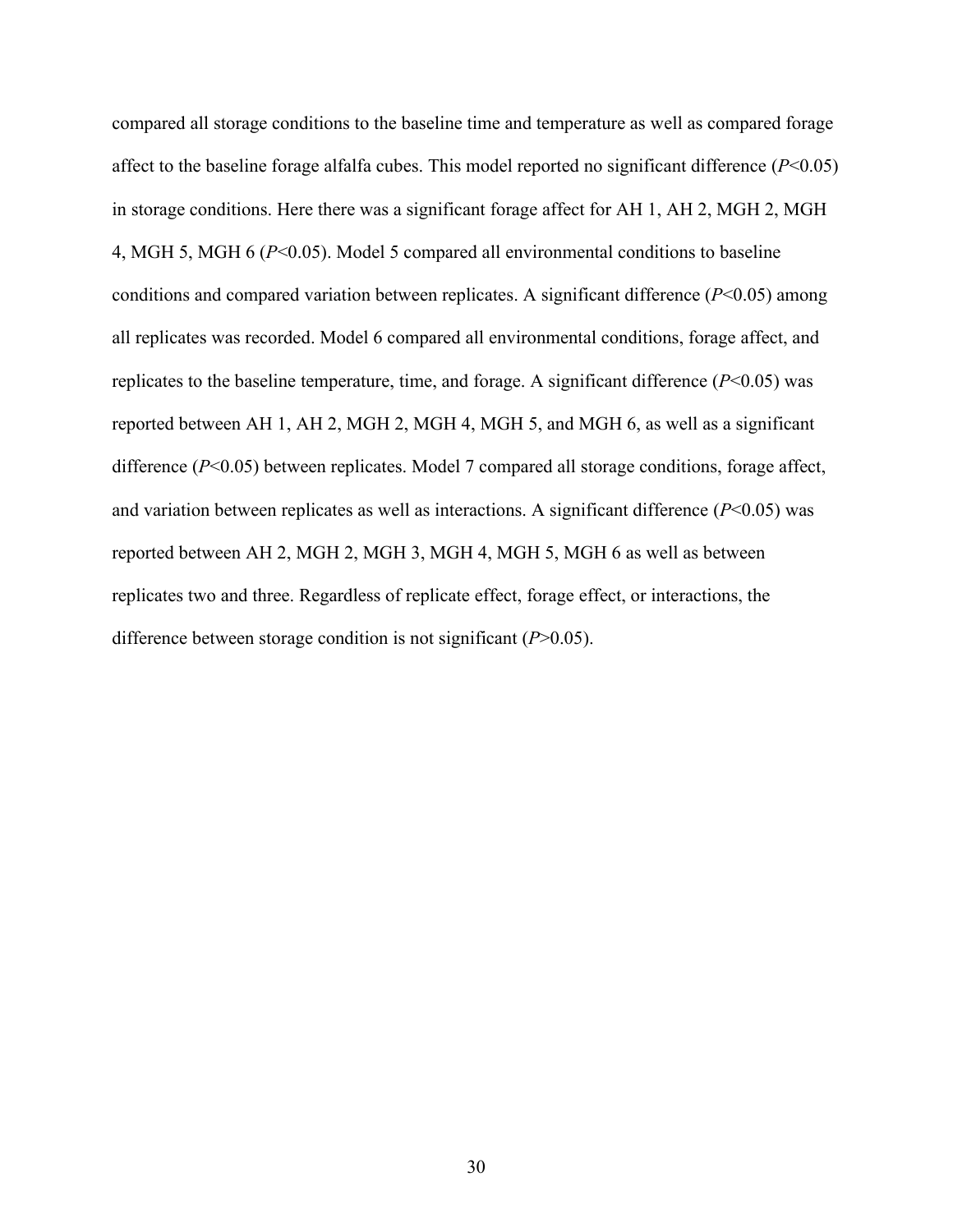|                   | Repetition       |                  |                  |                  |  |
|-------------------|------------------|------------------|------------------|------------------|--|
| Forage            | Trial 1          | Trial 2          | Trial 3          | Mean             |  |
| Alfalfa Cubes     | $40.25 \pm 0.59$ | $49.13 \pm 4.37$ | $46.46 \pm 1.48$ | $45.28 \pm 4.58$ |  |
| Alfalfa Hay 1     | $39.87\pm0.66$   | $54.36\pm0.50$   | $49.60 \pm 2.19$ | $47.94\pm 6.69$  |  |
| Alfalfa Hay 2     | $50.33 \pm 4.25$ | $58.72 \pm 3.30$ | $57.63 \pm 0.93$ | 55.56±4.76       |  |
| Mixed Grass Hay 1 | $29.08 \pm 1.55$ | $33.85 \pm 1.76$ | $36.00 \pm 2.01$ | $32.98 \pm 3.46$ |  |
| Mixed Grass Hay 2 | $18.45 \pm 2.98$ | $25.05 \pm 0.03$ | $25.04\pm1.96$   | $22.85 \pm 3.76$ |  |
| Mixed Grass Hay 3 | $29.70 \pm 1.50$ | $32.61 \pm 2.25$ | $35.45 \pm 1.28$ | $32.59 \pm 2.90$ |  |
| Mixed Grass Hay 4 | $17.55 \pm 1.40$ | $22.52 \pm 2.29$ | $24.14\pm0.11$   | $21.40 \pm 3.30$ |  |
| Mixed Grass Hay 5 | $22.26 \pm 0.30$ | $26.18 \pm 1.10$ | $28.58 \pm 0.38$ | $25.67 \pm 2.90$ |  |
| Mixed Grass Hay 6 | $13.13 \pm 0.75$ | 18.96±1.72       | 22.89±0.44       | $18.33 \pm 4.48$ |  |
|                   |                  |                  |                  |                  |  |

Table 3. Average percent  $(\pm S.D.)$  dry matter digestibility (%DMD) by forage and repetition when fecal samples were stored for 6-hours at 23°C under aerobic conditions.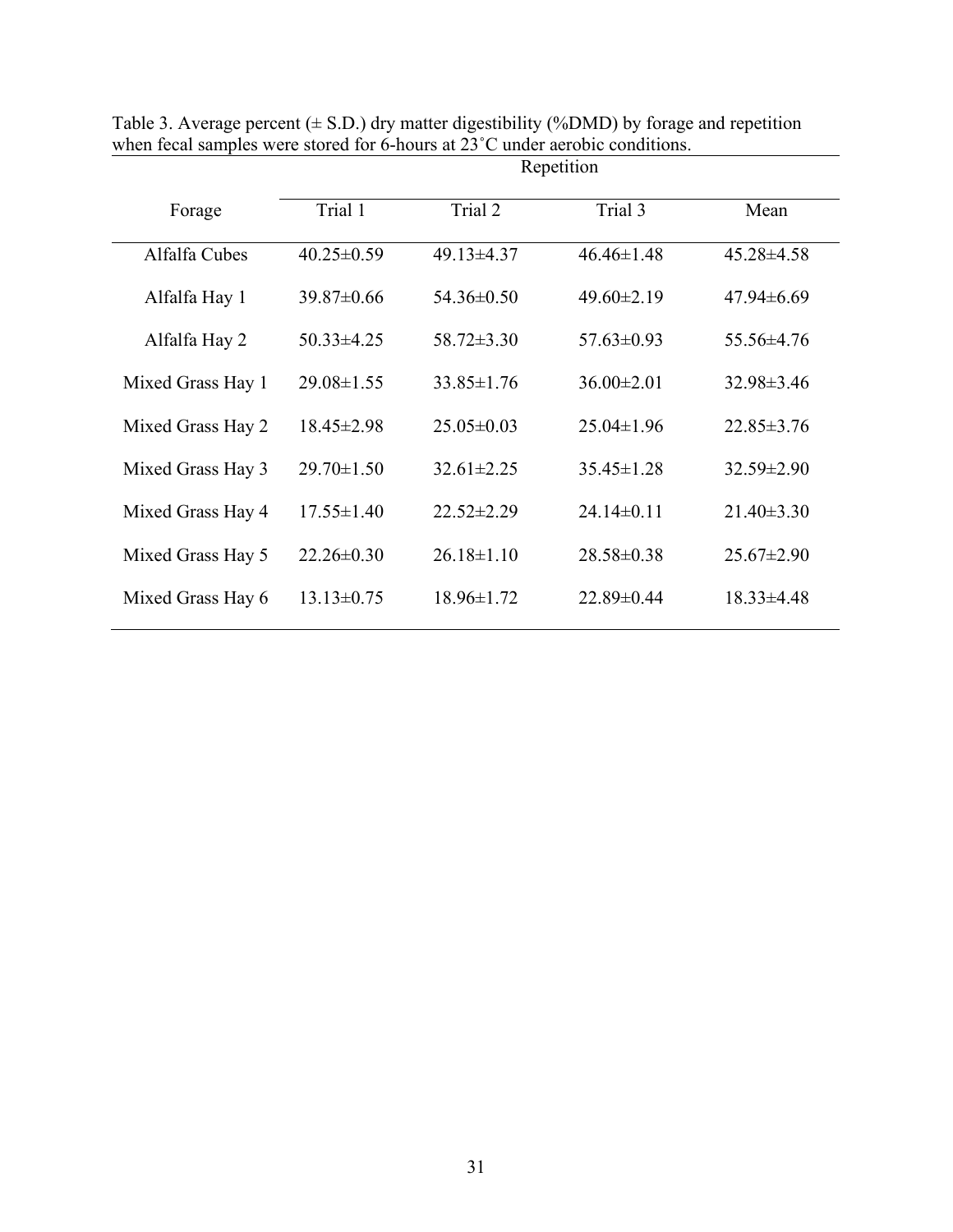| Repetition       |                  |                  |                  |  |
|------------------|------------------|------------------|------------------|--|
| Trial 1          | Trial 2          | Trial 3          | Mean             |  |
| $41.88 \pm 2.35$ | $48.41 \pm 0.36$ | $46.46 \pm 1.48$ | 45.88±3.32       |  |
| $42.06\pm0.31$   | 53.78±0.79       | $48.53 \pm 0.25$ | $48.13 \pm 5.27$ |  |
| $52.08 \pm 1.16$ | $58.50 \pm 1.50$ | $57.26 \pm 0.26$ | $55.95 \pm 3.16$ |  |
| $28.59 \pm 3.61$ | $32.95 \pm 0.48$ | $35.09 \pm 3.49$ | $32.21 \pm 3.72$ |  |
| $20.91 \pm 2.98$ | $26.24\pm 6.05$  | $23.15 \pm 0.34$ | $23.43 \pm 3.85$ |  |
| $30.67 \pm 1.87$ | $32.43 \pm 0.71$ | 33.89±0.37       | $32.33 \pm 1.70$ |  |
| $19.77 \pm 0.84$ | $23.38 \pm 2.90$ | 19.39±01.84      | $20.85 \pm 2.52$ |  |
| $22.89 \pm 2.62$ | $28.85 \pm 0.54$ | $30.59 \pm 0.67$ | $27.45 \pm 3.82$ |  |
| $17.45 \pm 2.64$ | $19.52 \pm 0.05$ | $21.63 \pm 1.97$ | $19.53 \pm 3.72$ |  |
|                  |                  |                  |                  |  |

Table 4. Average percent  $(\pm S.D.)$  dry matter digestibility (%DMD) by forage and repetition when fecal samples were stored for 6-hours at 12°C under aerobic conditions.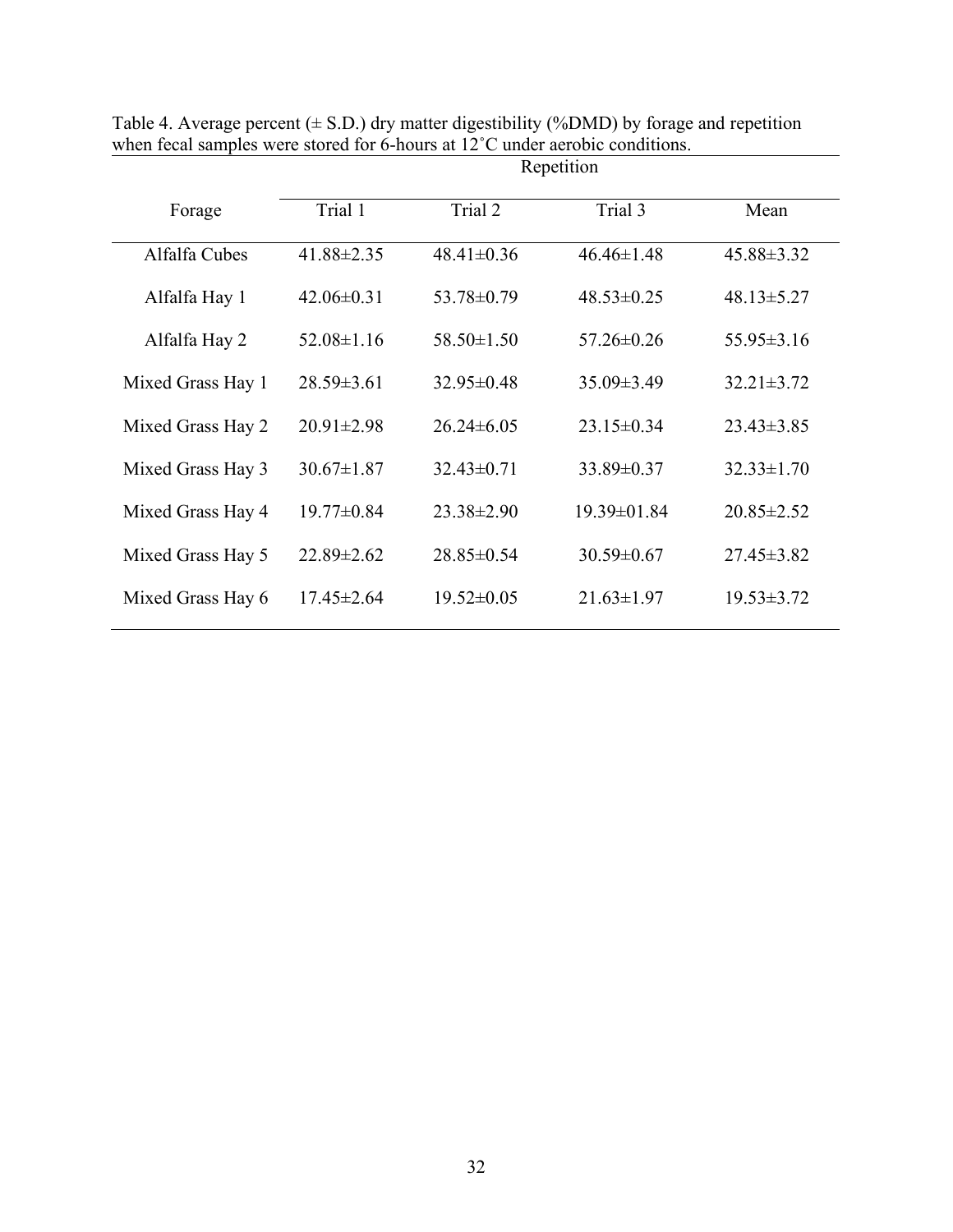|                   | Repetition       |                  |                  |                  |  |
|-------------------|------------------|------------------|------------------|------------------|--|
| Forage            | Trial 1          | Trial 2          | Trial 3          | Mean             |  |
| Alfalfa Cubes     | $43.97 \pm 1.43$ | $47.76 \pm 1.25$ | $49.20 \pm 1.60$ | $46.98 \pm 2.66$ |  |
| Alfalfa Hay 1     | $40.50 \pm 0.55$ | $52.34 \pm 0.30$ | $51.93 \pm 2.57$ | $48.26 \pm 6.13$ |  |
| Alfalfa Hay 2     | $50.40 \pm 1.45$ | $60.46 \pm 0.48$ | $60.48 \pm 0.01$ | $57.11 \pm 5.25$ |  |
| Mixed Grass Hay 1 | $32.12 \pm 0.12$ | $35.45 \pm 0.41$ | $34.23 \pm 0.69$ | $33.93 \pm 1.55$ |  |
| Mixed Grass Hay 2 | $20.81 \pm 4.25$ | $25.53 \pm 2.78$ | $20.85 \pm 1.01$ | $22.40 \pm 3.36$ |  |
| Mixed Grass Hay 3 | $31.44 \pm 1.12$ | $37.24 \pm 0.69$ | $35.13 \pm 0.95$ | $34.60 \pm 2.72$ |  |
| Mixed Grass Hay 4 | $17.18 \pm 0.71$ | $25.52 \pm 5.48$ | $23.95 \pm 0.34$ | $22.22 \pm 4.67$ |  |
| Mixed Grass Hay 5 | $26.80 \pm 3.66$ | 34.59±9.35       | $26.56 \pm 0.53$ | $29.33 \pm 6.07$ |  |
| Mixed Grass Hay 6 | $12.55 \pm 1.60$ | 24.59±1.27       | $18.83 \pm .89$  | $18.66 \pm 5.48$ |  |
|                   |                  |                  |                  |                  |  |

Table 5. Average percent  $(\pm S.D.)$  dry matter digestibility (%DMD) by forage and repetition when fecal samples were stored for 12-hours at 23<sup>°</sup>C under aerobic conditions.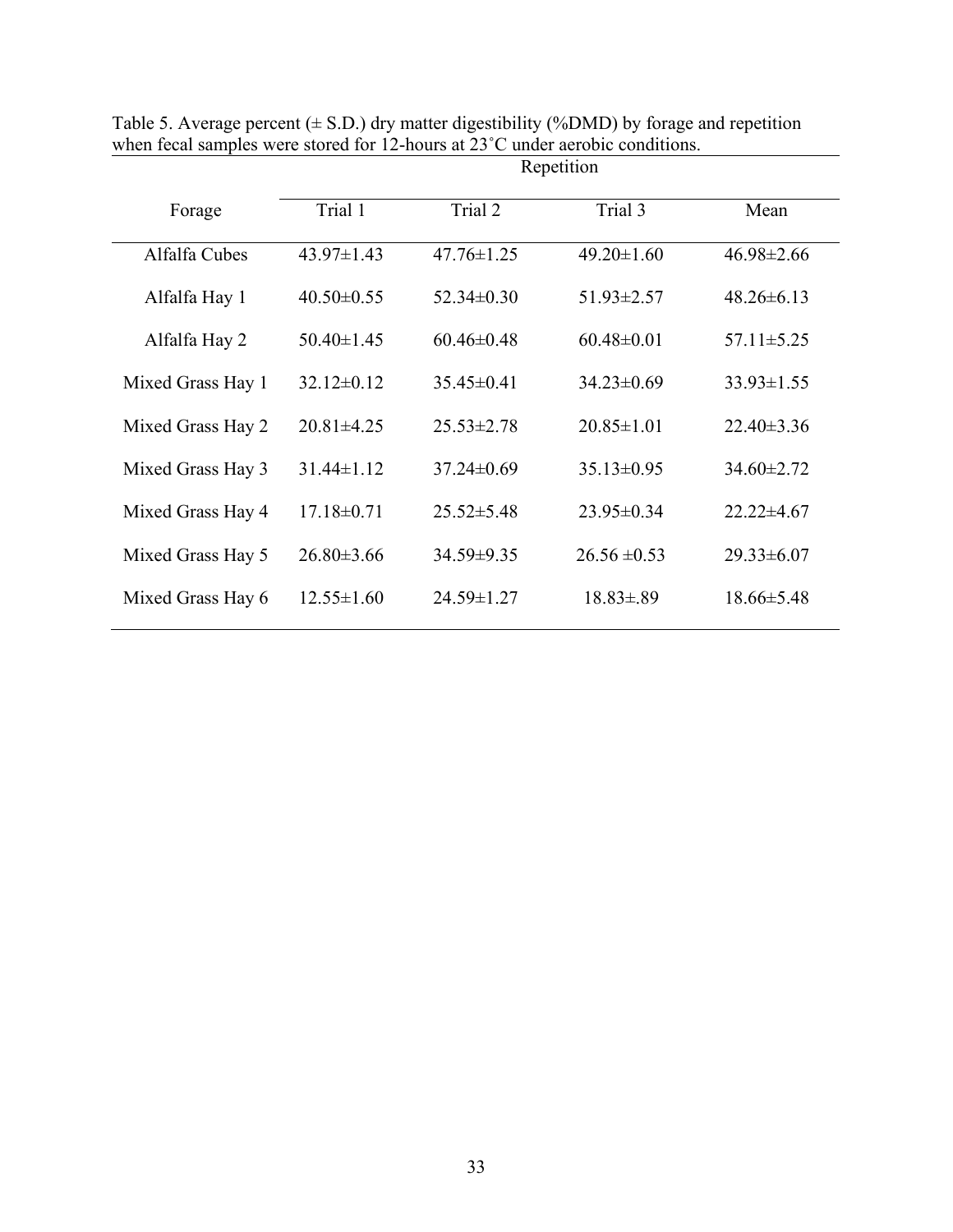|                   | Repetition        |                  |                  |                   |  |
|-------------------|-------------------|------------------|------------------|-------------------|--|
| Forage            | Trial 1           | Trial 2          | Trial 3          | Mean              |  |
| Alfalfa Cubes     | $42.44 \pm 1.94$  | $50.46 \pm 1.52$ | $46.19 \pm 0.23$ | $46.36 \pm 3.76$  |  |
| Alfalfa Hay 1     | $36.18 \pm 21.00$ | $52.19 \pm 0.49$ | $48.59 \pm 3.37$ | $45.65 \pm 12.15$ |  |
| Alfalfa Hay 2     | $54.62 \pm 2.27$  | $58.99 \pm 2.13$ | $57.78 \pm 2.18$ | $57.13 \pm 2.64$  |  |
| Mixed Grass Hay 1 | $30.66 \pm 0.81$  | $35.03 \pm 2.84$ | $37.34 \pm 2.75$ | $34.34 \pm 3.53$  |  |
| Mixed Grass Hay 2 | $22.49 \pm 2.81$  | $24.48 \pm 0.72$ | $24.14\pm0.85$   | $23.70 \pm 1.66$  |  |
| Mixed Grass Hay 3 | $28.67 \pm 2.01$  | $35.41 \pm 0.56$ | $35.48 \pm 2.12$ | $33.19 \pm 3.74$  |  |
| Mixed Grass Hay 4 | $20.89 \pm 0.94$  | $24.91 \pm 0.61$ | $26.89 \pm 0.74$ | $24.23 \pm 2.80$  |  |
| Mixed Grass Hay 5 | $24.90 \pm 0.84$  | $30.21 \pm 0.31$ | $30.45 \pm 1.16$ | $28.52 \pm 2.88$  |  |
| Mixed Grass Hay 6 | $16.39 \pm 2.18$  | $21.59 \pm 0.32$ | $22.80 \pm 2.43$ | $20.26 \pm 3.38$  |  |

Table 6. Average percent  $(\pm S.D.)$  dry matter digestibility (%DMD) by forage and repetition when fecal samples were stored for 12-hours at 12<sup>°</sup>C under aerobic conditions.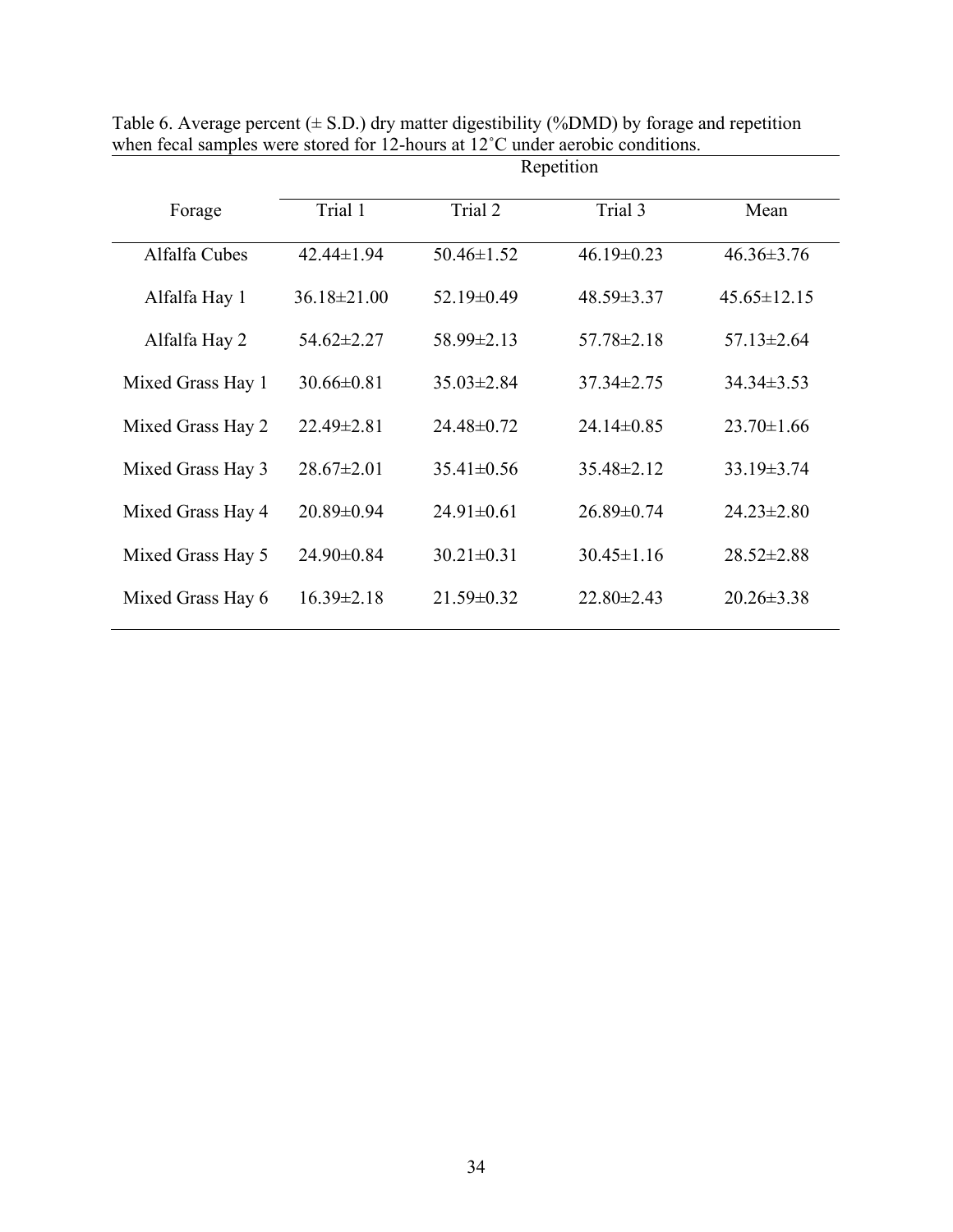| Interactions                                     | Model 1                | Model 2               | Model 3               | Model 4                        | Model 5                      | Model 6                         | Model 7 <sup>†</sup>            |
|--------------------------------------------------|------------------------|-----------------------|-----------------------|--------------------------------|------------------------------|---------------------------------|---------------------------------|
| $12h \times 12^{\circ}C$                         | 1.03                   | 1.03                  | 0.85                  | 0.85                           | 0.85                         | 0.85                            | 0.85                            |
| $6 h \times 23^{\circ}C$                         | (1.76)                 | (1.77)<br>$-0.17$     | (2.50)<br>$-0.35$     | (1.29)<br>$-0.35$              | (2.45)<br>$-0.35$            | (1.24)<br>$-0.35$               | (1.19)<br>$-0.35$               |
| $12h \times 23^{\circ}C$                         |                        | (1.77)                | (2.50)<br>0.36        | (1.29)<br>0.36                 | (2.45)<br>0.36               | (1.24)<br>0.36                  | (1.19)<br>0.36                  |
| AH <sub>1</sub>                                  |                        |                       | (3.54)                | (1.83)<br>11.28***             | (3.47)                       | (1.76)<br>11.82***              | (1.68)<br>$-2.48$               |
| AH <sub>2</sub>                                  |                        |                       |                       | (1.73)<br>$20.22***$           |                              | (1.67)<br>20.76***              | (3.09)<br>$9.72***$             |
| MGH 1                                            |                        |                       |                       | (1.73)<br>$-2.85$              |                              | (1.67)<br>$-2.31$               | (3.09)<br>$-12.02***$           |
| MGH <sub>2</sub>                                 |                        |                       |                       | (1.73)<br>$-13.12***$          |                              | (1.67)<br>$-12.58***$           | (3.09)<br>$-21.47***$           |
| MGH <sub>3</sub>                                 |                        |                       |                       | (1.73)<br>$-3.04*$             |                              | (1.67)<br>$-2.50$               | (3.09)<br>$-12.01***$           |
| MGH4                                             |                        |                       |                       | (1.73)<br>$-14.04***$          |                              | (1.67)<br>$-13.50***$<br>(1.67) | (3.09)<br>$-23.29***$           |
| MGH 5                                            |                        |                       |                       | (1.73)<br>$-8.47***$<br>(1.73) |                              | $-7.93***$<br>(1.67)            | (3.09)<br>$-17.92***$<br>(3.09) |
| MGH <sub>6</sub>                                 |                        |                       |                       | $-21.34***$<br>(2.60)          |                              | $-18.10***$<br>(2.62)           | $-27.25***$<br>(3.09)           |
| Replicate Two                                    |                        |                       |                       |                                | $6.45***$<br>(2.12)          | $4.44***$<br>(1.12)             | $-7.08***$<br>(2.67)            |
| Replicate<br>Three                               |                        |                       |                       |                                | 5.66***                      | $3.64***$                       | $-7.72***$                      |
| Constant                                         | 33.80***<br>(1.25)     | 33.88***<br>(1.53)    | 33.97***<br>(1.77)    | 35.88***<br>(1.32)             | (2.12)<br>29.94***<br>(2.12) | (1.12)<br>32.64***<br>(1.50)    | (2.67)<br>41.79***<br>(2.30)    |
| R <sub>2</sub><br>Adj. $R^2$<br>$\boldsymbol{N}$ | 0.00<br>$-0.00$<br>216 | 000<br>$-0.01$<br>216 | 000<br>$-0.01$<br>216 | 0.74<br>0.73<br>216<br>216     | 0.05<br>0.03<br>216          | 0.77<br>0.75<br>216             | 0.80<br>0.77                    |

Table 7. Ordinary least squares (OLS) regression analysis of dry matter digestibility percentages based on storage condition, forage, and replicate interactions

OLS estimates with standard errors in parentheses.

∗∗∗*p <* 0*.*01; ∗∗*p <* 0*.*05; ∗*p <* 0*.*1, † model includes Forage × Replicate interactions.

Baseline temperature is 12◦C, baseline forage is Alfalfa Cubes, baseline time and 6 Hours.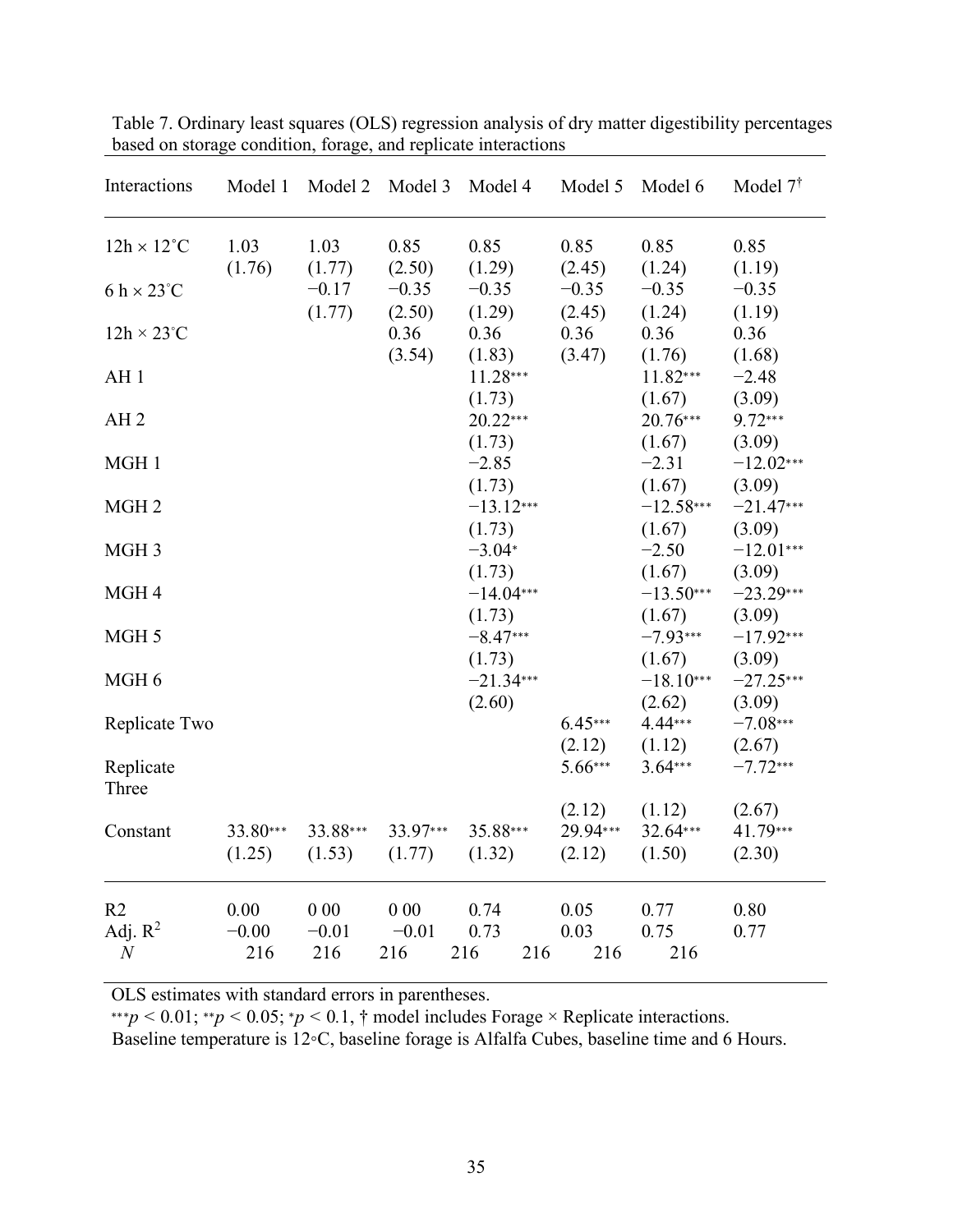

Figure 1. Equine dry matter digestibility of hay by microbial inoculum storage temperature, grouped by forage sample. AC=Alfalfa Cubes; AH1 = Alfalfa Hay 1; AH2 = Alfalfa Hay 2; MGH 1 = Mixed Grass Hay 1; MGH 2 = Mixed Grass Hay 2; MGH 3 = Mixed Grass Hay 3; MGH 4 = Mixed Grass Hay 4; MGH 5 = Mixed Grass Hay 5; MGH 6 = Mixed Grass Hay; Standard error bars included to improve the quality of the figure.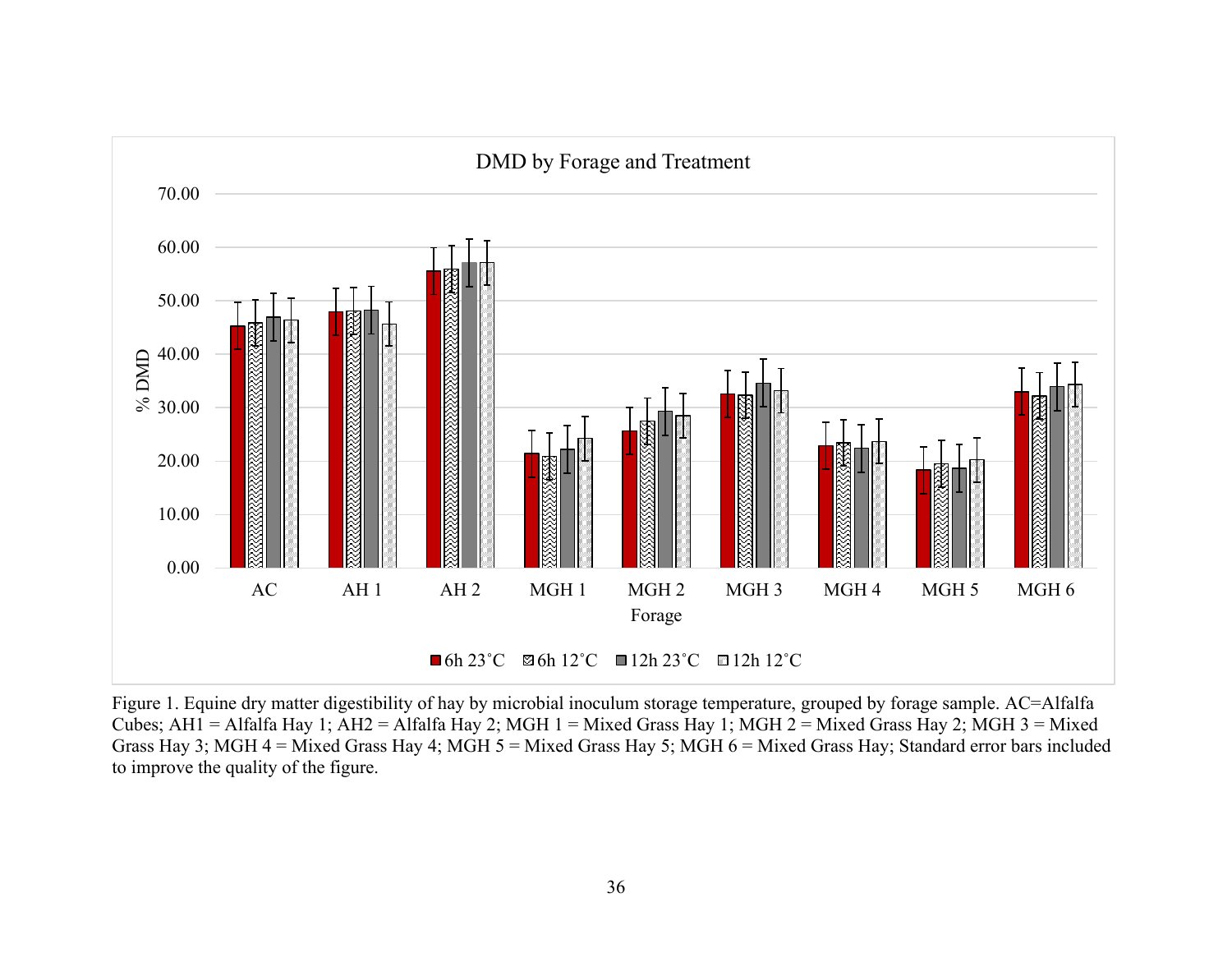#### **DISCUSSION**

In this study no difference in digestibility was seen between microbial inoculum formed from a 6-hour sample versus a 12-hour sample exposed to aerobic conditions at 23˚C or 12˚C. Analysis of DMD demonstrated fecal material held under four different storage conditions provided microbial inoculum that, when incubated with forage samples, yielded similar digestibility results amongst samples tested. These results indicate short term storage or collecting natural deposited fecal material subject to 12˚C–23˚C temperatures for 6–12 hours exposed to aerobic storage conditions may be a viable source of microbial inoculum.

The statistical analysis presented in Table 3 indicates a significant (*P*<0.05) effect among forage types when compared to alfalfa cubes. This result was expected as forage NDF and ADF values ranged from 40.65 to 0.56 and from 32.56 to 49.8 respectively, were specifically chosen to highlight any forage treatment interactions. A visual comparison of DMD by forage and treatment can be made in Figure 1. An apparent difference is visible among the height of each cluster of bars representative of each forage sample. Difference among DMD is consistent with assorted levels of NDF and ADF. Forages with lower NDF and ADF values were more digestible by microbial inoculum while forages with high NDF and ADF values were less digestible. Digestibility was not reliant on fecal inoculum but rather forage quality. Overlapping standard error bars indicate no significant difference (*P*>0.05) within each cluster by forage and that storage condition of fecal inoculum did not change DMD for forage regardless of forage quality.

While it is known using fresh fecal samples is a viable source of microbial inoculum for *in vitro* studies (Lowman et. al., 1999; Latimer et. al., 2007; Earing et. al., 2010) storage conditions for this study were chosen based on results by O'Donnell (O'Donnell et. al., 2021).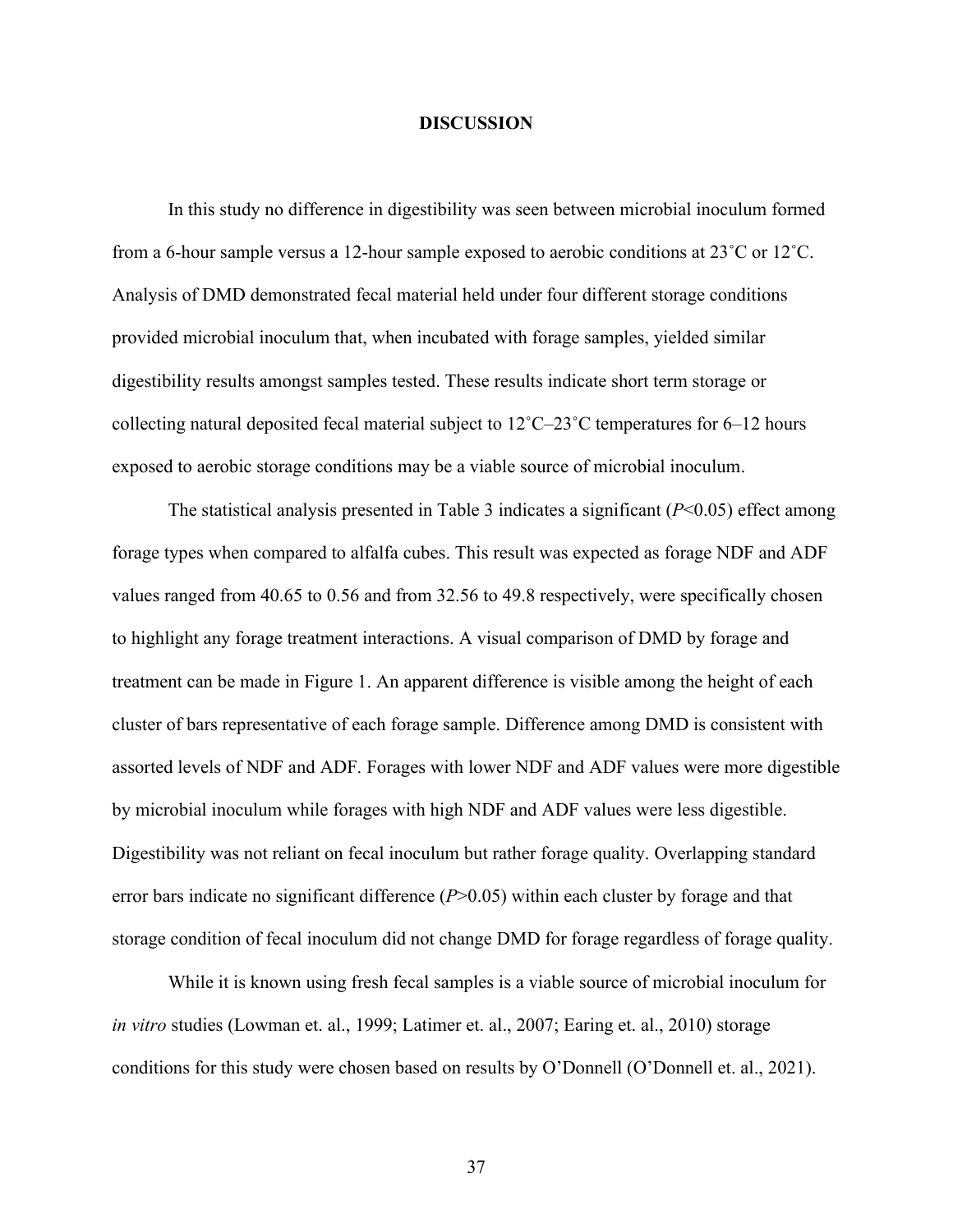Previous research concluded storage at refrigerator and freezer temperatures, 3˚C and -18˚C respectively, reduced estimated digestibility values, indicating cold storge is not a viable option for fecal material used to form microbial inoculum for forage digestibility studies. Researchers discovered material processed immediately at 39˚C and after 6 hours at 22˚C provided microbial inoculum that yielded similar digestibility results. The current study chose to use storage conditions consistent with O'Donnell's 6 hour sample at 22˚C, along with a temperature slightly warmer than the 3˚C household refrigerator, and a time slightly longer than the 6 hour time frame (O'Donnell et. al., 2021). Thus, storage conditions of 23˚C and 12˚C were chosen along with 6 and 12 hour time frames. The 12<sup>°</sup>C temperature was specifically selected due to readily available access to a refrigerator being maintained at this specific temperature. Environmental conditions ranging between 23˚C and 12˚C are likely to occur outside of the laboratory. Therefore, this provides a realistic temperature fecal samples may be exposed to when collecting naturally deposited samples.

No significant difference (*P*>0.05) was seen between storage conditions. Referring to models 6 and 7 in Table 7, a significant (*P* <0.05) forage effect did occur, however no significant difference (*P*>0.05) impacted by time or temperature were recorded. Regardless of replicate effect, forage effect, or variation the difference between storage conditions was not significant  $(P>0.05)$ .

Previous research has established the majority of the microbiome in the hindgut of the horse are oxygen sensitive, anaerobic organisms, and it is expected bacteria would not survive when placed in an aerobic environment (Julliand and Grimm, 2016). Consistent with published research, in the current study, fecal samples exposed to aerobic conditions remained fairly stable for up to 6 hours (Stewart et. al., 2018; O'Donnell et. al., 2021). However, inconsistent with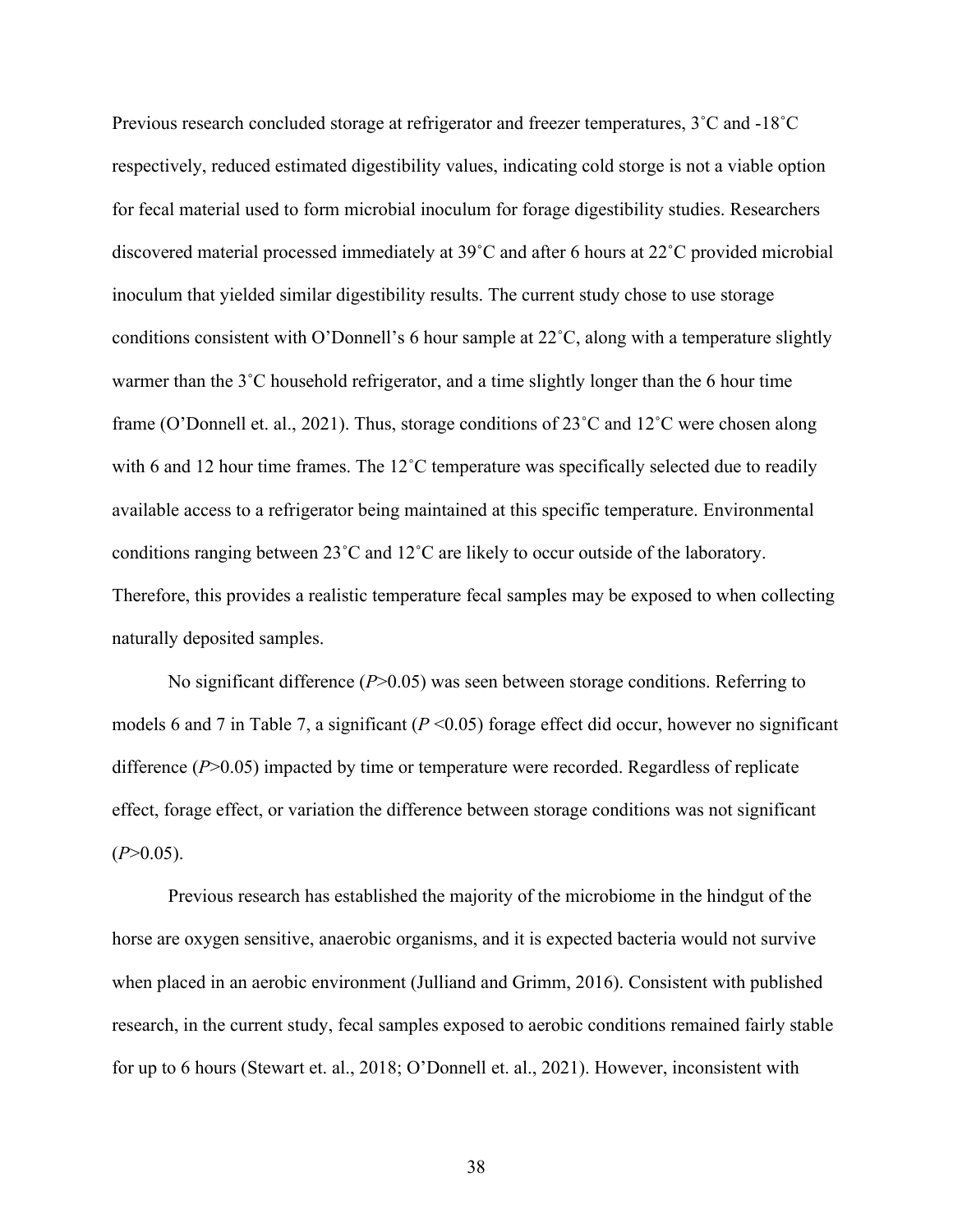some studies, a significant decrease in microbial composition at 12-hours was not seen based on DMD results (Beckers et. al., 2017; Bustamante et. al., 2021).

The inability to notice a significant shift in microbial population is most likely due to the fact that the current study did not have the resources to sample and record individual microbes present in fecal samples and compare microbial population from the time of collection to the time of incubation under the four storage conditions. The present study only measured microbe performance on the basis of fecal inoculum interaction with forage samples and the resulting DMD. Incorporating a storage condition of feces at 39˚C processed immediately as the control would have given a better understanding of the microbial population present before aerobic conditions and the effect of storage conditions on DMD. Measuring inoculum pH with a pH meter before and after incubation would also help to gain a better understanding of microbe viability.

The restriction with adding a fresh fecal sample is the number of jars present in the ANKOM Daisy II Incubator. With 4 jars and 5 samples, the addition of processing fresh forage would result in the elimination of a storage condition, running 20 total trials to eliminate variation for the odd number of storage conditions, or the purchase of another ANKOM Daisy II Incubator. Eliminating a storage condition would interrupt the current  $2 \times 2$  model used in the current study. The option of eliminating one was not appealing as then researchers would not be able to accurately determine if storage time or storage temperature were an independently factor contributing to any differences seen. The option of adding a storage condition was unappealing as it would require more labor and resources which were not available. The final option of purchasing an additional ANKOM Daisy II Incubator was also impractical as the funds were not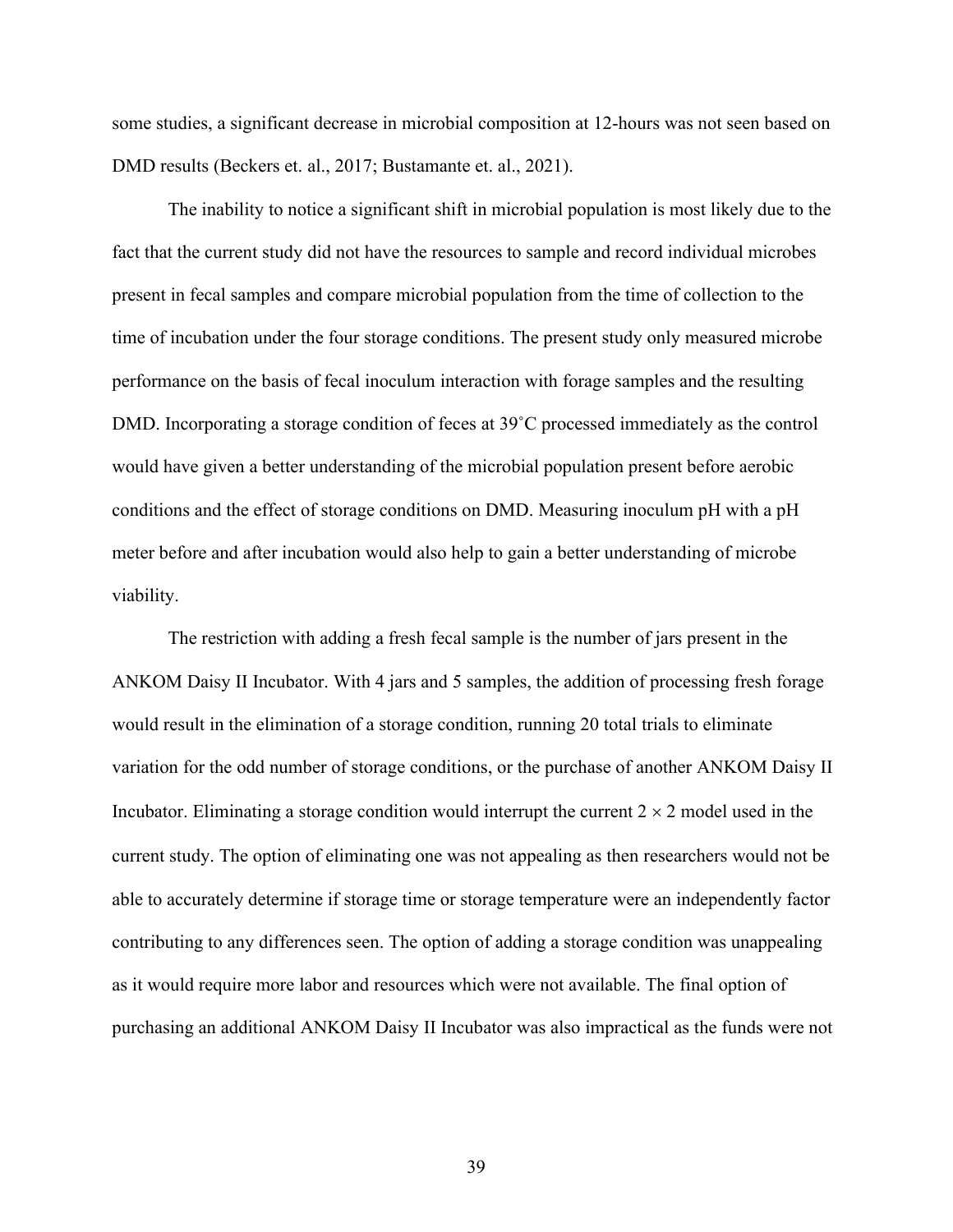available. With the addition of a second incubator, variation could occur between the independent cabinets.

This study used microbial inoculum pooled from fecal samples of three quarter horse geldings. Previous studies have confirmed substantial variation in microbial communities among individuals (Carroll et. al., 2012; Stewart et. al., 2018; Beckers et. al., 2017). Pooling samples in the current study allowed for the elimination of individual variability as a source of error in the results. However, it is not known if pooled fecal samples provide microbial inoculum that present true average of digestibility results. Research by Stewart concluded bacterial taxa were significantly different when collected from the exterior of the fecal ball (exposed to aerobic conditions) vs. the interior of the fecal ball (somewhat protected from aerobic conditions)(Stewart et. al., 2018). In the current study fecal samples were broken apart to be weighed, and then mixed by hand before being placed in one of the four storage conditions. This weighing and mixing disturbed the structure of individual fecal balls and exposed fecal samples to aerobic conditions inconsistent with naturally deposited fecal material. This mixing had the potential to overexpose microbes to aerobic condition potentially damaging a greater number of microbes than anticipated. This would only be known if DNA analysis of present microbes was taken at the time of incubation.

Access to a cecally canulated horse could also provide an interesting comparison to the current study. The progression of the microflora from the cecum to the feces, and how they are impacted based on storage conditions would lead to a very robust study. This insight would allow researchers to clearly compare how the ideal inoculum source compares to an expired fecal sample.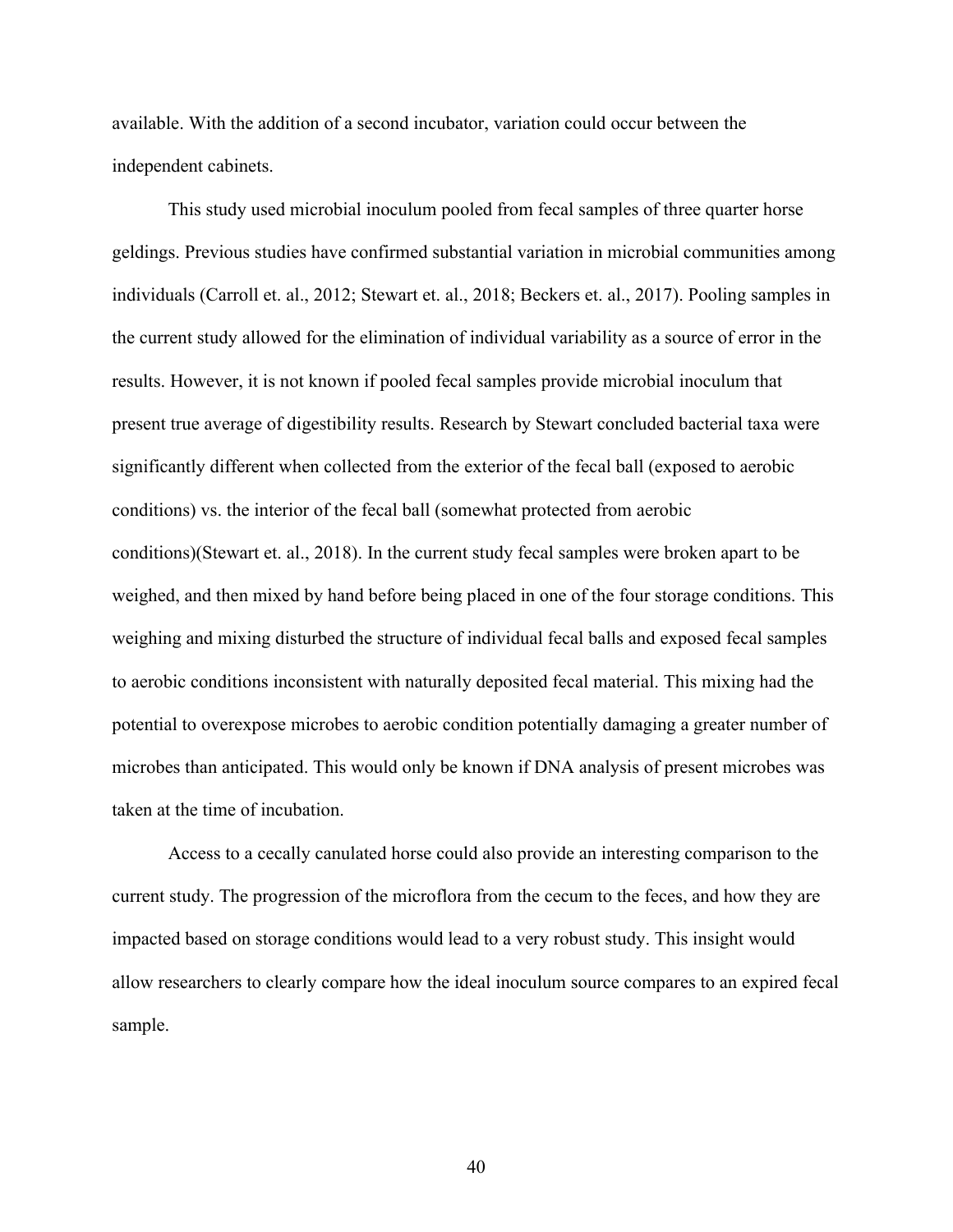The limited sample size used for this study allow for a decrease in accuracy due to experimental error. The use of a larger number of feal samples as well as more storage conditions used could lead to a more accurate study. Measuring DNA analysis of microbes present in each individual fecal sample would create a better understanding of how aerobic conditions impact fecal samples at the storage conditions used for this study.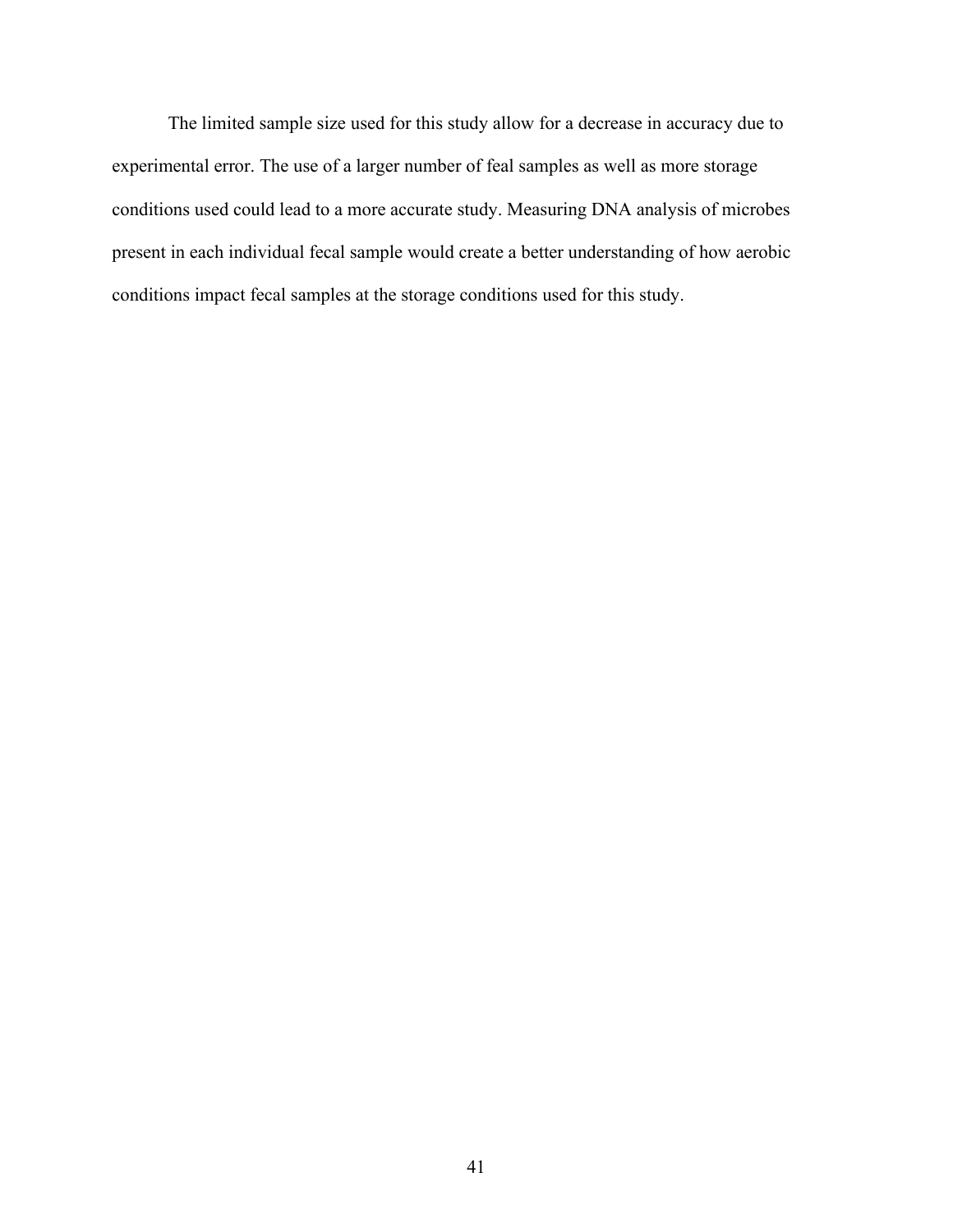#### **CONCLUSION**

Results indicate fecal material collected at 12-23˚C and between 6-12 hours is a viable source of fecal inoculum for *in vitro* digestibility studies when immediate collection or processing of fecal samples is not available. Verifying stored fecal samples provide adequate microbial inoculum under varying conditions allows researchers to use naturally deposited fecal material, collect samples further distances from the laboratory, and aid in standardizing *in vitro* research procedures and results. Samples at 23˚C for 6-hours, 12˚C for 6 hours, 23˚C for 12 hours and 12<sup>°</sup>C for 12 hours all resulted in similar DMD indicating there was no significant difference among samples. Further research will need to be conducted to determine if exposing naturally deposited fecal material to longer lengths of aerobic conditions, humidity, and environmental contamination alter the viability of fecal inoculum.

Dissimilar to Bstameante fecal samples in the current study remained viable up to 12 hours post collection (Bstameante et. al., 2021). This result could be due to the mixing of different samples. Although some microbes could have died due to aerobic conditions the strongest microbes of each sample could be providing an overestimation of true digestibility. Keeping fecal samples separated would provide more accurate information on how aerobic conditions affected the microbes of each sample. The ability to collect microbial DNA would also be beneficial to understanding the microbes strong enough to survive aerobic conditions and microbes that are not. An understanding of microbe resilience would provide more accurate knowledge of DMD that occurs.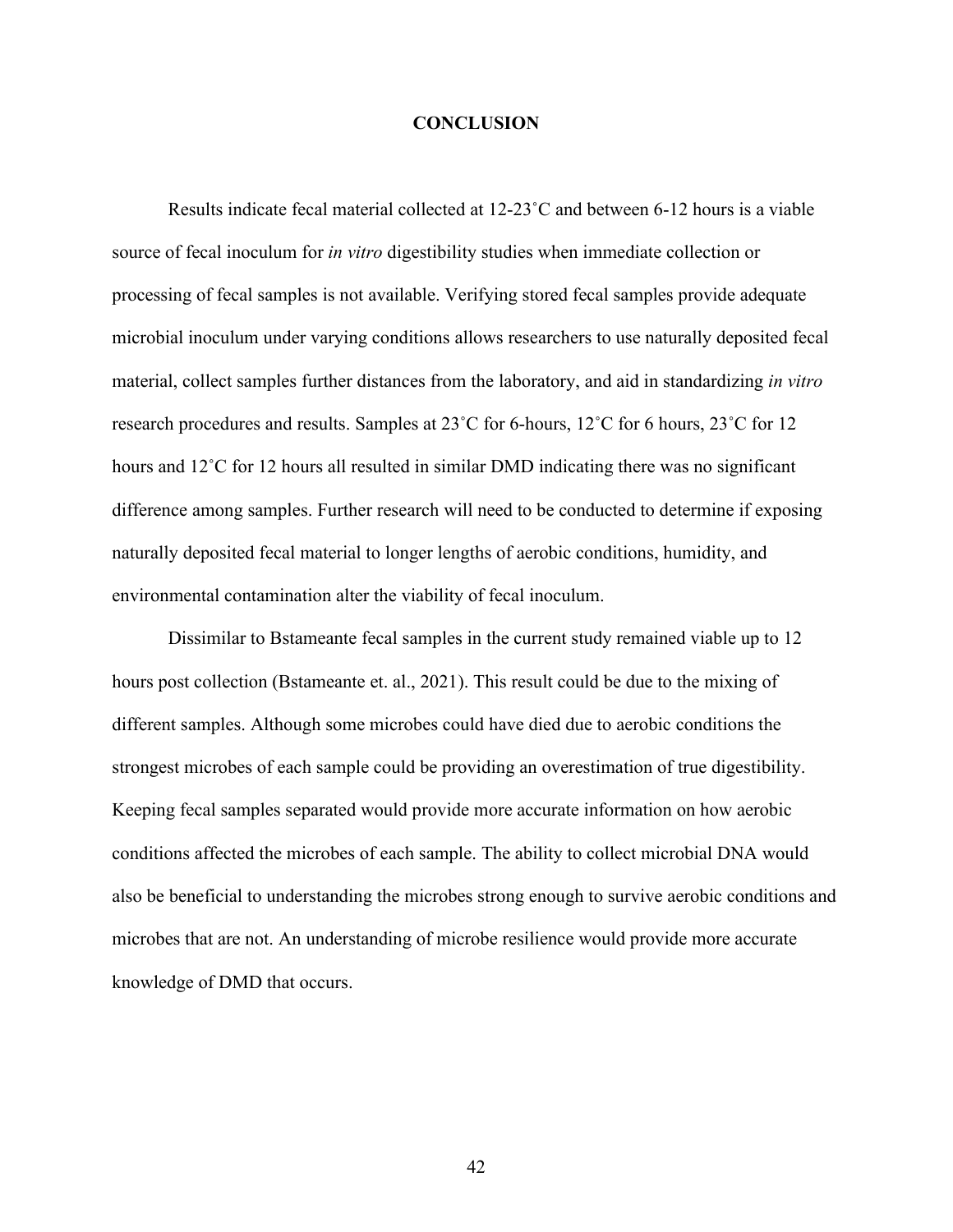#### **LITERATURE CITED**

- Al-Sobayil, F. A., and I. M. Ibrahim. 2008. Parotid duct sialolithiasis in horses. Journal of Equine Veterinary Science. 28:437–439. [doi:10.1016/j.jevs.2008.06.002](https://doi.org/10.1016/j.jevs.2008.06.002)
- Argenzio, R. A. 1975. Functions of the equine large intestine and their interrelationship in disease. Cornell Vet. 65:303–330.
- Beckers, K. F., C. J. Schulz, and G. W. Childers. 2017. Rapid regrowth and detection of microbial contaminants in equine fecal microbiome samples. PLOS ONE. 12. [doi:10.1371/journal.pone.0187044](https://doi.org/10.1371/journal.pone.0187044)
- Bergero, D., G. Meineri, N. Miraglia, and P. G. Peiretti. 2005. Apparent digestibility of hays in horses determined by total collection of faeces and using internal marker methods. 4.
- Beyihayo, G. A., R. Omaria, C. Namazzi, and A. Atuhaire. 2015. Comparison of in vitro digestibility using slaughtered and fistulated cattle as sources of inoculum. Uganda Journal of Agricultural Sciences. 16:93–98. [doi:10.4314/ujas.v16i1.7](https://doi.org/10.4314/ujas.v16i1.7)
- Blikslager, A. T., J. N. Moore, and T. S. Mair. 2017. The equine acute abdomen. John Wiley & Sons.
- Bonhomme, A. 1986. Attachment of horse cecal bacteria to forage cell walls. The Japanese Journal of Veterinary Science. 48:313–322. [doi:10.1292/jvms1939.48.313](https://doi.org/10.1292/jvms1939.48.313)
- Bustamante, M., C. Plummer, J. MacNicol, and D. Gomez. 2021. Impact of ambient temperature sample storage on the equine fecal microbiota. Animals. 11[.doi:10.3390/ani11030819](https://doi.org/10.3390/ani11030819)
- Callahan, A., PhD, Leonard, H., MEd, RDN, Powell, T., MS, and RDN. 2020. Protein digestion and absorption
- Carroll, I. M., T. Ringel-Kulka, J. P. Siddle, T. R. Klaenhammer, and Y. Ringel. 2012. Characterization of the fecal microbiota using high-throughput sequencing reveals a stable microbial community during storage. PLOS ONE. 7. [doi:10.1371/journal.pone.0046953](https://doi.org/10.1371/journal.pone.0046953)
- Cohen, N. D., P. L. Matejka, C. M. Honnas, and R. N. Hooper. 1995. Case-control study of the association between various management factors and development of colic in horses. Texas Equine Colic Study Group. J Am Vet Med Assoc. 206:667–673.
- Costa, M. C., G. Silva, R. V. Ramos, H. R. Staempfli, L. G. Arroyo, P. Kim, and J. S. Weese. 2015. Characterization and comparison of the bacterial microbiota in different gastrointestinal tract compartments in horses. The Veterinary Journal. 205. 74–80. [doi:10.1016/j.tvjl.2015.03.018](https://doi.org/10.1016/j.tvjl.2015.03.018)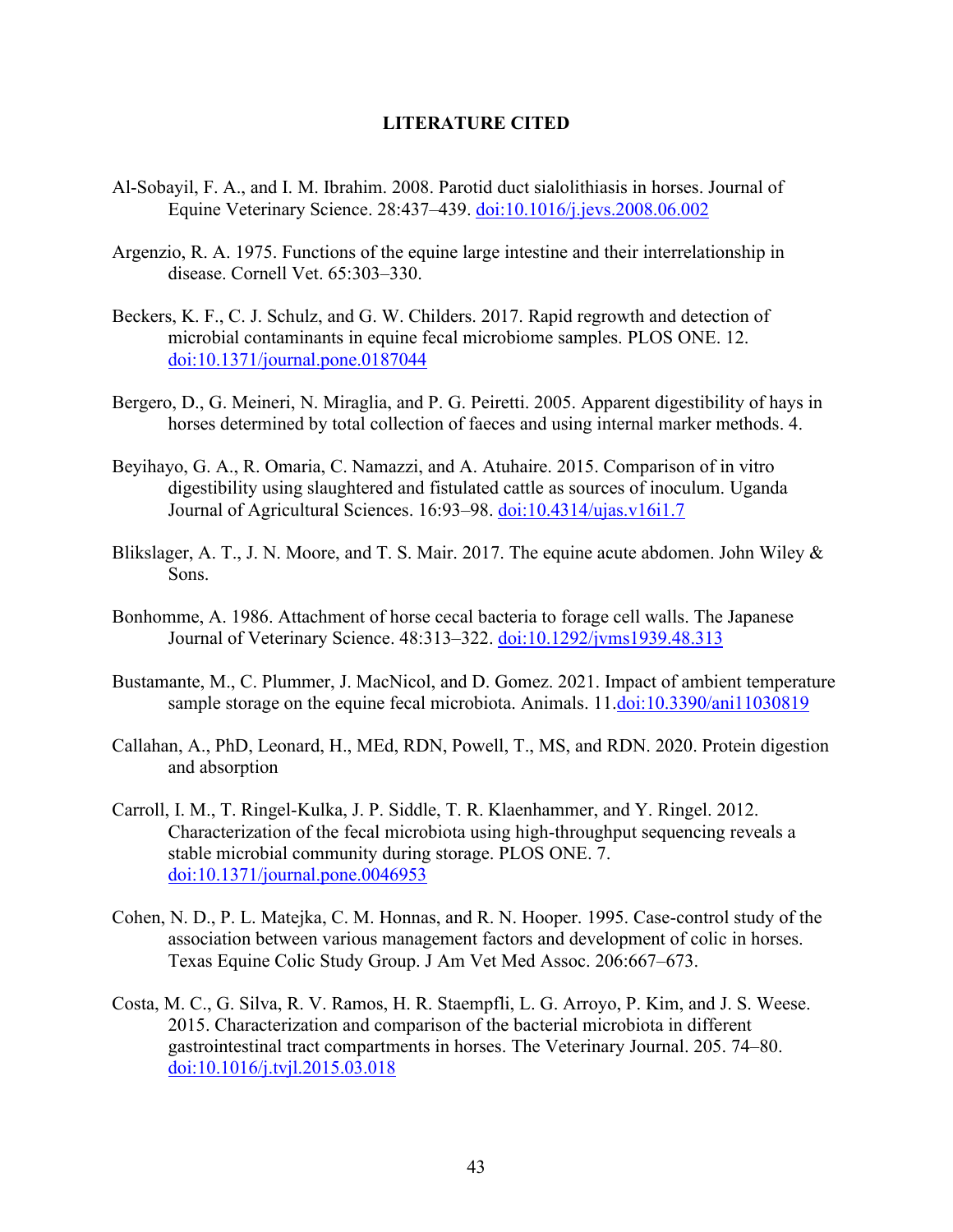- Da Veiga, L., F. Chaucheyras-Durand, and V. Julliand. 2005. Comparative study of colon and faeces microbial communities and activities in horses fed a high starch diet. Pferdeheilkunde. 2:45–46. [doi:10.21836/PEM20050717](https://doi.org/10.21836/PEM20050717)
- Daly, K., C. J. Proudman, S. H. Duncan, H. J. Flint, J. Dyer, and S. P. Shirazi-Beechey. 2012. Alterations in microbiota and fermentation products in equine large intestine in response to dietary variation and intestinal disease. British Journal of Nutrition. 107:989–995. [doi:10.1017/S0007114511003825](https://doi.org/10.1017/S0007114511003825)
- De Fombelle, A., V. Julliand, C. Drogoul, and E. Jacotot. 2001. Feeding and microbial disorders in horses: 1-effects of an abrupt incorporation of two levels of barley in a hay diet on microbial profile and activities. Journal of Equine Veterinary Science. 21:439–445. [doi:10.1016/S0737-0806\(01\)70018-4](https://doi.org/10.1016/S0737-0806(01)70018-4)
- Dougal, K., G. De La Fuente, P. A. Harris, S. E. Girdwood, E. Pinloche, R. J. Geor, B. D. Nielsen, H. C. Schott, S. Elzinga, and C. J. Newbold. 2014. Characterisation of the faecal bacterial community in adult and elderly horses fed a high fibre, high oil or high starch diet using 454 pyrosequencing. PLOS ONE. 9. [doi:10.1371/journal.pone.0087424](https://doi.org/10.1371/journal.pone.0087424)
- Dougal, K., G. De La Fuente, P. A. Harris, S. E. Girdwood, E. Pinloche, and C. J. Newbold. 2013. Identification of a core bacterial community within the large intestine of the horse. PLOS ONE. 8. [doi:10.1371/journal.pone.0077660](https://doi.org/10.1371/journal.pone.0077660)
- Dougal, K., P. A. Harris, A. Edwards, J. A. Pachebat, T. M. Blackmore, H. J. Worgan, and C. J. Newbold. 2012. A comparison of the microbiome and the metabolome of different regions of the equine hindgut. FEMS Microbiology Ecology. 82:642–652. <https://doi.org/10.1111/j.1574-6941.2012.01441.x>
- Dyer, J., E. F. C. Merediz, K. S. H. Salmon, C. J. Proudman, G. B. Edwards, and S. P. Shirazi-Beechey. 2002. Molecular characterisation of carbohydrate digestion and absorption in equine small intestine. Equine Veterinary Journal. 34:349–358. [doi:10.2746/042516402776249209](https://doi.org/10.2746/042516402776249209)
- Earing, J. E., B. D. Cassill, S. H. Hayes, E. S. Vanzant, and L. M. Lawrence. 2010. Comparison of in vitro digestibility estimates using the daisyII incubator with in vivo digestibility estimates in horses1. Journal of Animal Science. 88:3954–3963. [doi:10.2527/jas.2010-](https://doi.org/10.2527/jas.2010-2989) [2989](https://doi.org/10.2527/jas.2010-2989)
- Edwards, J. E. 2019. Equine anaerobic fungi: key taxa of central importance to dietary fibre degradation. 11.
- Frape, D. 2008. Equine Nutrition and Feeding. John Wiley & Sons.
- Geor, R. J., M. Coenen, and P. Harris. 2013. Equine applied and clinical nutrition: health, welfare and performance. elsevier health sciences.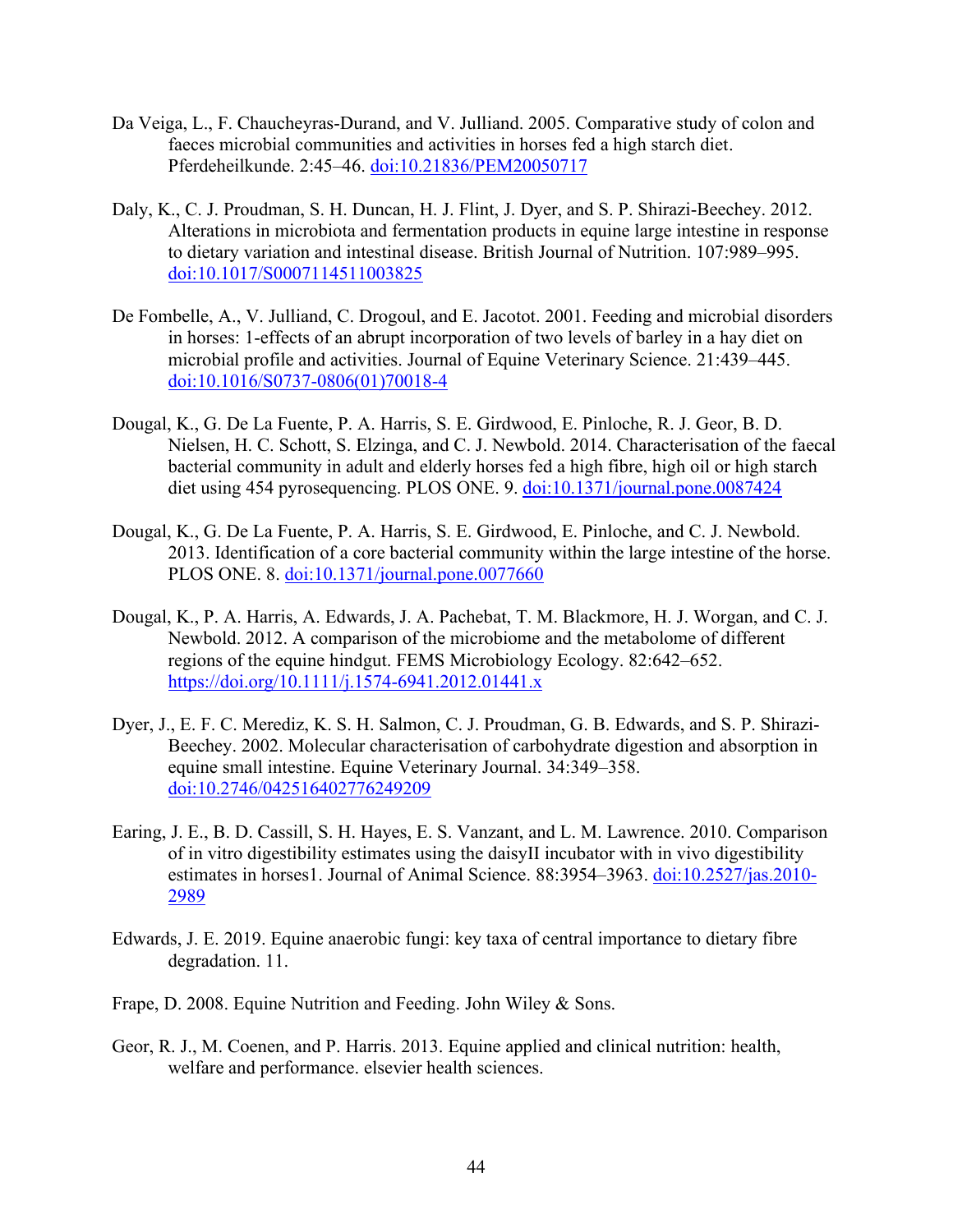- Goering, H. K., and P. J. Van Soest. 1970. Forage fiber analyses (apparatus, reagents, procedures, and some applications). U.S. Agricultural Research Service.
- Goodson, J., W. J. Tyznik, J. H. Cline, and B. A. Dehority. 1988. Effects of an abrupt diet change from hay to concentrate on microbial numbers and physical environment in the cecum of the pony. Applied and Environmental Microbiology. 54:1946–1950. [doi:10.1128/aem.54.8.1946-1950.1988](https://doi.org/10.1128/aem.54.8.1946-1950.1988)
- Gordon, G. L. R., and M. W. Phillips. 1993. Removal of anaerobic fungi from the rumen of sheep by chemical treatment and the effect on feed consumption and in vivo fibre digestion. Letters in Applied Microbiology. 17:220–223. [doi:10.1111/j.1472-](https://doi.org/10.1111/j.1472-765X.1993.tb01451.x) [765X.1993.tb01451.x](https://doi.org/10.1111/j.1472-765X.1993.tb01451.x)
- Grimm, P., C. Philippeau, and V. Julliand. 2017. Faecal parameters as biomarkers of the equine hindgut microbial ecosystem under dietary change. Animal. 11:1136–1145. [doi:10.1017/S1751731116002779](https://doi.org/10.1017/S1751731116002779)
- Guyton, A. H. 1991. Guyton Textbook Of Medical Physiology. W.B Sundars Company.
- Hastie, P. M., K. Mitchell, and J. A. Murray. 2008. Semi-quantitative analysis of ruminococcus flavefaciens, fibrobacter succinogenes and streptococcus bovis in the equine large intestine using real-time polymerase chain reaction. British Journal of Nutrition. 100:561–568. [doi:10.1017/S0007114508968227](https://doi.org/10.1017/S0007114508968227)
- Hess, M., S. S. Paul, A. K. Puniya, M. Van Der Giezen, C. Shaw, J. E. Edwards, and K. Fliegerová. 2020. Anaerobic fungi: past, present, and future. Frontiers in Microbiology. 11. [doi:10.3389/fmicb.2020.584893](https://doi.org/10.3389/fmicb.2020.584893)
- Hudson, N., I. Mayhew, and G. Pearson. 2001. A reduction in interstitial cells of Cajal in horses with equine dysautonomia (grass sickness). Autonomic Neuroscience. 92:37–44. doi.org/10.1016/S1566-0702(01)00316-2
- Hughes, M., V. Mlambo, C. H. O. Lallo, and P. G. A. Jennings. 2012. Potency of microbial inocula from bovine faeces and rumen fluid for in vitro digestion of different tropical forage substrates. Grass and Forage Science. 67:263–273. [doi:10.1111/j.1365-](https://doi.org/10.1111/j.1365-2494.2011.00841.x) [2494.2011.00841.x](https://doi.org/10.1111/j.1365-2494.2011.00841.x)
- Jones, S. M. 2019. Digestive System of the Horse and Feeding Management. 6.
- Julliand, V., and P. Grimm. 2016. Horse species symposium: the microbiome of the horse hindgut: history and current knowledge1. Journal of Animal Science. 94:2262–2274. [doi:10.2527/jas.2015-0198](https://doi.org/10.2527/jas.2015-0198)
- Julliand, V., and P. Grimm. 2017. The impact of diet on the hindgut microbiome. Elsevier Enhanced Reader. [doi:10.1016/j.jevs.2017.03.002](https://doi.org/10.1016/j.jevs.2017.03.002)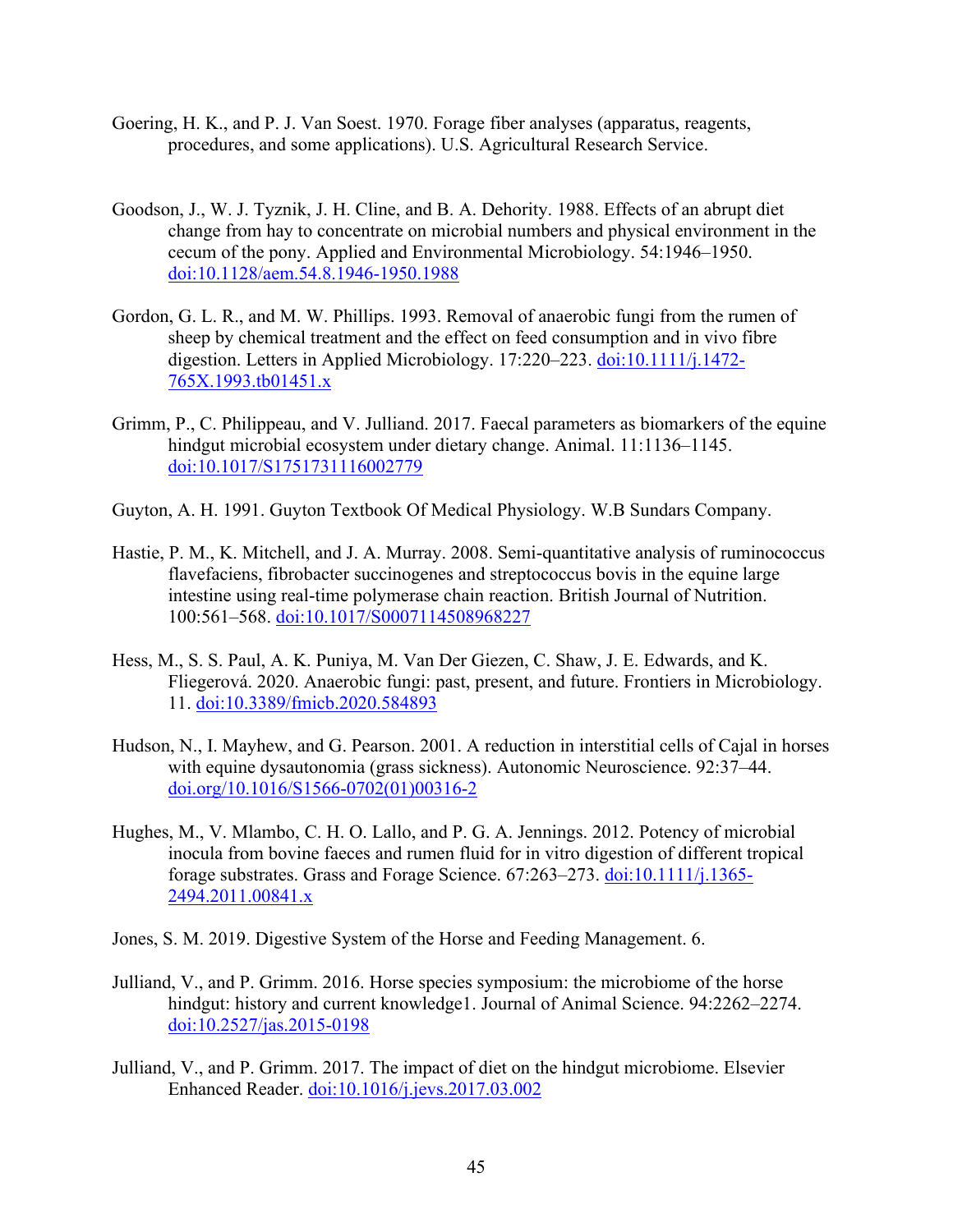- Kern, D. L., L. L. Slyter, E. C. Leffel, J. M. Weaver, and R. R. Oltjen. 1974. Ponies vs. steers: microbial and chemical characteristics of intestinal ingesta1. Journal of Animal Science. 38:559–564. [doi:10.2527/jas1974.383559x](https://doi.org/10.2527/jas1974.383559x)
- Kern, D. L., L. L. Slyter, J. M. Weaver, E. C. Leffel, and G. Samuelsons. 1973. Pony cecum vs. steer rumen: the effect of oats and hay on the microbial ecosystem. Journal of Animal Science. 37:463-469. [doi:10.2527/jas1973.372463x](https://doi.org/10.2527/jas1973.372463x)
- Klopfenstein, T. J., V. E. Krause, M. J. Jones, and W. Woods. 1972. Chemical treatment of low quality roughages. Journal of Animal Science. 35:418-422. [doi:10.2527/jas1972.352418x](https://doi.org/10.2527/jas1972.352418x)
- Kopper, J. J., T. L. Alexander, C. J. Kogan, A. R. Berreta, and C. R. Burbick. 2021. In vitro evaluation of the effect of storage at −20°C and proximal gastrointestinal conditions on viability of equine fecal microbiota transplant. Journal of Equine Veterinary Science. 98. [doi:10.1016/j.jevs.2020.103360](https://doi.org/10.1016/j.jevs.2020.103360)
- Lattimer, J. M., S. R. Cooper, D. W. Freeman, and D. L. Lalman. 2007. Effect of yeast culture on in vitro fermentation of a high-concentrate or high-fiber diet using equine fecal inoculum in a daisy II incubator1. Journal of Animal Science. 85:2484–2491. [doi:10.2527/jas.2006-](https://doi.org/10.2527/jas.2006-655) [655](https://doi.org/10.2527/jas.2006-655)
- Laudadio, V., G. M. Lacalandra, D. Monaco, T. Khorchani, M. Hammadi, and V. Tufarelli. 2009. Faecal liquor as alternative microbial inoculum source for in vitro (DaisyII) technique to estimate the digestibility of feeds for camels. Journal of Camelid Science 2. 7.
- Lewis, L. D. 1995. Equine Clinical Nutrition: Feeding and Care. Williams & Wilkins.
- Lowman, R. S., M. K. Theodorou, J. J. Hyslop, M. S. Dhanoa, and D. Cuddeford. 1999. Evulation of an in vitro batch culture technique for estimating the in vivo digestibility and digestible energy content of equine feeds using equine faeces as the source of microbial inoculum. Animal Feed Science and Technology. 80:11–27. [doi:10.1016/S0377-](https://doi.org/10.1016/S0377-8401(99)00039-5) [8401\(99\)00039-5](https://doi.org/10.1016/S0377-8401(99)00039-5)
- Moore, B. E., and B. A. Dehority. 1993. Effects of diet and hindgut defaunation on diet digestibility and microbial concentrations in the cecum and colon of the horse. Journal of Animal Science. 1:3350–3358. [doi:10.2527/1993.71123350x](https://doi.org/10.2527/1993.71123350x)
- Murray, J. A., P. McMullin, I. Handel, and P. M. Hastie. 2012. The effect of freezing on the fermentative activity of equine faecal inocula for use in an in vitro gas production technique. Animal Feed Science and Technology. 178:175–182. [doi:10.1016/j.anifeedsci.2012.09.013](https://doi.org/10.1016/j.anifeedsci.2012.09.013)
- O'Donnell, D. 2020. Impact of storage temperature on viability of microbial inoculum for estimating In vitro equine digestibility. MSU Graduate Theses.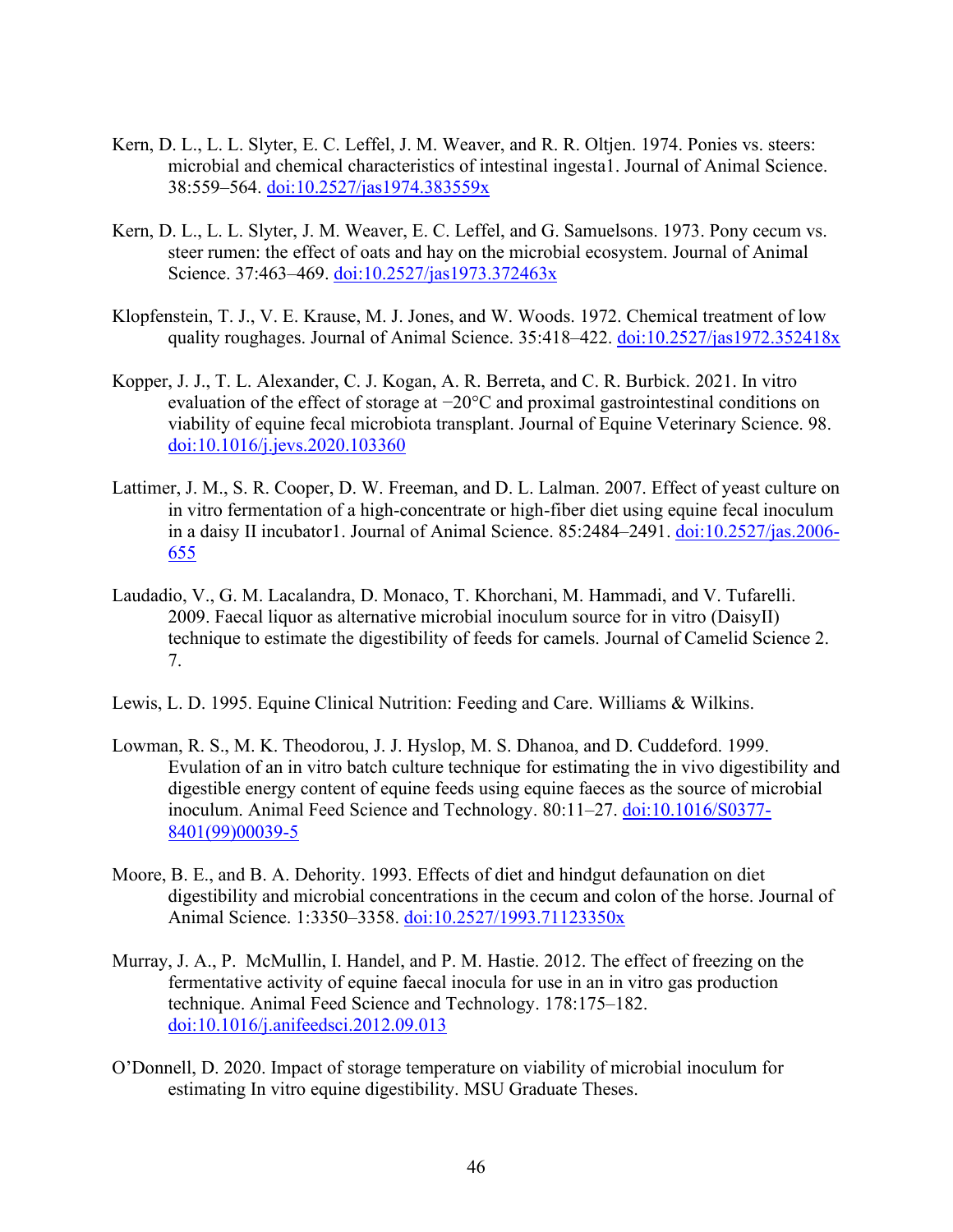- O'Donnell, D., L. Sukovaty, and G. Webb. 2021. Impact of storage conditions on equine fecal inoculum for estimating in vitro digestibility. Animals. 11. [doi:10.3390/ani11113195](https://doi.org/10.3390/ani11113195)
- Orpin, C. G. 1981. Isolation of cellulolytic phycomycete fungi from the caecum of the horse. Microbiology. 123:287-296. [doi:10.1099/00221287-123-2-287](https://doi.org/10.1099/00221287-123-2-287)
- Pell, A. N., and P. Schoffield. 1993. Computerized monitoring of gas production to measure forage digestion in vitro. Journal of Dairy Science. 76:1063–1073. [doi:10.3168/jds.S0022-0302\(93\)77435-4](https://doi.org/10.3168/jds.S0022-0302(93)77435-4)
- Reeves, M. J., M. D. Salman, and G. Smith. 1996. Risk factors for equine acute abdominal disease (colic): Results from a multi-center case-control study. Preventive Veterinary Medicine. 26:285–301. doi.org/10.1016/0167-5877(95)00551-X
- Ross, M., and R. Hanson Jr. 1992. Large intestine. JA Equine Surgery. 379-407
- Sadet-Bourgeateau, S., C. Philippeau, S. Dequiedt, and V. Julliand. 2014. Comparison of the bacterial community structure within the equine hindgut and faeces using automated ribosomal intergenic spacer analysis (ARISA). Elsevier Enhanced Reader. [doi:10.1017/S1751731114001943](https://doi.org/10.1017/S1751731114001943)
- Stewart, H. L., D. Pitta, N. Indugu, B. Vecchiarelli, J. B. Engiles, and L. L. Southwood. 2018. Characterization of the fecal microbiota of healthy horses. American Journal of Veterinary Research. 79:811–819. [doi:10.2460/ajvr.79.8.811](https://doi.org/10.2460/ajvr.79.8.811)
- Takagi, H., Y. Hashimoto, C. Yonemochi, Y. Asai, T. Yoshida, Y. Ohta, T. Ishibashi, and R. Watanabe. 2002. Digestibility of nutrients of roughages determined by total feces collection method in thoroughbreds. Journal of Equine Science. 13:23–27. [doi:10.1294/jes.13.23](https://doi.org/10.1294/jes.13.23)
- Tassone, S., R. Fortina, and P. G. Peiretti. 2020. In vitro techniques using the Daisy II incubator for the assessment of digestibility: a review. Animals. 10:775. [doi:10.3390/ani10050775](https://doi.org/10.3390/ani10050775)
- Tinker, M. K., N. A. White, P. Lessard, C. D. Thatcher, K. D. Pelzer, B. Davis, and D. K. Carmel. 1997. Prospective study of equine colic incidence and mortality. Equine Veterinary Journal. 29:448–453. doi.org/10.1111/j.2042-3306.1997.tb03157.x
- Van Weyenberg, S., J. Sales, and G. P. J. Janssens. 2006. Passage rate of digesta through the equine gastrointestinal tract: A review. Livestock Science. 99:3–12. [doi:10.1016/j.livprodsci.2005.04.008](https://doi.org/10.1016/j.livprodsci.2005.04.008)
- Vanzant, E. S., R. C. Cochran, and E. C. Titgemeyer. 1998. Standardization of in situ techniques for ruminant feedstuff evaluation. Journal of Animal Science. 76:2717. [doi:10.2527/1998.76102717x](https://doi.org/10.2527/1998.76102717x)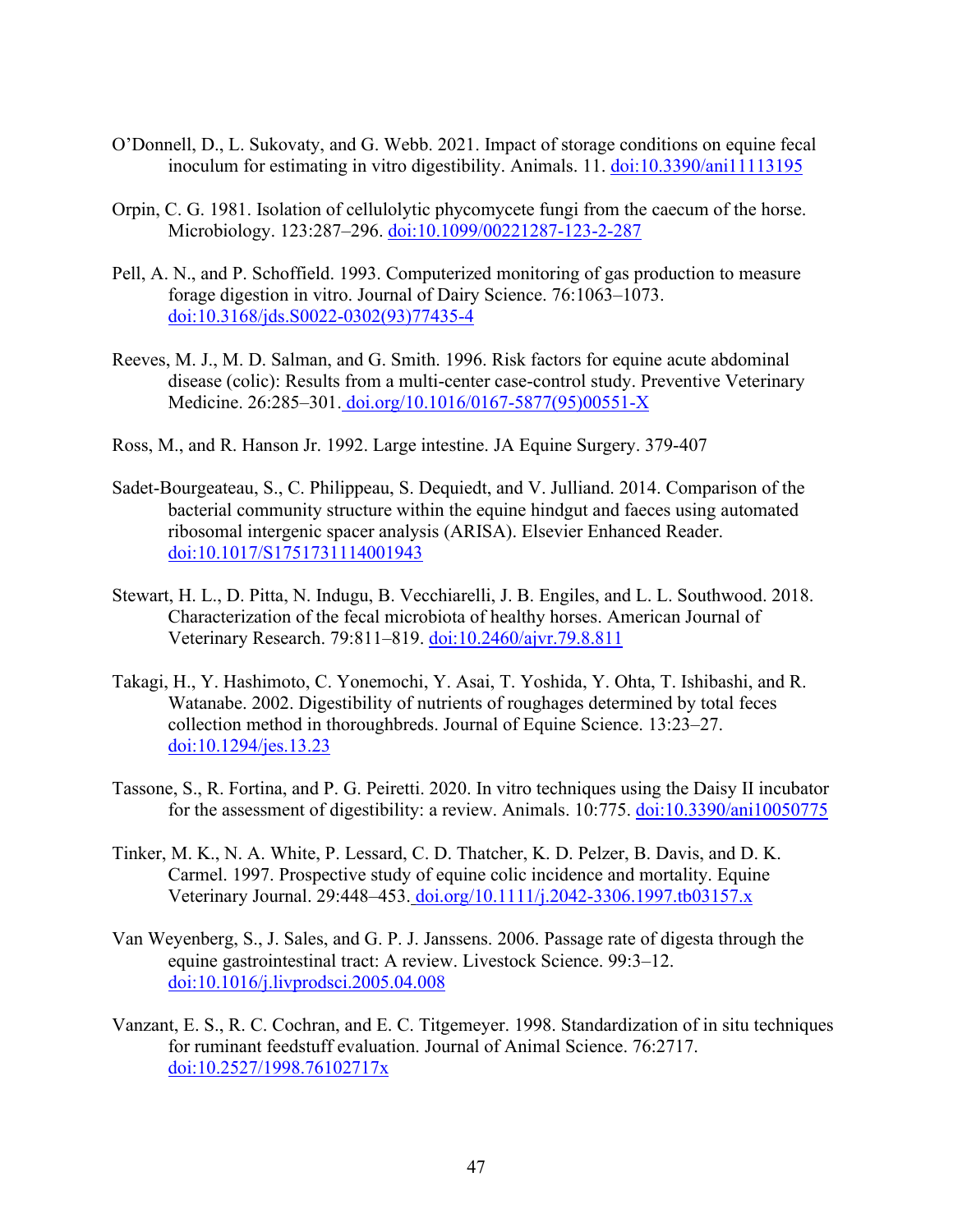Zewdie, A. K. 2019. The different methods of measuring feed digestibility: a review. 7.